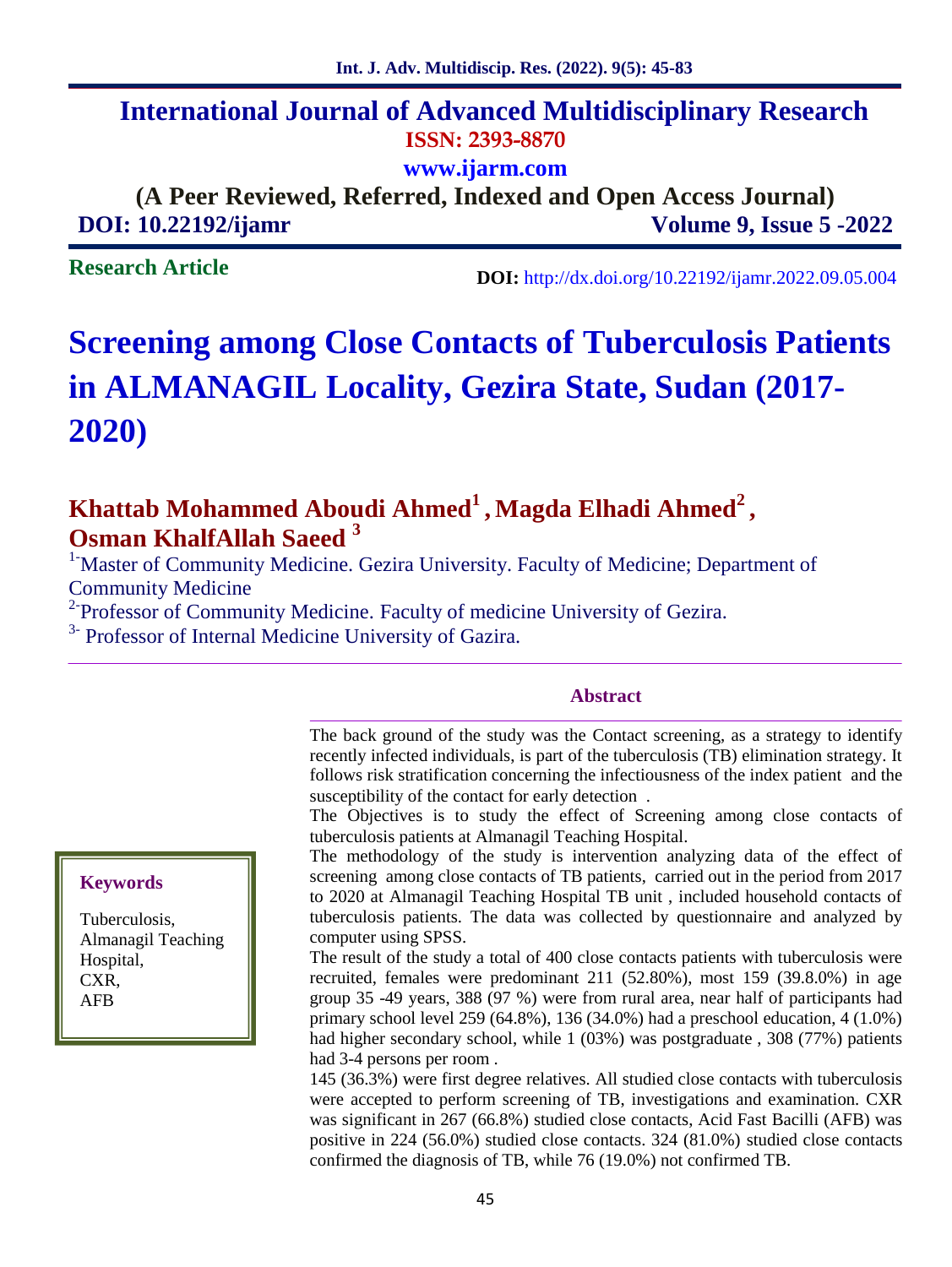Regarding the conclusion, the screening among close contacts of tuberculosis patients is an essential intervention to identify and reduce the number of infected patients that will progress to active disease and screening are the keys for effective tuberculosis control. The screening of close contact of tuberculosis patients showed that 81.0% were confirmed had tuberculosis. More than half of close contact had significant CXR and positive (AFB).

## **Introduction**

Tuberculosis (TB) is an infectious disease caused by a bacterial organism named *Mycobacterium tuberculosis* (MTB) was identified and described on 24 March 1882 by Robert Koch and received the Nobel prize for that discovery, which transmitted from person to person by inhalation of the bacilli in droplets coughed or sneezed out by someone with infectious tuberculosis. Tuberculosis infects one third of the world's population and hence at risk of developing active disease<sup>1</sup>. It still remains to be a major public health problem among the under developed world, because of poverty, HIV pandemic, movement of displaced people and emergency of multidrugresistant strains[1,2].

Tuberculosis is a bacterial disease caused by *Mycobacterium tuberculosis* complex which includes most of the time *M. tuberculosis* and occasionally by *Mycobacterium bovis, M, africanum* and *M. canett*. These organisms are also known as tubercle bacilli or Acid-fast-bacilli. When examining sputum containing tubercle bacilli processed by Ziehl-Neelsen stain under the microscope, the bacilli stained red. This is because they retain the primary dye even after washing with acid alcohol due to the waxy component of their cell wall $^{[3]}$ .

Tuberculosis is a major global health challenge; mostly patients are identified in high-burden countries when they visit health care facilities ('passive case finding'). Contacts of tuberculosis patients are a high-risk group for developing the disease. Actively screening contacts of people with confirmed tuberculosis may improve case detection rates and control of the disease $[4]$ .

The WHO recommends active case finding for close contacts of a person with TB disease as one of the strategies for early diagnosis for TB and curbing transmission<sup>[5]</sup>. Typically, symptom screening is used to identify presumptive TB, which requires further investigation, and then using laboratory-based mycobacterial identification or chest X-rays to confirm or rule out the diagnosis is standard in many countries<sup>[6]</sup>. Tuberculosis (TB) remains one of the leading causes of mortality and morbidity worldwide. The World Health Organization (WHO) estimates that approximately one-third of the world population is infected with Mycobacterium *tuberculosis* (MTB).

Current TB control strategies have limited success in identifying all infectious TB source cases and their contacts in the community, especially in developing countries. Contact investigation among TB patients is a systematic evaluation to identify active disease or latent MTB infection (LTBI) among contacts of known TB patients. While it is a priority in high-income countries, human and financial resource constraints in many high-burden countries make contact investigation a low priority in the national TB control strategy. WHO has recommended two especially high priority groups, children aged under 5 years and people infected with human immunodeficiency virus (HIV), who are at highest risk of progression to TB disease following contact with a TB patient in a household setting. Household contact investigations are considered as an important approach among other active-case finding strategies to increase TB case-detection rates and to interrupt the transmission of  $disease^{[7]}$ .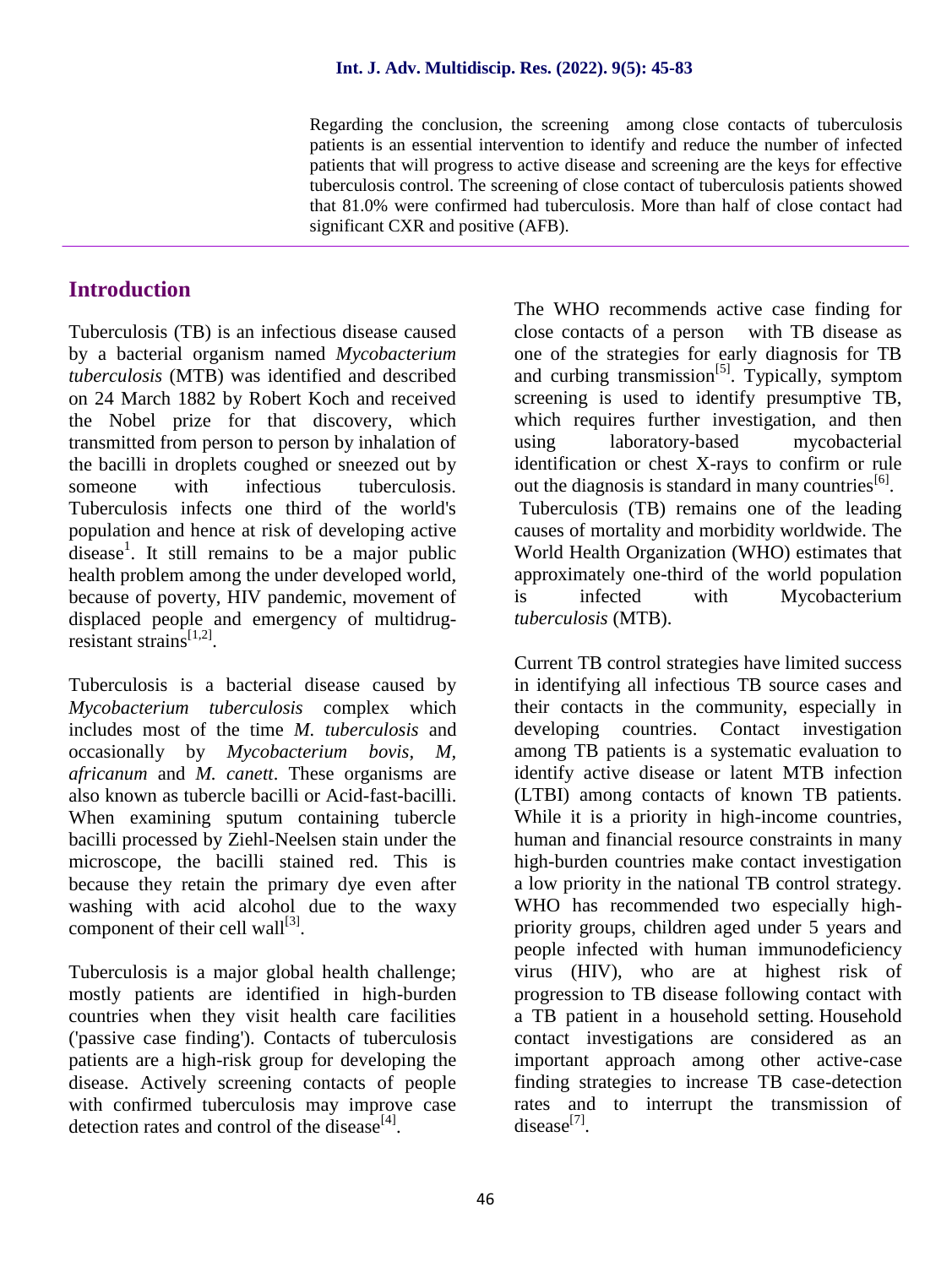The period of tuberculosis treatment is divided into two phases; *an intensive initial phase* for a period not less than two months where 3-4 drugs, including rifampicin, are used and a *continuation phase* for a period not less than four months where at least two drugs are used. The duration of treatment should be not less than six months, WHO provides technical support to the Federal Ministry of Health in the managements of multidrug –resistant TB cases and contact management.

WHO also advocates, and provides support to address, the problem of TB in conflict – affected and post-conflict area. Technical support is given to the national TB program through capacity building to accelerate the implementation $<sup>[7]</sup>$ .</sup> Health education for the patients and their relatives about tuberculosis resembles an important element for cure.

#### **1.1.1. Problem of the study:**

Sudan is a large country with a diverse population and various environments. Poverty levels are high with a gross national income per capita of less than two thousand dollars. The country has a high burden of tuberculosis (TB) with an estimated 50.000 incident cases during 2009, when the estimated prevalence was 209 cases per 100.000 of the population. Few studies have been undertaken on TB in Sudan<sup>[1]</sup>.

Tuberculosis an old disease and a major public health problem in the world so far. In 1993 WHO declared tuberculosis to be an urgent global problem .And it's one of the 10 causes of death in the world.

Close contacts have a higher risk of developing tuberculosis than the general population.

No screening of the contact s of TB patient to detect new cases.

## **1.2. LITERATURE REVIEW**

## **1.2.1. Definitions of tuberculosis (TB):**

**Tuberculosis** (**TB**) is an infectious disease usually caused by *Mycobacterium tuberculosis* (MTB) bacteria.<sup>[8]</sup> Tuberculosis generally affects the lungs, but can also affect other parts of the body.<sup>[1]</sup> Most infections do not have symptoms, in which case it is known as latent tuberculosis.<sup>[8]</sup> About 10% of latent infections progress to active disease which, if left untreated, kills about half of those affected. $[8]$ 

## **1.2.2. Epidemiology:**

Presently, one-quarter of the world's population is thought to be infected with  $TB.$ <sup>[9]</sup> New infections occur in about 1% of the population each year.  $[10]$ In 2017, there were more than 10 million cases of active TB which resulted in 1.6 million deaths.<sup>[11]</sup> This makes it the number one cause of death from an infectious disease.<sup>[11]</sup> More than 95% of deaths occurred in developing countries, and more than 50% in India, China, Indonesia, Pakistan, and the Philippines.<sup>[11]</sup> The number of new cases each year has decreased since 2000.[8] About 80% of people in many Asian and African countries test positive while 5–10% of people in the United States population test positive by the tuberculin test.<sup>[12]</sup> Tuberculosis has been present in humans since ancient times. [13]

Tuberculosis is the second-most common cause of death from infectious disease (after those due to  $HIV/AIDS$ ).<sup>[14]</sup> The total number of tuberculosis cases has been decreasing since 2005, while new cases have decreased since  $2002$ .<sup>[15]</sup> China has achieved particularly dramatic progress, with about an 80% reduction in its TB mortality rate between 1990 and 2010.<sup>[16]</sup> The number of new cases has declined by 17% between 2004 and  $2014$ <sup>[17]</sup> Tuberculosis is more common in developing countries; about 80% of the population in many Asian and African countries test positive in tuberculin tests, while only 5–10% of the US population test positive.<sup>[13]</sup> Hopes of totally controlling the disease have been dramatically dampened because of a number of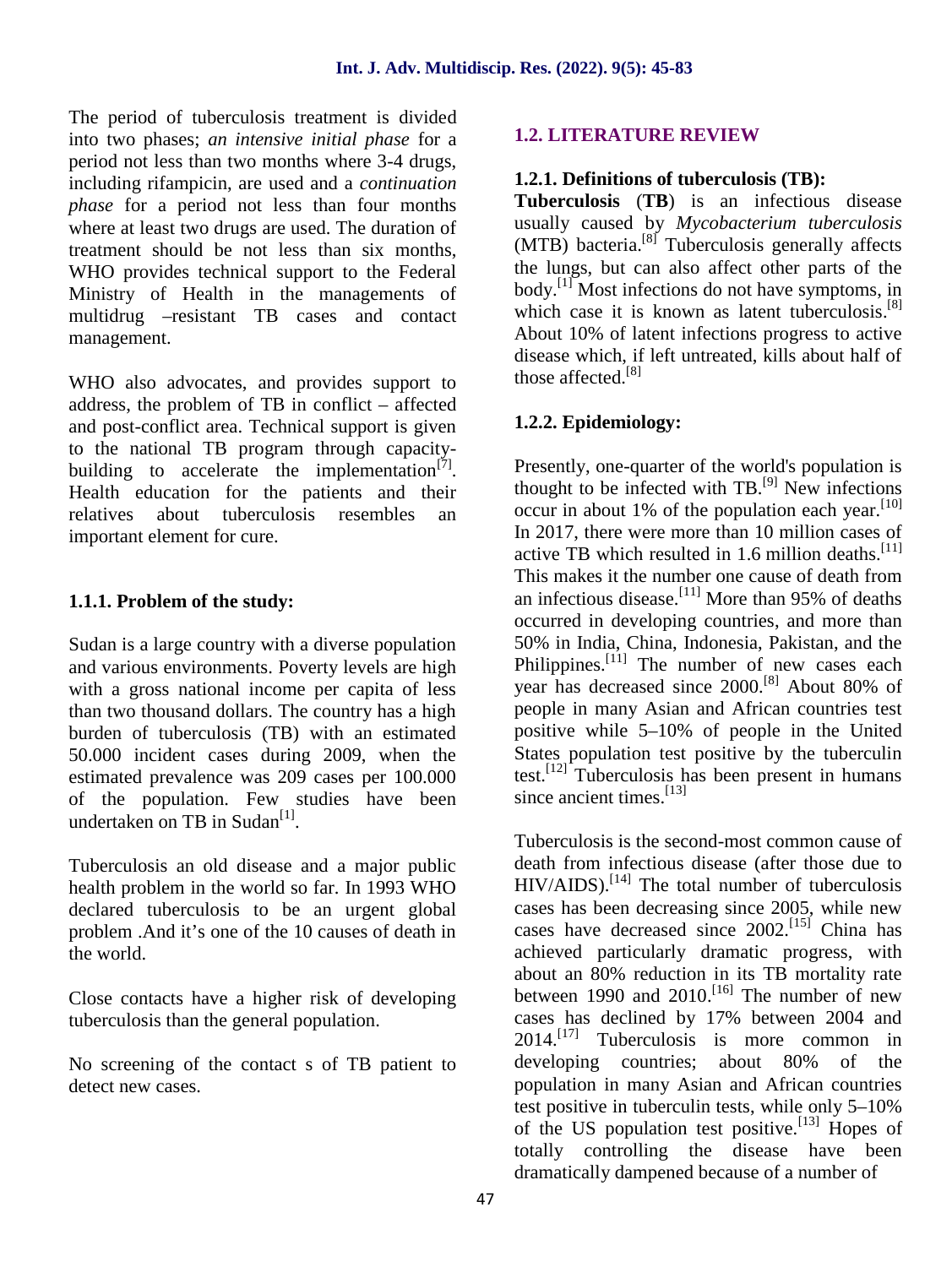factors, including the difficulty of developing an effective vaccine, the expensive and time consuming diagnostic process, the necessity of many months of treatment, the increase in HIV associated tuberculosis, and the emergence of drug-resistant cases in the  $1980s$ .<sup>[13]</sup>

In developed countries, tuberculosis is less common and is found mainly in urban areas. Rates per 100,000 people in different areas of the world were: globally 178, Africa 332, the Americas 36, Eastern Mediterranean 173, Europe 63, Southeast Asia 278, and Western Pacific 139 in  $2010$ .<sup>[16]</sup> In Canada and Australia, tuberculosis is many times more common among the aboriginal peoples, especially in remote aboriginal peoples, especially in remote areas. [17,18] In the United States Native Americans have a fivefold greater mortality from TB, and racial and ethnic minorities accounted for 84% of all reported TB cases.<sup>[19,20]</sup>

The rate of TB varies with age. In Africa, it primarily affects adolescents and young adults.<sup>[21]</sup> However, in countries where incidence rates have declined dramatically (such as the United States), TB is mainly a disease of older people and the more immunocompromised (risk factors are listed above).<sup>[12,22]</sup> Worldwide, 22 "high-burden" states or countries together experience 80% of cases as well as  $83\%$  of deaths.<sup>[23]</sup>

## **1.2.3. Signs and symptoms:**

General signs and symptoms include fever, chills, night sweats, loss of appetite, weight loss, and fatigue.<sup>[14]</sup> Significant nail clubbing may also al  $\mathrm{occur.}^{[24]}$ 

The classic symptoms of active TB are a chronic cough with blood-containing sputum, fever, night sweats, and weight loss. It was historically called "**consumption**" due to the weight loss.[8,25] Infection of other organs can cause a wide range of symptoms.[14]

## **1.2.4. Classification of tuberculosis:**

## **1.2.4.1. Pulmonary:**

If a tuberculosis infection does become active, it most commonly involves the lungs (in about 90%

of cases).[13,26] Symptoms may include chest pain and a prolonged cough producing sputum. About 25% of people may not have any symptoms (i.e. they remain "asymptomatic").<sup>[13]</sup> Occasionally, people may cough up blood in small amounts, and in very rare cases, the infection may erode into the pulmonary artery or a Rasmussen's aneurysm, resulting in massive bleeding.  $[14,27]$  Tuberculosis may become a chronic illness and cause extensive scarring in the upper lobes of the lungs. The upper lung lobes are more frequently affected by tuberculosis than the lower ones.<sup>[14]</sup> The reason for this difference is not clear.<sup>[13]</sup> It may be due to either better air flow, <sup>[12]</sup> or poor lymph drainage within the upper lungs.  $[14]$ 

## **1.2.4.2. Extrapulmonary:**

In 15–20% of active cases, the infection spreads outside the lungs, causing other kinds of TB.<sup>[28]</sup>These are collectively denoted as<br>"extrapulmonary tuberculosis".<sup>[29]</sup> "extrapulmonary Extrapulmonary TB occurs more commonly in people with a weakened immune system and young children. In those with HIV, this occurs in than  $50\%$  of cases.<sup>[29]</sup> Notable extrapulmonary infection sites include the pleura (in tuberculous pleurisy), the central nervous system (in tuberculous meningitis), the lymphatic system (in scrofula of the neck), the genitourinary system (in urogenital tuberculosis), and the bones and joints (in Pott disease of the spine), among others. A potentially more serious, widespread form of TB is called "disseminated tuberculosis", also known as miliary tuberculosis. [14] Miliary TB currently makes up about 10% of extrapulmonary cases.[30]

## **1.2.5. Causes:**

## **1.2.5.1.** *Mycobacteria:*

The main cause of TB is *Mycobacterium tuberculosis* (MTB), a small, aerobic, nonmotile bacillus.<sup>[14]</sup> The high lipid content of this pathogen accounts for many of its unique clinical characteristics.[31] It divides every 16 to 20 hours, which is an extremely slow rate compared with other bacteria, which usually divide in less than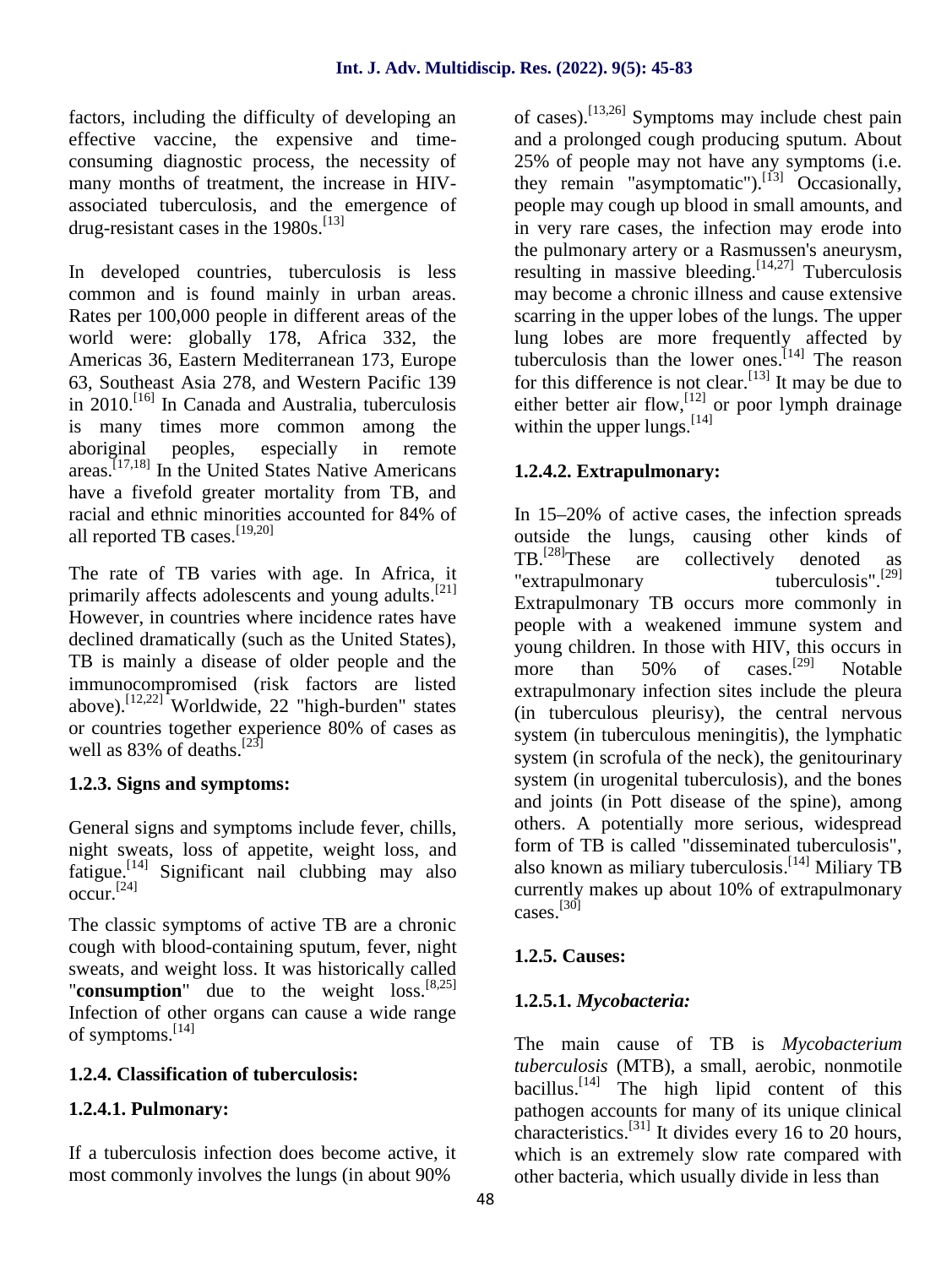an hour.[32] *Mycobacteria* have an outer membrane lipid bilayer.[33] If a Gram stain is performed, MTB either stains very weakly "Gram-positive" or does not retain dye as a result of the high lipid and mycolic acid content of its cell wall.<sup>[34]</sup> MTB can withstand weak disinfectants and survive in a dry state for weeks. In nature, the bacterium can grow only within the cells of a host organism, but *M. tuberculosis* can be cultured in the laboratory. [35]

Using histological stains on expectorated samples from phlegm (also called "sputum"), scientists can identify MTB under a microscope. Since MTB retains certain stains even after being treated with acidic solution, it is classified as an acid-fast bacillus.<sup>[12,34]</sup> The most common acid-fast staining ri techniques are the Ziehl–Neelsen stain<sup>[36]</sup> and the Kinyoun stain, which dye acid-fast bacilli a bright red that stands out against a blue background.<sup>[28]</sup> Auramine-rhodamine staining<sup>[37]</sup> and fluorescence microscopy $^{[30]}$  are also used.

The *M. tuberculosis* complex (MTBC) includes four other TB-causing mycobacteria: *M. bovis*, *M. africanum*, *M. canetti*, and *M. microti*. [38] *M. africanum* is not widespread, but it is a significant cause of tuberculosis in parts of Africa.<sup>[39,40]</sup> *M*. *bovis* was once a common cause of tuberculosis, but the introduction of pasteurized milk has almost completely eliminated this as a public health problem in developed countries.<sup>[12,41]</sup>  $M$ . *canetti* is rare and seems to be limited to the Horn of Africa, although a few cases have been seen in African emigrants.[42,43] *M. microti* is also rare and is seen almost only in immunodeficient people, although its prevalence may be significantly underestimated.[44]

Other known pathogenic mycobacteria include *M. leprae*, *M. avium*, and *M. kansasii*. The latter two species are classified as "nontuberculous mycobacteria" (NTM). NTM cause neither TB nor leprosy, but they do cause lung diseases that resemble TB.[45]

## **1.2.6. Risk factors:**

A number of factors make people more susceptible to TB infections. The most important risk factor globally is HIV; 13% of all people with TB are infected by the virus.<sup>[15]</sup> This is a particular problem in sub-Saharan Africa, where rates of  $\dot{H}$ IV are high.<sup>[46,47]</sup> Of people without HIV who are infected with tuberculosis, about 5– 10% develop active disease during their lifetimes; in contrast, 30% of those coinfected with HIV develop the active disease.<sup>[24]</sup>

Tuberculosis is closely linked to both overcrowding and malnutrition, making it one of the principal diseases of poverty.<sup>[13]</sup>Those at high risk thus include: people who inject illicit drugs, inhabitants and employees of locales where vulnerable people gather (e.g. prisons and homeless shelters), medically underprivileged and resource-poor communities, high-risk ethnic minorities, children in close contact with high-risk category patients, and health-care providers serving these patients.<sup>[48]</sup>

Chronic lung disease is another significant risk factor. Silicosis increases the risk about 30 fold.<sup>[49]</sup> Those who smoke cigarettes have nearly twice the risk of TB compared to nonsmokers.<sup>[50]</sup> Other disease states can also increase the risk of tuberculosis. These include alcoholism[13] and diabetes mellitus (three-fold increase).[51]

Certain medications, such as corticosteroids and infliximab (an anti-TNF monoclonal antibody), are becoming increasingly important risk factors, especially in the developed world.<sup>[13]</sup>

Genetic susceptibility also exists,<sup>[46]</sup> for which the overall importance remains undefined.<sup>[13]</sup>

## **1.2.7. Transmission:**

Tuberculosis may infect any part of the body, but most commonly occurs in the lungs (known as pulmonary tuberculosis).<sup>[14]</sup> Extrapulmonary TB occurs when tuberculosis develops outside of the lungs, although extrapulmonary TB may coexist with pulmonary TB.  $^{[14]}$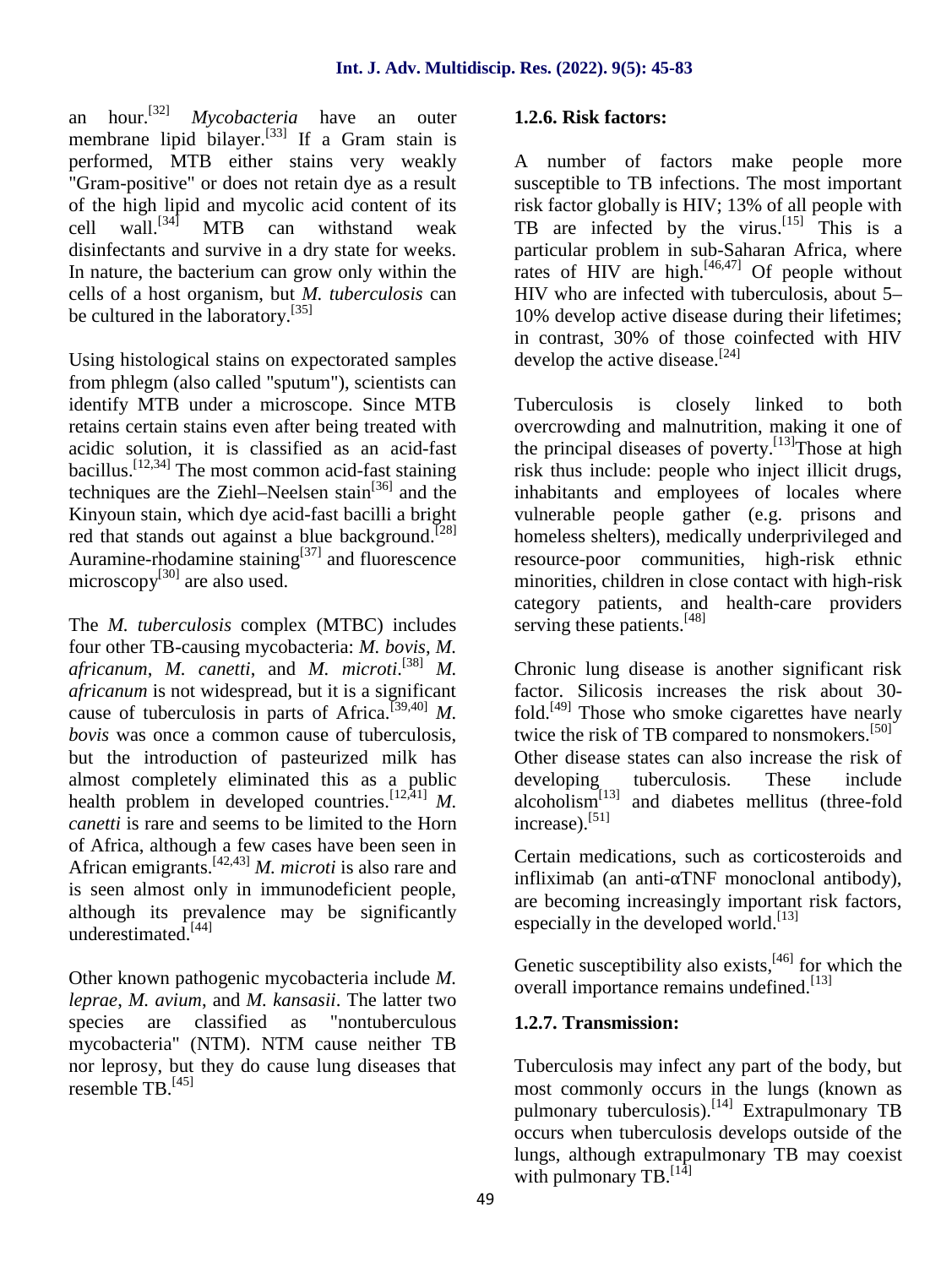Tuberculosis is spread through the air when people who have active TB in their lungs cough, spit, speak, or sneeze.<sup>[8,52]</sup>

People with latent TB do not spread the disease.[8] Active infection occurs more often in people with HIV/AIDS and in those who smoke.<sup>[8]</sup> Diagnosis of active TB is based on chest X-rays, as well as microscopic examination and culture of body fluids.[53] Diagnosis of latent TB relies on the tuberculin skin test (TST) or blood tests.<sup>[53]</sup> When people with active pulmonary TB cough, sneeze, speak, sing, or spit, they expel infectious aerosol droplets 0.5 to 5.0 µm in diameter. A single sneeze can release up to 40,000 droplets. $[54]$  Each one of these droplets may transmit the disease, since the infectious dose of tuberculosis is very small (the inhalation of fewer than 10 bacteria may cause an infection).<sup>[55]</sup> People with prolonged, frequent, or close contact with people with TB are at particularly high risk of becoming infected, with an estimated 22% infection rate.<sup>[56]</sup> A person with active but untreated tuberculosis may infect 10–15 (or more) other people per year.[57] Transmission should occur from only people with active TB – those with latent infection are not thought to be contagious.[13] The probability of transmission from one person to another depends upon several factors, including the number of infectious droplets expelled by the carrier, the effectiveness of ventilation, the duration of exposure, the virulence of the *M. tuberculosis* strain, the level of immunity in the uninfected person, and others.[58] The cascade of person-to-person spread can be circumvented by segregating those with active ("overt") TB and putting them on anti-TB drug regimens. After about two weeks of effective treatment, subjects with nonresistant active infections generally do not remain contagious to others.[56] If someone does become infected, it typically takes three to four weeks before the newly infected person becomes infectious enough Tuberculosis is to transmit the disease to others.[59]

## **1.2.8. Pathogenesis:**

About 90% of those infected with *M. tuberculosis h*ave asymptomatic, latent TB infections

(sometimes called LTBI), $[60]$  with only a 10% lifetime chance that the latent infection will progress to overt, active tuberculous disease.[61] In those with HIV, the risk of developing active TB increases to nearly 10% a year.<sup>[54]</sup> If effective treatment is not given, the death rate for active TB cases is up to  $66\%$ <sup>[57]</sup>

TB infection begins when the mycobacteria reach the alveolar air sacs of the lungs, where they invade and replicate within endosomes of alveolar macrophages.<sup>[12,62,63]</sup> Macrophages identify the bacterium as foreign and attempt to eliminate it by phagocytosis. During this process, the bacterium is enveloped by the macrophage and stored temporarily in a membrane-bound vesicle called a phagosome. The phagosome then combines with a lysosome to create a phagolysosome. In the phagolysosome, the cell attempts to use reactive oxygen species and acid to kill the bacterium. However, *M. tuberculosis* has a thick, waxy mycolic acid capsule that protects it from these toxic substances. *M. tuberculosis* is able to reproduce inside the macrophage and will eventually kill the immune cell.

The primary site of infection in the lungs, known as the "Ghon focus", is generally located in either the upper part of the lower lobe, or the lower part of the upper lobe. [12] Tuberculosis of the lungs may also occur via infection from the blood stream. This is known as a Simon focus and is typically found in the top of the lung.<sup>[64]</sup> This hematogenous transmission can also spread infection to more distant sites, such as peripheral lymph nodes, the kidneys, the brain, and the bones.[12,65] All parts of the body can be affected by the disease, though for unknown reasons it rarely affects the heart, skeletal muscles, pancreas, or thyroid.<sup>[66]</sup>

classified as one of the granulomatous inflammatory diseases. Macrophages, T lymphocytes, B lymphocytes, and fibroblasts aggregate to form granulomas, with lymphocytes surrounding the infected macrophages. When other macrophages attack the infected macrophage, they fuse together to form a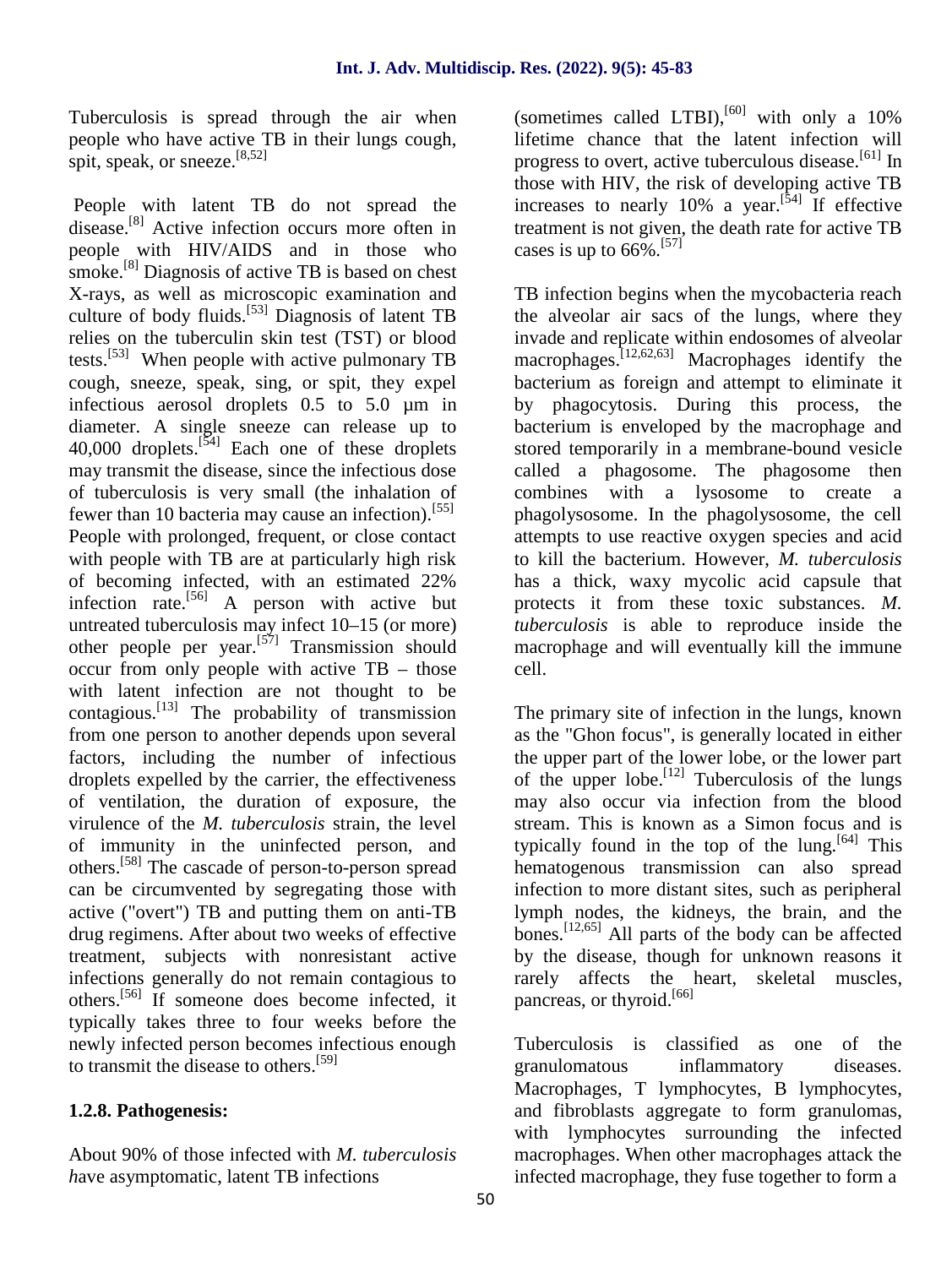giant multinucleated cell in the alveolar lumen. The granuloma may prevent dissemination of the mycobacteria and provide a local environment for interaction of cells of the immune system. $[67]$ However, more recent evidence suggests that the bacteria use the granulomas to avoid destruction by the host's immune system. Macrophages and dendritic cells in the granulomas are unable to present antigen to lymphocytes; thus the immune response is suppressed.[68] Bacteria inside the granuloma can become dormant, resulting in latent infection. Another feature of the granulomas is the development of abnormal cell death (necrosis) in the center of tubercles. To the naked eye, this has the texture of soft, white cheese and is termed caseous necrosis.<sup>[67]</sup>

If TB bacteria gain entry to the blood stream from an area of damaged tissue, they can spread throughout the body and set up many foci of infection, all appearing as tiny, white tubercles in the tissues.[68] This severe form of TB disease, most common in young children and those with HIV, is called miliary tuberculosis.<sup>[69]</sup> People with this disseminated TB have a high fatality rate even with treatment (about  $30\%$ ).<sup>[30,70]</sup>

In many people, the infection waxes and wanes. Tissue destruction and necrosis are often balanced by healing and fibrosis.<sup>[67]</sup> Affected tissue is replaced by scarring and cavities filled with caseous necrotic material. During active disease, some of these cavities are joined to the air passages (bronchi) and this material can be coughed up. It contains living bacteria, and thus can spread the infection. Treatment with appropriate antibiotics kills bacteria and allows healing to take place. Upon cure, affected areas are eventually replaced by scar tissue.<sup>[67]</sup>

1.2.9. Diagnosis:

## **1.2.9.1. Active tuberculosis:**

Diagnosing active tuberculosis based only on signs and symptoms is difficult, $^{[71]}$  as is diagnosing the disease in those who have a weakened immune system.<sup>[72]</sup> A diagnosis of TB

should, however, be considered in those with signs of lung disease or constitutional symptoms lasting longer than two weeks.<sup>[72]</sup> A chest X-ray and multiple sputum cultures for acid-fast bacilli are typically part of the initial evaluation.<sup>[72]</sup> Interferon- release assays and tuberculin skin tests are of little use in the developing world.<sup>[73,74]</sup> Interferon gamma release assays (IGRA) have similar limitations in those with  $HIV.$ <sup>[74,75]</sup>

A definitive diagnosis of TB is made by identifying *M. tuberculosis* in a clinical sample (e.g., sputum, pus, or a tissue biopsy). However, the difficult culture process for this slow-growing organism can take two to six weeks for blood or sputum culture. Thus, treatment is often begun before cultures are confirmed.<sup>[78,77]</sup>

Nucleic acid amplification tests and adenosine deaminase testing may allow rapid diagnosis of TB.[71] These tests, however, are not routinely recommended, as they rarely alter how a person is treated.<sup>[77]</sup> Blood tests to detect antibodies are not specific or sensitive, so they are not recommended<sup>[78]</sup>

## **1.2.9.2. Latent tuberculosis:**

The Mantoux tuberculin skin test is often used to screen people at high risk for  $TB$ . <sup>[72]</sup> Those who have been previously immunized with the Bacille Calmette-Guerin vaccine may have a false positive test result.<sup>[79]</sup> The test may be falsely negative in those with sarcoidosis, Hodgkin's lymphoma, malnutrition, and most notably, active tuberculosis.[12] Interferon gamma release assays, on a blood sample, are recommended in those who are positive to the Mantoux test.<sup>[77]</sup> These are not affected by immunization or most environmental mycobacteria, so they generate fewer false-positive results.<sup>[80]</sup> However, they are affected by *M. szulgai*, *M. marinum*, and *M. kansasii*. [81] IGRAs may increase sensitivity when used in addition to the skin test, but may be less sensitive than the skin test when used alone.<sup>[82]</sup>

The US Preventive Services Task Force (USPSTF) has recommended screening people who are at high risk for latent tuberculosis with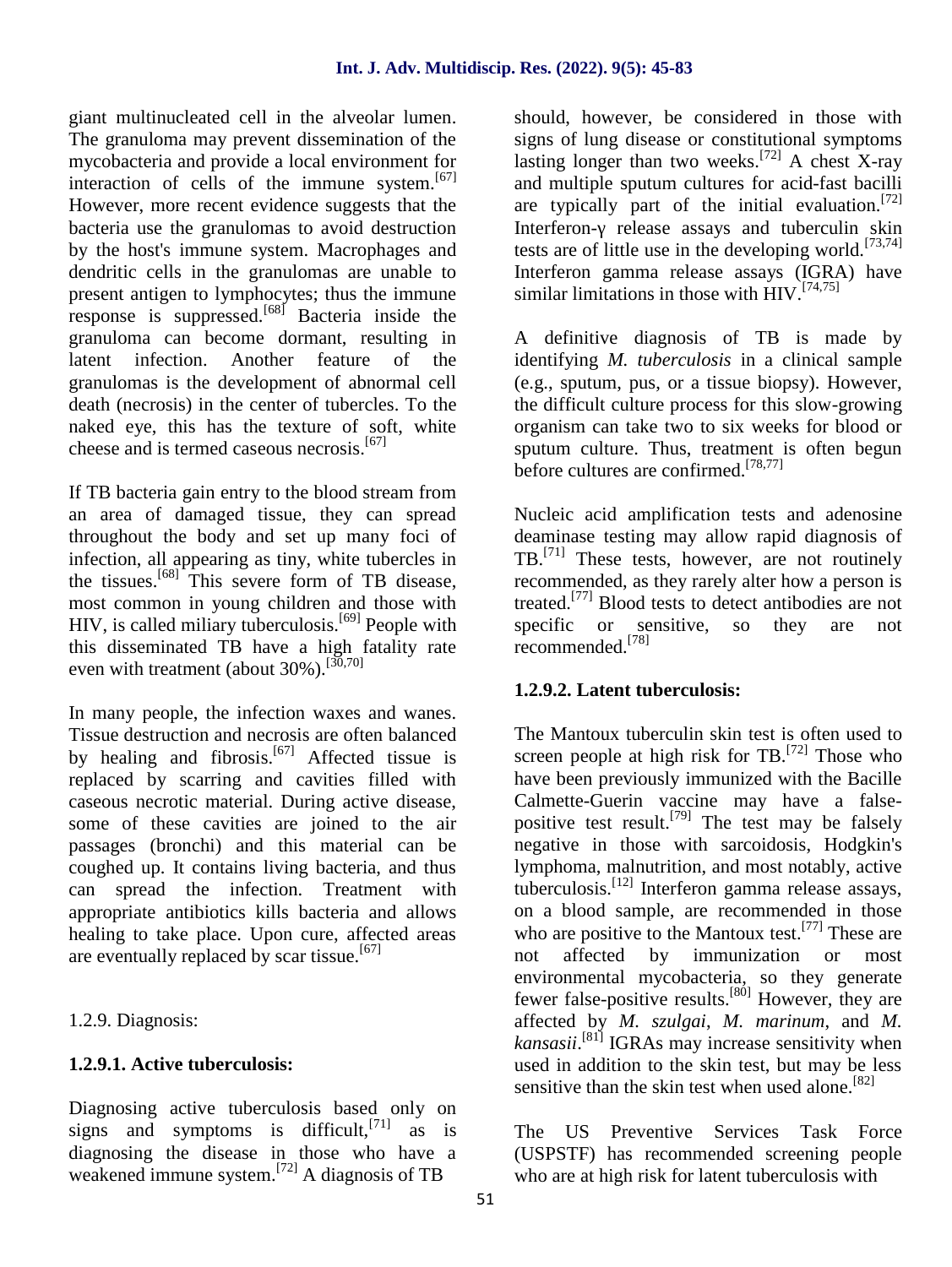either tuberculin skin tests or interferon-gamma release assays.[83] While some have recommend testing health care workers, evidence of benefit for this is poor as of 2019.<sup>[84]</sup> The CDC stopped an recommending yearly testing of health care workers without known exposure in 2019.<sup>[85]</sup>

## **1.2.10. Management:**

Treatment of TB uses antibiotics to kill the bacteria. Effective TB treatment is difficult, due to the unusual structure and chemical composition of the mycobacterial cell wall, which hinders the entry of drugs and makes many antibiotics ineffective.<sup>[86]</sup>

Treatment requires the use of multiple antibiotics over a long period of time.[8] Antibiotic resistance is a growing problem with increasing rates of multiple drug-resistant tuberculosis (MDR-TB) and extensively drug-resistant tuberculosis (XDR-  $TB$ ).<sup>[8]</sup>

Latent TB is treated with either isoniazid alone, or a combination of isoniazid with either rifampicin or rifapentine.<sup>[87,88]</sup> The treatment takes at least three months.<sup>[58,87,89]</sup> People with latent infections are treated to prevent them from progressing to active TB disease later in life.[90]

Active TB disease is best treated with combinations of several antibiotics to reduce the risk of the bacteria developing antibiotic resistance. [13]

## **1.2.10.1. New onset:**

The recommended treatment of new-onset pulmonary tuberculosis, as of 2010, is six months of a combination of antibiotics containing rifampicin, isoniazid, pyrazinamide, and ethambutol for the first two months, and only rifampicin and isoniazid for the last four months.<sup>[13]</sup> Where resistance to isoniazid is high, ethambutol may be added for the last four months as an alternative.[13]

## **1.2.10.2. Recurrent disease:**

If tuberculosis recurs, testing to determine which antibiotics it is sensitive to is important before determining treatment.<sup>[13]</sup> If multiple drugresistant TB (MDR-TB) is detected, treatment with at least four effective antibiotics for 18 to 24 months is recommended.<sup>[13]</sup>

## **1.2.10.3. Medication administration:**

Directly observed therapy, i.e., having a health care provider watch the person take their medications, is recommended by the WHO in an effort to reduce the number of people not appropriately taking antibiotics.<sup>[91]</sup> The evidence to support this practice over people simply taking their medications independently is of poor quality.[92] There is no strong evidence indicating that directly observed therapy improves the number of people who were cured or the number of people who complete their medicine.<sup>[92]</sup> Moderate quality evidence suggests that there is also no difference if people are observed at home versus at a clinic, or by a family member versus a health care worker.<sup>[92]</sup> Methods to remind people of the importance of treatment and appointments may result in a small but important improvement.<sup>[93]</sup>

## **1.2.10.4. Medication resistance:**

Primary resistance occurs when a person becomes infected with a resistant strain of TB. A person with fully susceptible MTB may develop secondary (acquired) resistance during therapy because of inadequate treatment, not taking the prescribed regimen appropriately (lack of compliance), or using low-quality medication.<sup>[96]</sup> Drug-resistant TB is a serious public health issue in many developing countries, as its treatment is longer and requires more expensive drugs. MDR- TB is defined as resistance to the two most effective first-line TB drugs: rifampicin and isoniazid. Extensively drug-resistant TB is also resistant to three or more of the six classes of second-line drugs.<sup>[94]</sup> Totally drug-resistant TB is resistant to all currently used drugs.[95] It was first observed in 2003 in Italy,  $[96]$  but not widely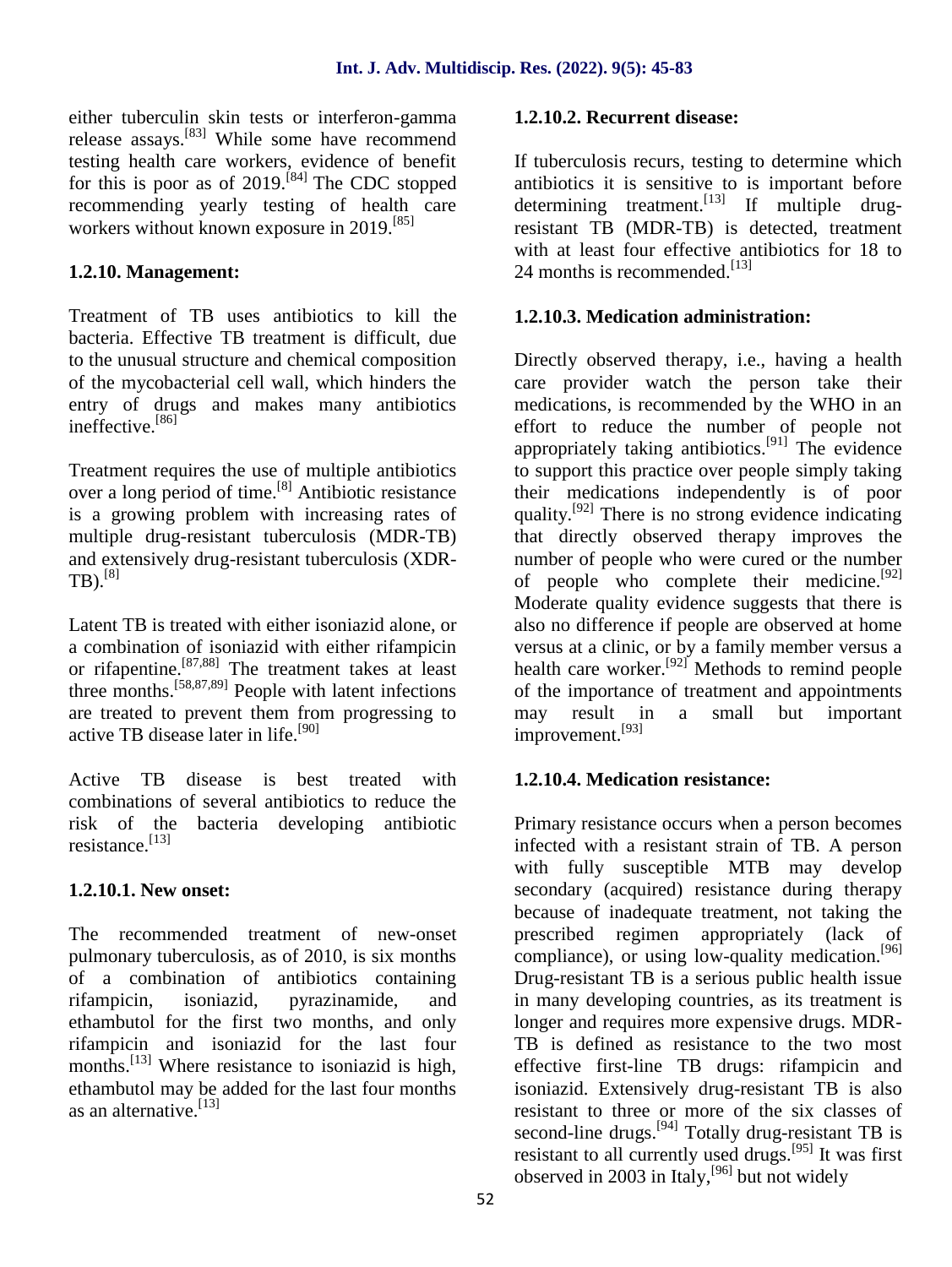reported until  $2012$ ,  $^{[97]}$  and has also been found in in Iran and India.<sup>[16,98]</sup> Bedaquiline is tentatively of supported for use in multiple drug-resistant TB.<sup>[99]</sup> XDR-TB is a term sometimes used to define *extensively resistant* TB, and constitutes one in ten cases of MDR-TB. Cases of XDR TB have been identified in more than 90% of countries.<sup>[23]</sup>

## **1.2.11. Prognosis:**

Progression from TB infection to overt TB disease occurs when the bacilli overcome the immune system defenses and begin to multiply. In primary TB disease (some 1–5% of cases), this occurs soon after the initial infection. However, in the majority of cases, a latent infection occurs with no obvious symptoms.<sup>[12]</sup> These dormant bacilli produce active tuberculosis in 5–10% of these latent cases, often many years after infection.<sup>[24]</sup>

The risk of reactivation increases with immunosuppression, such as that caused by infection with HIV. In people coinfected with *M. tuberculosis* and HIV, the risk of reactivation increases to 10% per year.<sup>[12]</sup> Studies using DNA fingerprinting of *M. tuberculosis* strains have shown reinfection contributes more substantially to recurrent TB than previously thought,  $[100]$  with estimates that it might account for more than 50% of reactivated cases in areas where TB is common.[101] The chance of death from a case of tuberculosis is about 4% as of 2008, down from 8% in 1995.<sup>[13]</sup>

#### **1.2.12. Prevention:**

Tuberculosis prevention and control efforts rely primarily on the vaccination of infants and the detection and appropriate treatment of active cases.[13] The World Health Organization has achieved some success with improved treatment regimens, and a small decrease in case numbers.<sup>[13]</sup>

Prevention of TB involves screening those at high risk, early detection and treatment of cases, and vaccination with the bacillus Calmette-Guérin (BCG) vaccine.<sup>[102,103,104]</sup> Those at high risk

include household, workplace, and social contacts of people with active  $TB<sub>1</sub><sup>[104]</sup>$ 

## **1.2.12.1. Vaccines:**

The only available vaccine as of 2011 is Bacillus Calmette-Guérin  $(BCG)$ .<sup>[105]</sup> In children it decreases the risk of getting the infection by 20% and the risk of infection turning into active disease by nearly  $60\%$ .<sup>[106]</sup> It is the most widely used vaccine worldwide, with more than 90% of all children being vaccinated.<sup>[13]</sup> The immunity it induces decreases after about ten years.<sup>[13]</sup> As tuberculosis is uncommon in most of Canada, the United Kingdom, and the United States, BCG is administered to only those people at high risk.<sup>[107,108,109]</sup> Part of the reasoning against the use of the vaccine is that it makes the tuberculin skin test falsely positive, reducing the test's usefulness as a screening tool.<sup>[109]</sup> A number of new vaccines are currently in development.<sup>[13]</sup>

## **1.2.12.2. Public health:**

The World Health Organization declared TB a "global health emergency" in  $1993$ ,  $^{[13]}$  and in 2006, the Stop TB Partnership developed a Global Plan to Stop Tuberculosis that aimed to save 14 million lives between its launch and  $2015$ .<sup>[110]</sup> A number of targets they set were not achieved by 2015, mostly due to the increase in HIV associated tuberculosis and the emergence of  $drug-resistant$  tuberculosis.<sup>[14]</sup> tuberculosis classification system developed by the American Thoracic Society is used primarily in public health programs.  $[111]$ 

#### **1.2.12.3. Stigma:**

Slow progress in preventing the disease may in part be due to stigma associated with TB. $^{[23]}$ Stigma may be due to the fear of transmission from affected individuals. This stigma may additionally arise due to links between TB and<br>poverty, and in Africa,  $\text{AIDS}$   $^{[23]}$  Such poverty, and in Africa, Such stigmatization may be both real and perceived; for example, in Ghana individuals with TB are banned from attending public gatherings.  $[112]$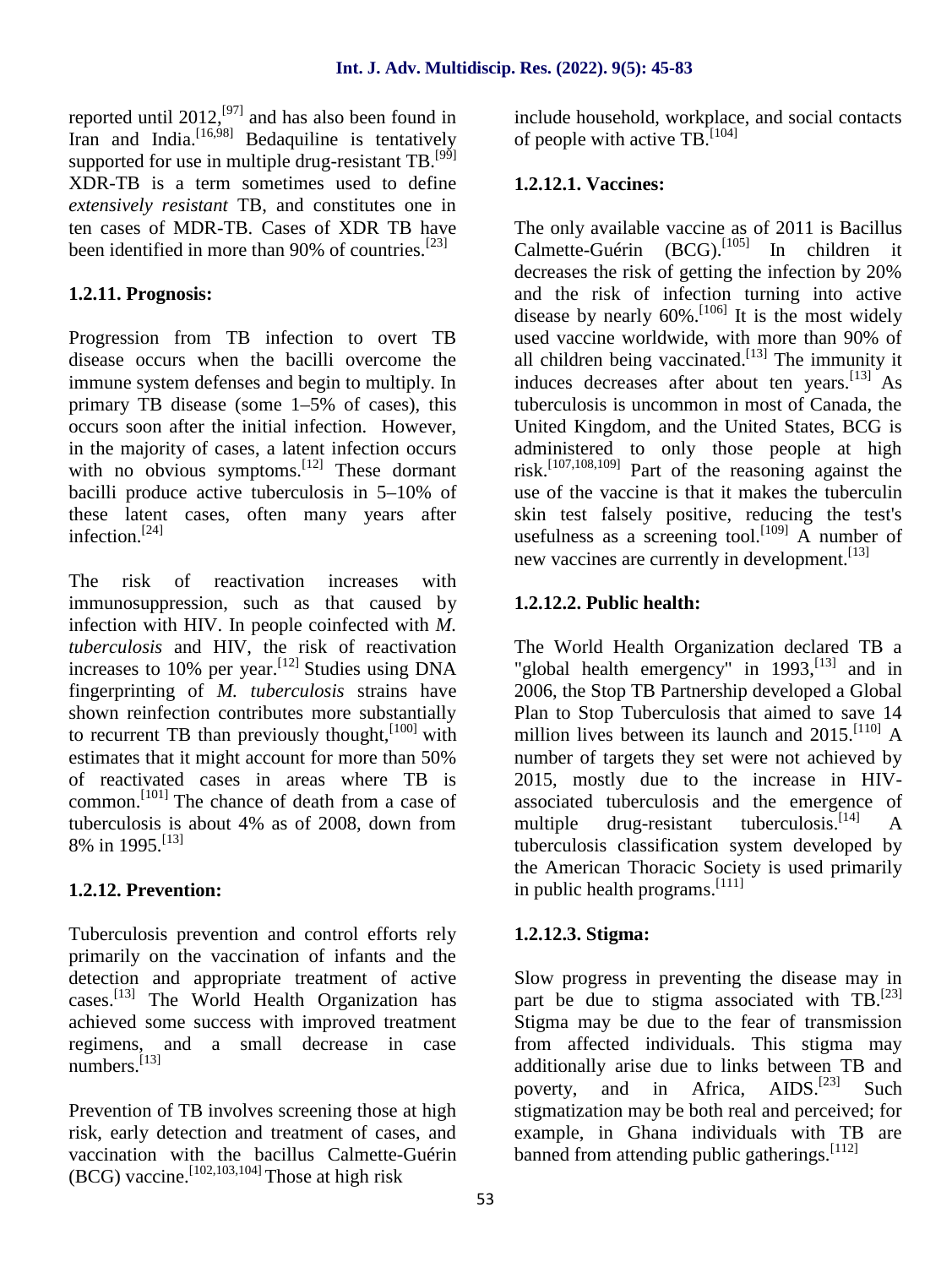Stigma towards TB may result in delays in seeking treatment,<sup>[23]</sup> lower treatment compliance, and family members keeping cause of death  $secret^{[113]}$  – allowing the disease to spread further.<sup>[23]</sup> In contrast, in Russia stigma was associated with increased treatment compliance. TB stigma also affects socially marginalized individuals to a greater degree and varies between regions.[112]

One way to decrease stigma may be through the promotion of "TB clubs", where those infected may share experiences and offer support, or through counseling. Some studies have shown TB education programs to be effective in decreasing stigma, and may thus be effective in increasing treatment adherence.[112] Despite this, studies on the relationship between reduced stigma and mortality are lacking as of 2010, and similar efforts to decrease stigma surrounding AIDS have been minimally effective.<sup>[112]</sup> Some have claimed the stigma to be worse than the disease, and healthcare providers may unintentionally reinforce stigma, as those with TB are often perceived as difficult or otherwise undesirable.<sup>[23]</sup> A greater understanding of the social and cultural dimensions of tuberculosis may also help with stigma reduction.<sup>[113]</sup>

## **1.2.13. Tuberculosis in Sudan:**

TB is a concern in Sudan, as it is a high TB burden country in the Eastern Mediterranean<br>Region/World Health Organization Region/World Health Organization  $(EMR/WHO)^{[114,115]}$ . In 2017, 21054 cases of TB Teac were notified in Sudan<sup>[116]</sup>.

Internal displacement enhances this high incidence of  $\overline{TB}$  in Sudan<sup>[117]</sup>. Tuberculosis care and treatment is provided by the National Tuberculosis Control Program under the auspices of the Ministry of Health and by a number of non governmental organizations (NGOs) who provide care to displaced persons, including those living in refugee camps $\begin{bmatrix} 114 \end{bmatrix}$ . Treatment is also provided of by the private sector  $\begin{bmatrix} 117 \end{bmatrix}$ . At the time of this study the Sudan National TB Program treatment policy was for an intensive phase of rifampicin, isoniazid, pyrazinamide and streptomycin daily

under direct supervision for two to three months until the patient became smear negative followed by eight months of isoniazid and ethambutol<sup>[117]</sup>. Thioacetazone was previously used in the place of ethambutol<sup>[118,119]</sup>. Patients unable to attend on a daily basis were put on a 12-month regimen excluding rifampicin. Smear-negative pulmonary patients and non severe extra-pulmonary cases were given isoniazid and ethambutol daily for twelve months, supplemented by daily streptomycin injections during the initial phase<sup>[114]</sup>. While some NGOs refer patients to the national program others provide treatment using their own regimens. TB treatment in the private sector is not regulated $^{[117]}$ .

The emergence and spread of strains of tuberculosis that are resistant to the drugs used in standard first line treatment poses a serious threat to attempts to control the disease<sup>[120]</sup>. Drug resistance in *M. tuberculosis* arises through the selection of spontaneous mutations by inadequate therapy. Resistance to multiple drugs arises through sequential selection of mutations. Resistance to both the key drugs rifampicin and<br>isoniazid is termed multi drug-resistant isoniazid is termed multi drug-resistant tuberculosis (MDR-TB). Patients with MDR-TB frequently fail to be cured by standard drug treatment and may remain infectious and a potential source of onward transmission. Treatment for MDR-TB requires alternative chemotherapy for at least 18 months using more expensive drugs<sup>[121]</sup> of heightened toxicity<sup>[122,123]</sup>. In Sudan treatment is provided at the Abu-Anga Teaching  $Hospital$ <sup>[124]</sup>, where the drugs available are ciprofloxacin, ofloxacin, cycloserine, ethionamide and amikacin<sup>[117]</sup>. From 2005 to 2008 small numbers of patients were treated for MDR-  $TB^{[124]}$  but in 2009 ninety four patients commenced second line treatment, thirty five were new patients and fifty nine were retreatment cases<sup>[115]</sup>. The prevalence of drug resistant TB in Sudan is not known. A previous study undertaken in central Sudan during 1965 reported high levels of resistance to the anti-tuberculosis drugs available at that time $^{[125]}$ . Cure rates have improved considerably since the establishment of the National Tuberculosis Control Program and introduction of short course chemotherapy, but no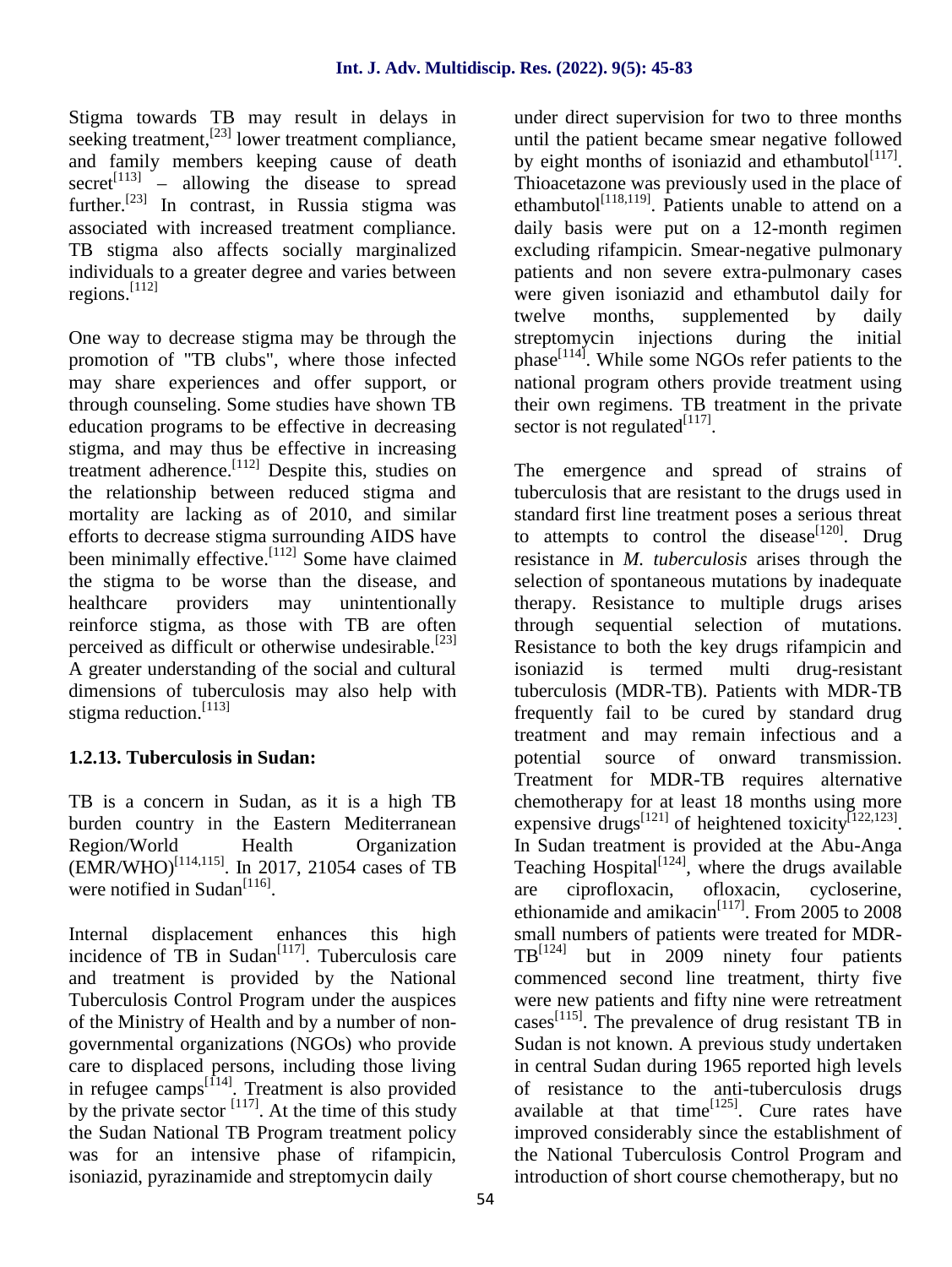surveys of drug susceptibility have been reported[114,126].

## **1.2.14. Screening for tuberculosis:**

## **1- Tuberculin skin testing:**

The tuberculin skin test (TST) in its first iteration, the Mantoux Test, was developed in 1908. Conceptually, it's quite simple: tuberculin (also called purified protein derivative or PPD) is a standardised dead extract of cultured TB, injected into the skin to measure the person's immune response to the bacteria. So, if a person has been exposed to the bacteria previously, they should express an immune reaction to the injection, usually a mild swelling or redness around the site. There have been two primary methods of TST: the Mantoux test, and the Heaf test. The Heaf test was discontinued in 2005 because the manufacturer deemed its production to be financially unsustainable, though it was previously preferred in the UK because it was felt to require less training to administer and involved less inter-observer variation in its interpretation than the Mantoux test. The Mantoux test was the preferred test in the US, and is now the most widely used TST globally $^{[127]}$ .

## *2- Mantoux test:*

The Mantoux test is now standardised by the WHO. 0.1 ml of tuberculin (100 units/ml), which delivers a dose of 5 units is given by intradermal injection into the surface of the lower forearm (subcutaneous injection results in false negatives). A waterproof ink mark is drawn around the injection site so as to avoid difficulty finding it later if the level of reaction is small. The test is read 48 to 72 hours later.<sup>[16]</sup> The area of induration (NOT of erythema) is measured transversely across the forearm (left to right, not up and down) and recorded to the nearest millimeter $^{[128]}$ .

## *3- Heaf test:*

The Heaf test was first described in 1951.<sup>[129]</sup> The test uses a Heaf gun with disposable single-use

heads; each head has six needles arranged in a circle. There are standard heads and pediatric heads: the standard head is used on all patients aged 2 years and older; the pediatric head is for infants under the age of 2. For the standard head, the needles protrude 2 mm when the gun is actuated; for the pediatric heads, the needles protrude 1 mm. Skin is cleaned with alcohol, then tuberculin (100,000 units/ml) is evenly smeared on the skin (about 0.1 ml); the gun is then applied to the skin and fired. The excess solution is then wiped off and a waterproof ink mark is drawn around the injection site. The test is read 2 to 7 days later.<sup>[129]</sup>

 Grade 0: no reaction, or induration of 3 or less puncture points;

 Grade 1: induration of four or more puncture points;

 Grade 2: induration of the six puncture points coalesce to form a circle;

Grade 3: induration of 5 mm; or more

 Grade 4: induration of 10 mm or more, or ulceration

The results of both tests are roughly equivalent as follows:

Heaf grade  $0 \& 1 \sim$  Mantoux less than 5 mm;

Heaf grade  $2 \sim$  Mantoux 5–14 mm;

Heaf grade  $3 & 4 \sim$  Mantoux 15 or greater

## *4- Tuberculin conversion:*

*Tuberculin conversion* is said to occur if a patient who has previously had a negative tuberculin skin test develops a positive tuberculin skin test at a later test. It indicates a change from negative to positive, and usually signifies a new infection.  $[129]$ 

## *5- Boosting:*

The phenomenon of *boosting* is one way of obtaining a false positive test result. Theoretically, a person's ability to develop a reaction to the TST may decrease over time – for example, a person is infected with latent TB as a child, and is administered a TST as an adult. Because there has been such a long time since the immune responses to TB has been necessary, that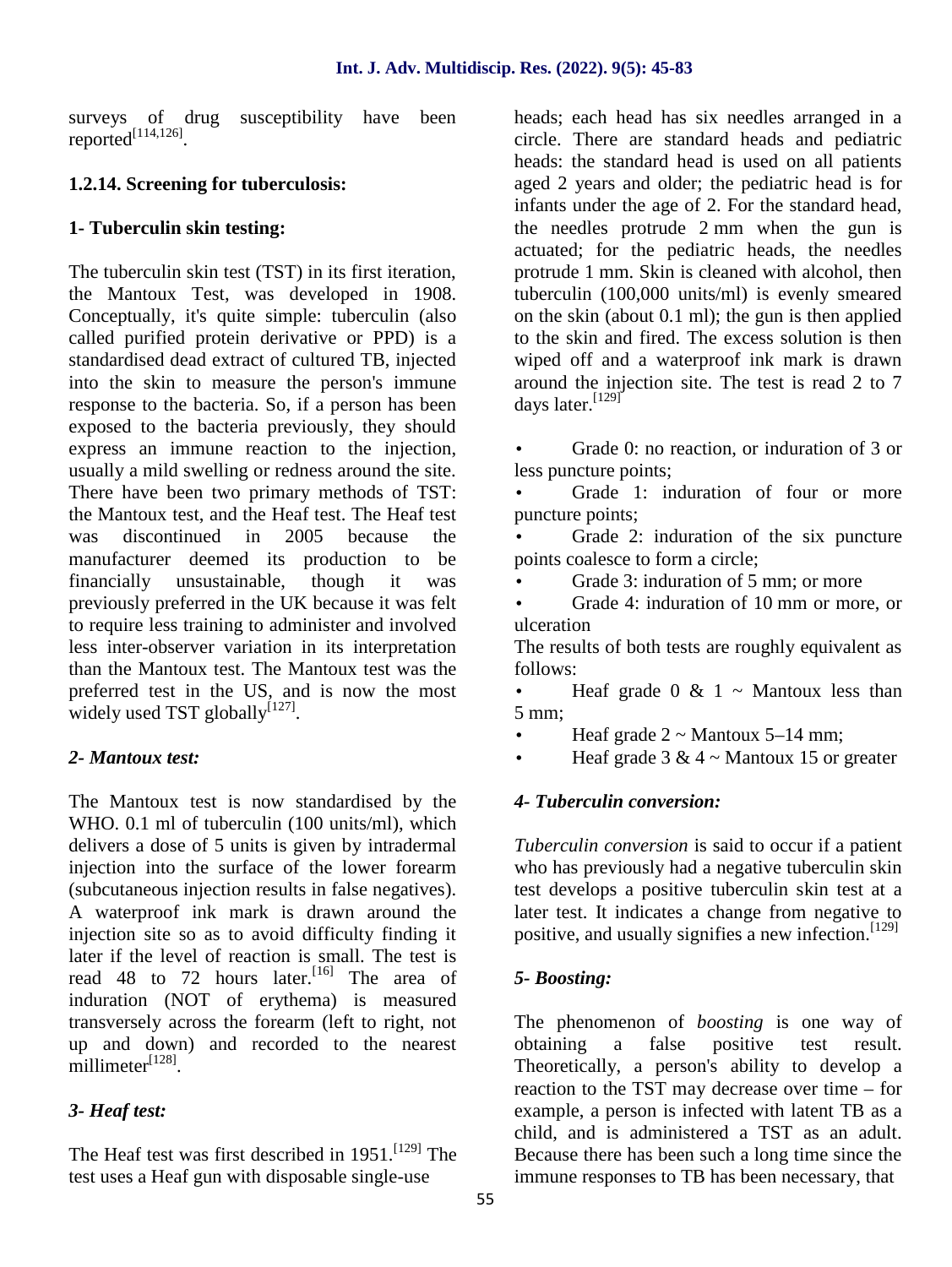person might give a negative test result. If so, there is a fairly reasonable chance that the TST triggers a hypersensitivity in the person's immune system – in other words, the TST reminds the person's immune system about TB, and the body overreacts to what it perceives as a reinfection. In this case, when that subject is given the test again (as is standard procedure, they may have a significantly greater reaction to the test, giving a very strong positive; this can be commonly misdiagnosed as Tuberculin Conversion. This can also be triggered by receiving the BCG vaccine, as opposed to a proper infection. Although boosting can occur in any age group, the likelihood of the reaction increases with age. $[130]$ 

Boosting is only likely to be relevant if an individual is beginning to undergo periodic TSTs (health care workers, for example). In this case the standard procedure is called two-step testing. The individual is given their first test and in the event of a negative, given a second test in 1 to 3 weeks. This is done to combat boosting in situations where, had that person waited up to a year to get their next TST, they might still have a boosted reaction, and be misdiagnosed as a new infection.[131] Here there is a difference in US and UK guidelines; in the US testers are told to ignore the possibility of false positive due to the BCG vaccine, as the BCG is seen as having waning efficacy over time. Therefore, the CDC urges that individuals be treated based on risk stratification regardless of BCG vaccination history, and if an individual receives a negative and then a positive TST they will be assessed for full TB treatment beginning with X-ray to confirm TB is not active and proceeding from there.<sup>[132]</sup> Conversely, the UK guidelines acknowledge the potential effect of the BCG vaccination, as it is mandatory and therefore a prevalent concern – though the UK shares the procedure of administering two tests, one week apart, and accepting the second one as the accurate result, they also assume that a second positive is indicative of an old infection (and therefore certainly LTBI) or the BCG itself. In the case of BCG vaccinations confusing the results, Interferon- (IFN-) tests may be used as they will not be affected by the BCG.

#### *6- Interpretation:*

According to the U.S. guidelines, there are multiple size thresholds for declaring a positive result of latent tuberculosis from the Mantoux test: For testees from high-risk groups, such as those who are HIV positive, the cutoff is 5 mm of induration; for medium risk groups, 10 mm; for low-risk groups, 15 mm. The U.S. guidelines recommend that a history of previous BCG vaccination should be ignored. For details of tuberculin skin test interpretation, please refer to the CDC guidelines (reference given below).

The UK guidelines are formulated according to the Heaf test: In patients who have had BCG previously, latent TB is diagnosed if the Heaf test is grade 3 or 4 and have no signs or symptoms of active TB; if the Heaf test is grade 0 or 1, then the test is repeated. In patients who have not had BCG previously, latent TB is diagnosed if the Heaf test is grade 2, 3 or 4, and have no signs or symptoms of active TB. Repeat Heaf testing is not done in patients who have had BCG (because of the phenomenon of boosting). For details of tuberculin skin test interpretation, please refer to the BTS guidelines (references given below).

Given that the US recommendation is that prior BCG vaccination be ignored in the interpretation of tuberculin skin tests, false positives with the Mantoux test are possible as a result of: (1) having previously had a BCG (even many years ago), and/or (2) periodical testing with tuberculin skin tests. Having regular TSTs boosts the immunological response in those people who have previously had BCG, so these people will falsely appear to be tuberculin conversions. This may lead to treating more people than necessary, with the possible risk of those patients suffering adverse drug reactions. However, as Bacille Calmette-Guérin vaccine is not 100% effective, and is less protective in adults than pediatric patients, not treating these patients could lead to a possible infection. The current US policy seems to reflect a desire to err on the side of safety.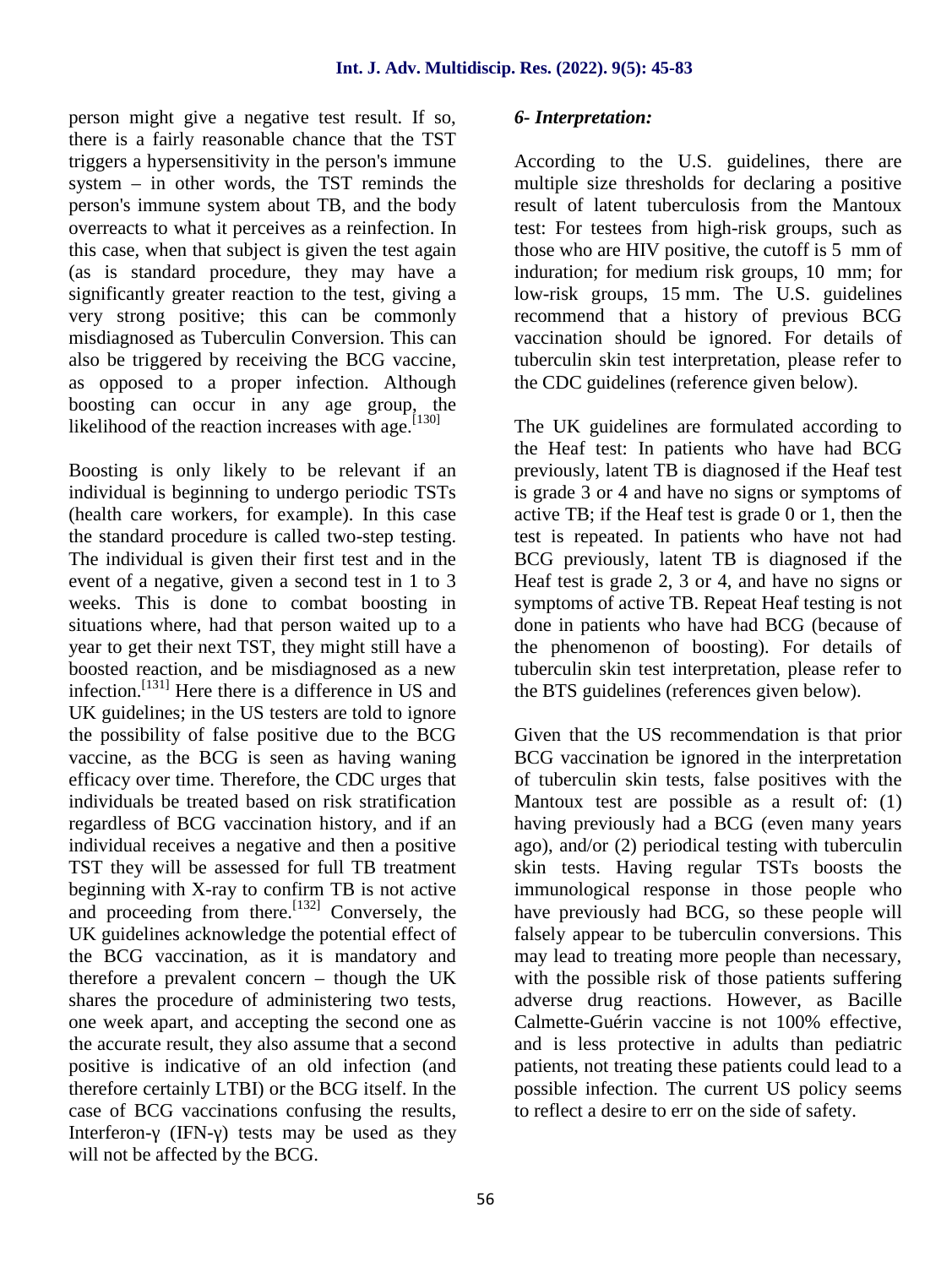The U.S. guidelines also allow for tuberculin skin testing in immunosuppressed patients (those with HIV, or who are on immunosuppressive drugs), whereas the UK guidelines recommend that tuberculin skin tests should not be used for such patients because it is unreliable.

## **7- Interferon-γ testing:**

The role of IFN- tests is undergoing constant review and various guidelines have been published with the option for revision as new data becomes available. CDC: MMWR Health Protection Agency:UK. There are currently two commercially available interferon-release assays (IGRAs): QuantiFERON-TB Gold and T-  $S$ POT.TB.<sup>[133]</sup> These tests are not affected by T prior BCG vaccination, and look for the body's response to specific TB antigens not present in other forms of mycobacteria and BCG (ESAT-6). Whilst these tests are new they are now becoming available globally.

CDC recommends that QFT-G may be used in all circumstances in which the TST is currently used, including contact investigations, evaluation of recent immigrants, and sequential-testing surveillance programs for infection control (e.g., those for health-care workers)<sup>[133]</sup>.

## **8- HPA Interim Guidance:**

The HPA recommends the use of IGRA testing in investigations'. health care workers, if available, in view of the importance of detecting latently infected staff who may go on to develop active disease and come into contact with immunocompromised patients and the logistical simplicity of IGRA testing $^{[133]}$ .

#### **9. Drug-resistant strains:**

It is usually assumed by most medical practitioners in the early stages of a diagnosis that a case of latent tuberculosis is the normal or regular strain of tuberculosis. It will therefore be most commonly treated with Isoniazid (the most used treatment for latent tuberculosis.) Only if the tuberculosis bacteria does not respond to the

treatment will the medical practitioner begin to more virulent strains, requiring significantly longer and more thorough treatment regimens. There are 4 types of tuberculosis recognized in the world today:

Tuberculosis (TB)

 Multi-drug-resistant tuberculosis (MDR  $T$ B)<sup>[134]</sup>

 Extensively drug-resistant tuberculosis  $(XDR TB)^{[135]}$ 

 Totally drug-resistant tuberculosis (TDR  $TB$ <sup>[136]</sup>

#### **1.2.15. Household contact/ tuberculoses contact:**

Tuberculosis (TB) contacts are people who have close contact with patients with infectious TB. As they are at high risk for infection (and in line with the End TB strategy). Close contacts of patients with infectious tuberculosis are at increased risk of developing *Mycobacterium tuberculosis* infection and disease<sup>[137,138]</sup>. The risk of tuberculosis in individuals with latent *M. tuberculosis* infection (LTBI) is estimated to be 5%–10% over the course of a lifetime, with approximately half of cases occurring within the first 2 years after exposure[139,140].

TB contacts should be investigated systematically and actively for TB infection and disease. Such interventions are called 'tuberculosis contact They contribute to early identification of active TB, thus decreasing its severity and reducing transmission of *Mycobacterium tuberculosis* to others, and identification of latent TB infection (LTBI), to allow preventive measures.[138]

Contacts are commonly investigated in highincome countries with low TB burdens and in settings in which a TB elimination policy is implemented, in order to identify persons with early active TB or who have recently been infected. People identified as infected are then treated for LTBI with isoniazid for at least 6 months (usually 9 months) or with shorter combination regimens including isoniazid and rifampicin<sup>[137]</sup>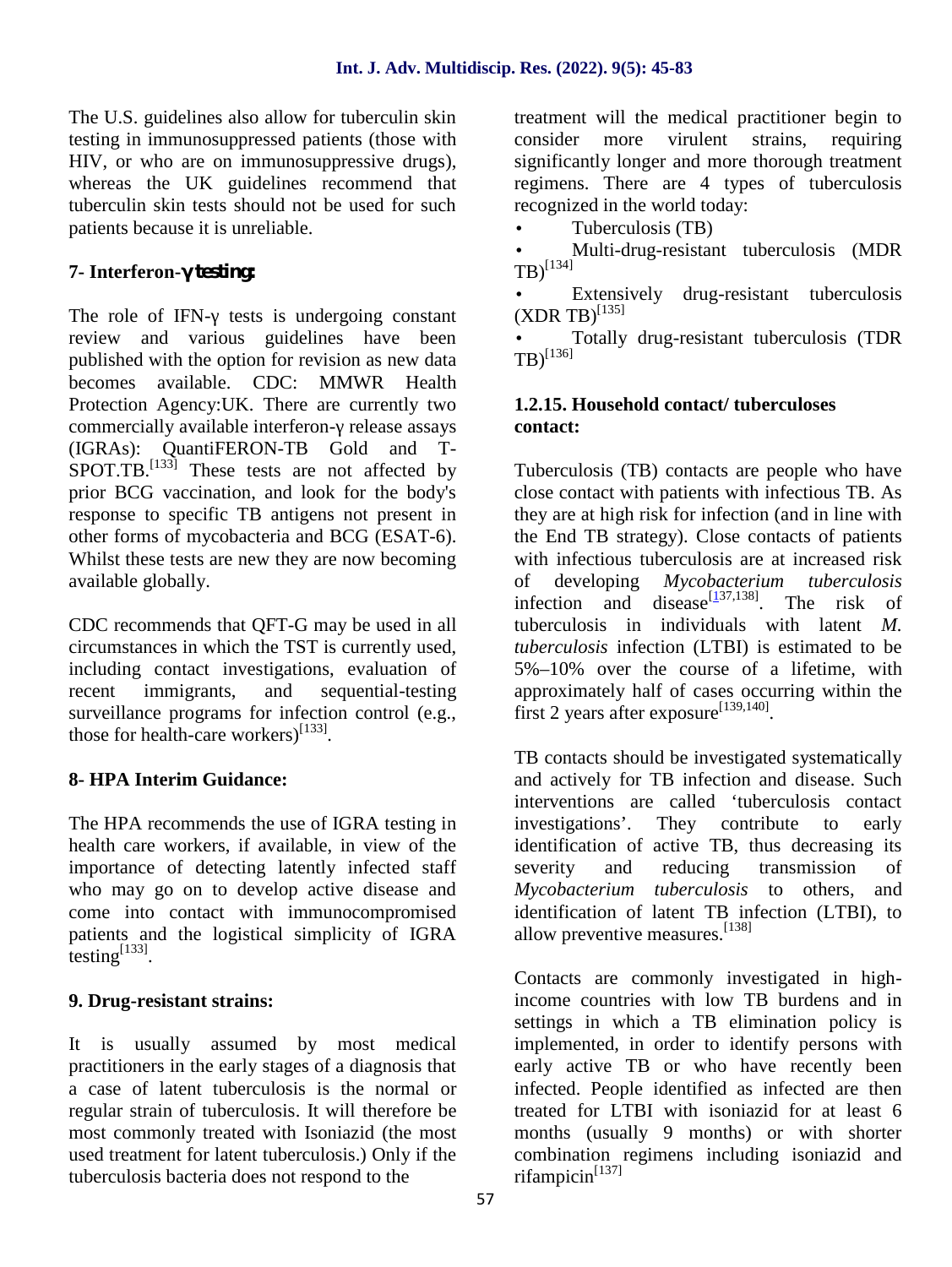TB contact investigations are rarely and inconsistently carried out in resource-limited settings. In most low- and middle-income countries, it is included in the national policy to control and prevent TB; however, in the vast majority of countries, it is either not undertaken or is implemented on the basis of no or poor standards, because of the absence of clear definitions of index cases, contacts and procedures. Furthermore, the health personnel who should be involved are usually not clearly  $id$ entified $[137]$ 

Information on the contribution of routine contact investigations to early TB case detection is scarce in these countries or is non-standardized, thus precluding an assessment of its impact on reducing transmission.[137]

Many studies in countries with a high TB incidence have shown that the prevalence may reach 5% or more among contacts, particularly among household members. Other data suggest that contact investigations could be particularly useful for identifying childhood TB. Furthermore, contact investigation can help identify people who require careful follow-up, such as those who were exposed to an index case of multi-drug-resistant or extensively drug-resistant TB or people infected with HIV, whose risk for rapid progression to active TB is very high. [138,140]

Effective investigation of TB contacts within national TB programmes and other services can result in the detection of a significant number of cases. WHO estimates show that, worldwide, highly infectious, smear-positive pulmonary TB develops in over 4 million people annually.  $[137]$ 

Early identification means a better chance of cure and, especially, a reduction in further transmission. Furthermore, contact investigation allows identification of people who are latently infected and at high risk for active TB, who can be treated preventively.

The WHO policy document recommendations for investigating contacts of persons with infectious tuberculosis was prepared to guide national TB

programme staff and all agencies and organizations involved in TB prevention, care and control to establish strategies for sound TB contact investigation practices. The document was elaborated after an extensive literature review and with contributions from experts around the world. It states the fundamental principles and procedures for an appropriate approach to TB contact investigation, and annexes 1 and 2 provide further details to understand these principles. The hope is that these evidence based guidelines will be translated into country policy and practice, so that an additional neglected intervention can be put in place and, ultimately, contribute to elimination of TB. [138]

The World Health Organization (WHO) estimated that two-fifths of new TB cases are undiagnosed and more country-specific actions are needed to identify these missing cases to achieve the global goal of ending the TB epidemic by  $2035^{[141]}$ . tracing among household family members is one of the active case-finding strategies that has been proposed to increase the case detection rate<sup>[142]</sup>. In 95 studies from lowand middle-income settings included in a systematic review, the prevalence of TB from household contact tracing varied from 2.1 to  $10.1\%$ <sup>[143,144]</sup>. Efforts for early diagnosis of TB through effective case finding programs are needed to reduce the rate of TB transmission and to reduce the case detection gap.

Due to the limitations of current passive casefinding strategies and the global urgency to improve TB case-detection rates, WHO has called for more evidence on innovative ways of TB screening, especially from low-income countries. An integrated approach among individuals who are presumed to have TB but do not present to a health service (as commonly seen in the passive case finding approach), has gained interest to enhance the detection rate for early diagnosis and treatment of TB in high prevalence countries.<sup>[145]</sup>.

## **1.2.16. Health education of TB:**

Health education is important to empower patients and encourage their contribution towards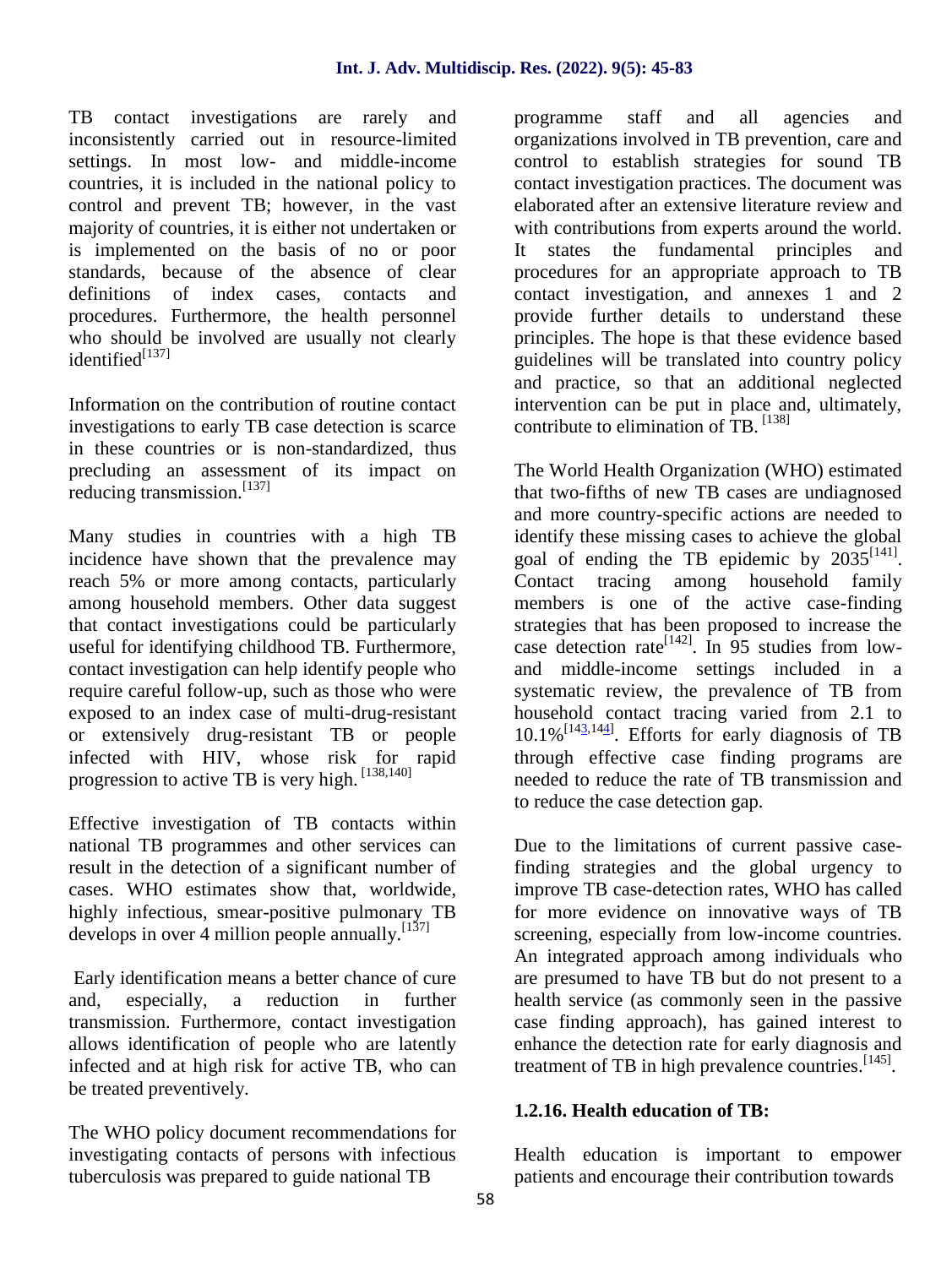tuberculosis (TB) control. Health education activities are integrated into services provided at the primary health care (PHC) level. Despite recent World Health Organization (WHO) reports about a declining global trend, the burden of tuberculosis (TB) in Sudan remains unacceptably high<sup>[146]</sup>. The high incidence of active TB education, infection, high proportion of latent infection and comorbidity significantly undermine effective TB control.<sup> $[147]$ </sup>. For instance, drug-resistant forms of TB have spiralled largely as a result of late detection, poor treatment and management, and failure to retain TB patients on treatment<sup>[148,149,150]</sup>.

Besides the high disease burden and systemic limitations, patients themselves may undermine TB control efforts through poor or high-risk infection control practices or non-adherence to treatment[151,152]. Poor/unhelpful patient conduct, negligence and resistance to participation in appropriate TB control efforts are motivated by individual, socio-economic and structural factors[151,152]. Negative behaviours and attitudes can be the direct result of patients' own choices or the indirect result of a lack of knowledge<sup>[153]</sup>. Thus, empowering patients with appropriate and correct information and engendering positive negatively attitudes towards TB and its curability is critical for the effective control of the disease. There is increasing recognition among researchers, health workers, and policy makers that encouraging patients to play a more active role in their health care improves the quality and efficiency of health care, and ultimately population-level health outcomes.[154].

Health education is an important tool to foster patient empowerment and encourage their contribution towards TB control. In a study conducted in KwaZulu-Natal, TB-HIV coinfected patients found it easier to adhere to antiretroviral treatment than anti-TB treatment, citing limitations such as poor communication, low patient involvement, and poor provider supervision of treatment by the TB programme. Contrarily, the success of the HIV programme has been associated with commitment to provide

adequate health education, treatment literacy and support to patients.<sup>[154]</sup>

In Sudan, health education activities are integrated into services provided at the PHC level. Health care workers are responsible for health information dissemination, and patients through face-to-face consultation, health education campaigns, social mobilisation for different health programmes, and distribution of health education materials and media.

At most PHC facilities, due to lack of space, health education is conducted in large group lecture sessions in the waiting area facilitated by dedicated health educators or nurses. Although these strategies may broaden health education reach, their actual impact on patient knowledge retention and attitudes and practices is generally not well established in the current setting. Previous research on patients' TB-related knowledge, attitudes and practices revealed significant deficits in their levels of awareness regarding symptoms, transmission, prevention, and treatment of TB among various communities. The lack of TB awareness was shown to impact on individual health-seeking behaviour, attitudes towards TB and infection control practices.[154].

## **1.2.17. Previous related studies:**

A cross-sectional study by Mulusew, et al  $^{[155]}$  was conducted between October and December 2016 among shopkeepers in Bahir Dar City, Northwest Ethiopia. Sputum samples were collected stained with Ziehl Neelscn staining technique and examined microscopically. Data were analysed by using SPSS [or Windows and descriptive statistics was used to present figures. A total of 103 subjects were included in the study, of these 70 (68%) were males. The mean age of the participants was 36.1 with standard deviation of 13.1 years. The majority 36 (35%) were in the age group 31-50. Similarly, most of the study subjects 61(59.2%), 67(55.3%), 53 (51.5%) carne from rural areas, were farmers and illiterates, respectively.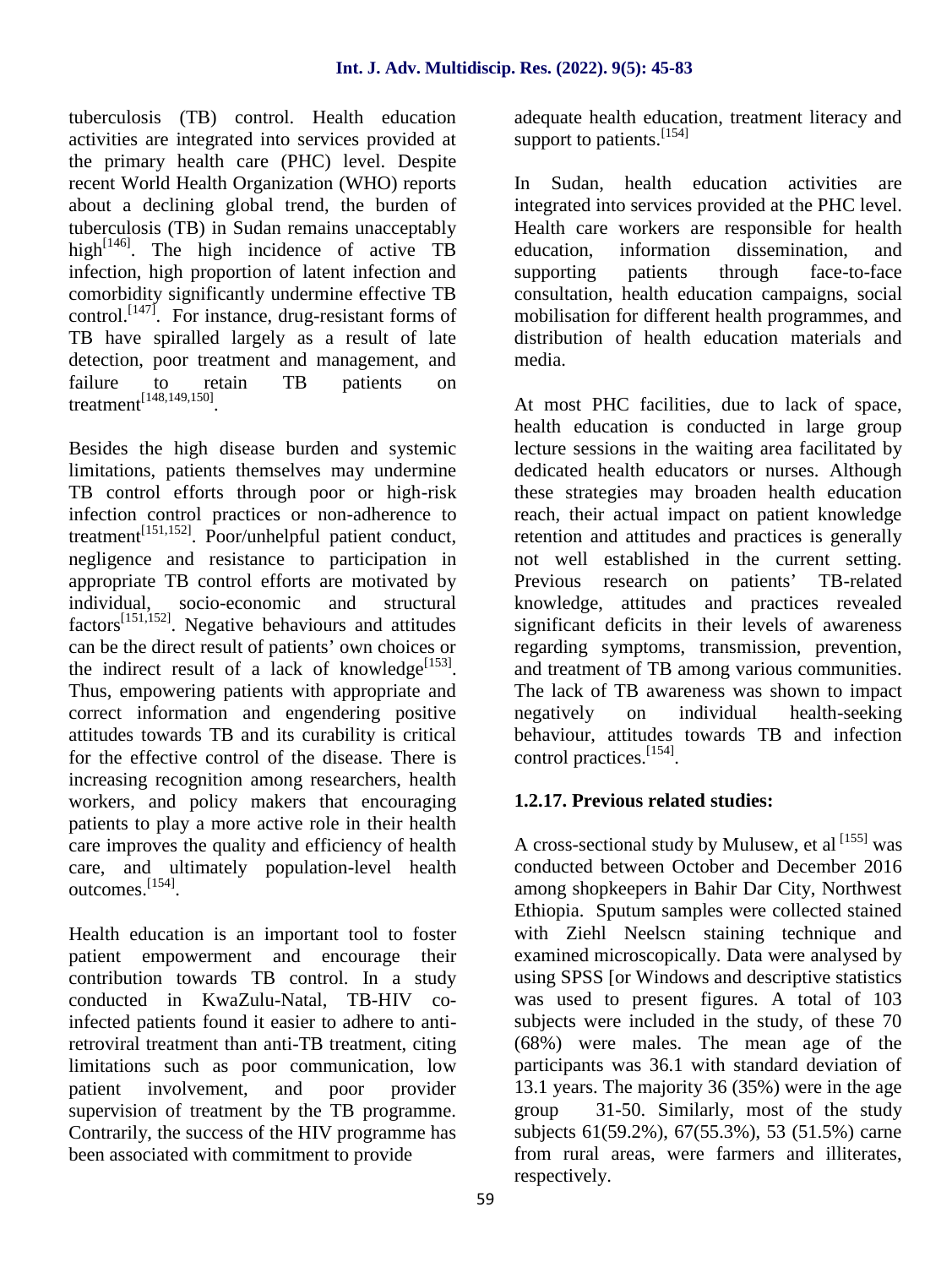A descriptive epidemiological study was carried out in Nairobi by Perpetual $[156]$  about the risk factors in the transmission of tuberculosis. Study was conducted on 258 patients presenting with pulmonary tuberculosis. Patients' sputum were collected for laboratory analysis and patients were required to respond to a structured questionnaire 011 risk factors for transmission. Data among stratified groups were compared using bivariate analysis. Statistical significance was considered at p < 0.05. Results showed that there were significantly more males than females associated with pulmonary tuberculosis infection ( $2 =$ 0.963; df = 1;  $p < 0.05$ ). Monthly income was significant in disease transmission with 222 (86.0%) of the patients earning less than 100\$ and 90 (34.9%) earning less than 50\$ per month ( $p <$ 0.05, 95% CI). One hundred and seventy three patients (67.1%) were unemployed or running small businesses. Only 85 (32.9%) were in formal employment. Results showed 166 (64.3%) patients were living in single rooms with 110 (42.6%) living with more than two people with a maximum of 10 people in a single room. Only 73 (28.3%) were living alone in a single room and only 7 families (2.7%) were living in houses with five or more rooms. Alcohol consumers and smokers were 102 (39.5%) and 93 (36%) respectively. Half of the patients 137 (53.3%) had not completed secondary education with only 16 (6.2%) having completed tertiary education. Recurrent cases were 54 (21%) while those exposed to the disease either at home or working place were 75 (29.2%). Out of 171 patients who agreed to test for HIV, 46 (26.9%) were positive. Marital status had no effect on incidence of disease. Conclusion: Emphasis should be given to creating awareness of the risk factors associated with transmission of tuberculosis in order to reduce the rate of infection.

A study on improving detection of tuberculosis among household contacts of index tuberculosis patients by an integrated approach in Myanmar: a cross-sectional study by Kyaw, et al.  $(2018)^{[157]}$ Household contacts of index TB cases who had been receiving treatment for at least 3 months were prospectively investigated by an integrated approach which included modification of

screening methods and active facilitation of screening investigations as follows. Initial chest x-ray (CXR) was performed for all contacts at the responsible facilities followed by sputum specimen collection for those aged 15 years and Xpert MTB/RIF examination. Transportation of all household contacts to health facilities and transportation of sputum samples for smear and gene Xpert MTB/RIF examination at centers were arranged by the research team to ensure that all household contacts received all investigations. Risk factors for TB among household contacts were identified by multiple logistic regression models. The results showed that out of 174 household contacts, 115 were $\geq$ 15 years and 59 were $\leq$ 15 years. The percentage of TB cases detected among the household contacts was 13.8%. There were 14 (12.2%) positive TB cases among the 115 contacts aged  $15$  years while 10 (16.9%) of those aged < 15 years had clinical signs and symptoms of TB with an abnormal CXR. Risk factors among household contacts for TB were being a caretaker of an index case, active and passive smoking, and drinking alcohol.

A previous study by Mandal, et al.<sup>[158]</sup> aimed to determine the effectiveness of contact tracing for both pulmonary and non-pulmonary tuberculosis (TB). The authors studied contact tracing in South East of Scotland, Edinburgh TB Clinic, UK, for 3 years. New index cases of both pulmonary and non-pulmonary TB were identified from TB nurses records. Pulmonary involvement was excluded from all non pulmonary cases. Active TB was diagnosed as per the national TB guidelines. Latent TB was diagnosed based on history, tuberculin skin test and interferon release assay. TB contacts were identified from reviewing TB nurses notes on index TB patients. A positive screening episode was defined as identification of either active or latent TB in a contact following relevant investigations. Results showed that a total number of positive screening episodes for pulmonary TB was 43.1% and non-pulmonary TB was 26.1%. Of these, 78.8% were household contacts and 21.2% were casual contacts.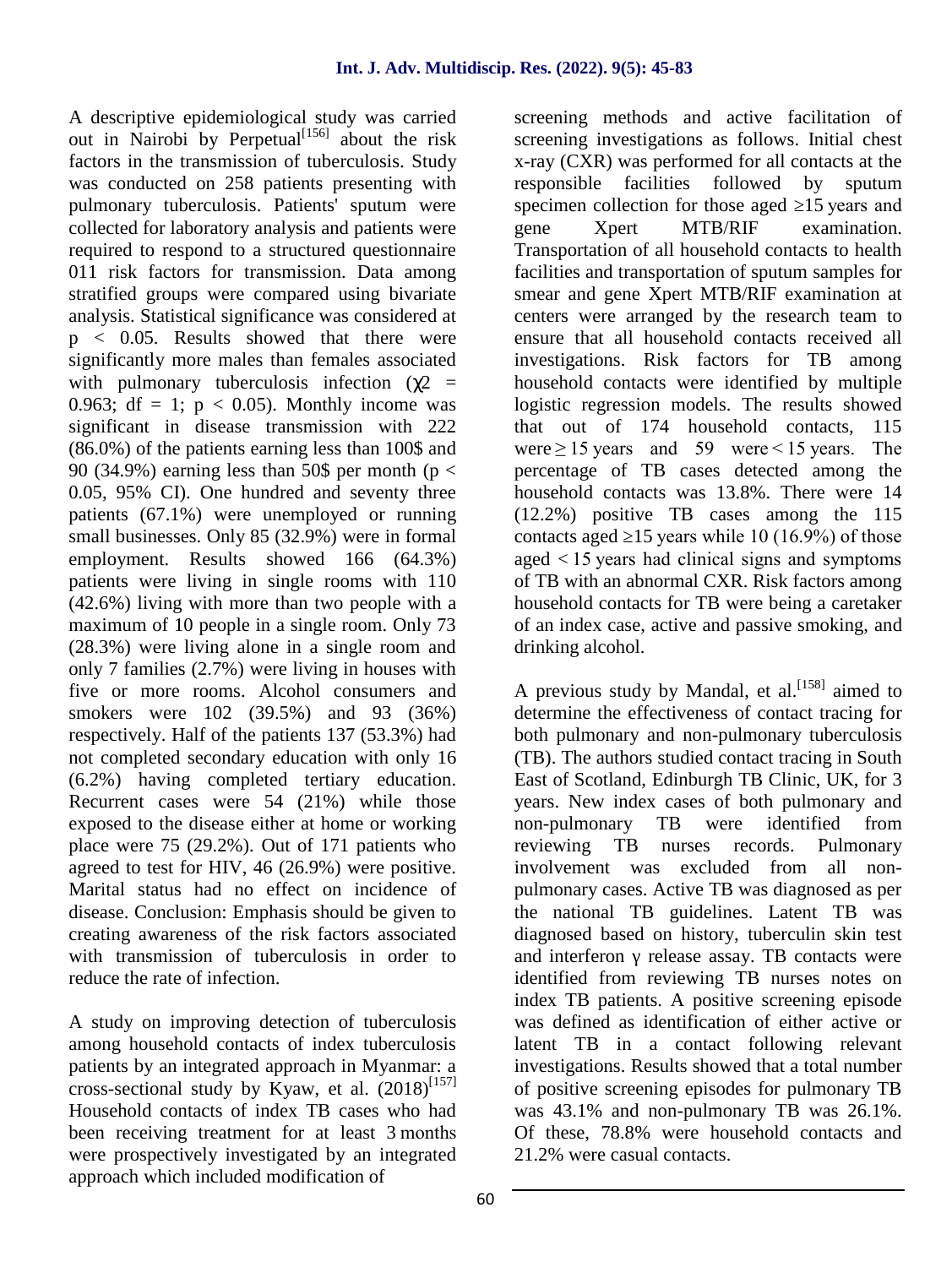A study conducted by Mary, et al.,  $(2019)^{[159]}$  on if risk and timing of tuberculosis among close contacts of persons with infectious tuberculosis. They prospectively enrolled patients 15 years of age with culture-confirmed pulmonary tuberculosis and their close contacts at 9 health departments in the United States and Canada. Close contacts were screened and cross-matched with tuberculosis registries to identify those who developed tuberculosis. The results showed that tuberculosis was diagnosed in 158 of 4490 contacts (4%) of 718 index patients with tuberculosis. Of tuberculosis cases among contacts, cumulative totals of 81 (51%), 119 (75%), 128 (81%), and 145 (92%) were diagnosed by 1, 3, 6, and 12 months, respectively, after the index patients' diagnosis. Tuberculosis rates among contacts were 2644, 115, 46, 69, and 25 cases per 100 000 persons, respectively, in the 5 consecutive years after the index patients' diagnosis. Of the tuberculosis cases among asked about the contacts 121 (77%) were identified by contact transmission. contacts, 121 (77%) were identified by contact investigation and 37 (23%) by tuberculosis registry cross-match. In conclusion, Close contacts to infectious patients with tuberculosis had high rates of tuberculosis, with most disease diagnosed before or within 3 months after the index patient' diagnosis.

A cross-sectional study was conducted by Gebremedhin, et al.,<sup>[160]</sup> on household Contact Screening Adherence among Tuberculosis Patients in Northern Ethiopia, from April 10 - June 30, 2013 in five urban districts of Amhara region, where 418 patients receiving treatment at tuberculosis clinic were interviewed. All patients were interviewed using structured and pre-tested questionnaire. Bringing at least one household contact to TB clinic was regarded as adherent to household contacts screening. Bivariate and multiple logistic regressions were used to investigate association. The results showed that the overall adherence to household contact screening in Amhara region was 33.7%. Adherence was higher among Muslims than Christians. Adherence was high if patient took health education from Health Care Worker [AOR: 3.22, 95% CI: 1.88 to 5.51] and 2.17 times higher

patient had sufficient knowledge on tuberculosis [AOR: 2.17, 95% CI: 1.29 to 3.67] during interview. Relationship with contact was a significant [AOR: 0.4, 95% CI: 0.2 to 0.9] social related factor. In conclusion, one third of tuberculosis patients adhered to household contact screening in health facilities during their treatment course. Promoting knowledge of tuberculosis in the community and continuous health education to tuberculosis patients are recommended.

A study conducted by Huddart, et al.,<sup>[161]</sup> aimed to examine how TB knowledge and infection prevention behaviors change over the course of treatment. A total of 6,031 of publicly treated TB patients with NGO-provided treatment support health workers was compiled in nine Indian cities from March 2013 to September 2014. At the beginning and end of TB treatment, patients were asked about their knowledge of TB symptoms, and treatment and infection prevention behaviors. The results showed that Patients beginning TB treatment  $(n = 3,424)$ demonstrated moderate knowledge of TB; 52.5% (50.8%, 54.2%) knew that cough was a symptom of TB and 67.2% (65.6%, 68.7%) knew that TB was communicable. Overall patient knowledge was significantly associated with literacy, education, and income, and was higher at the end of treatment than at the beginning (3.7%, CI: 3.02%, 4.47%). Infection prevention behaviors like covering a cough (63.4%, CI: 61.2%, 65.0%) and sleeping separately (19.3%, CI: 18.0%, 20.7%) were less prevalent. The age difference between patient and health worker as well as a shared language significantly predicted patient knowledge and adherence to infection prevention behaviors.

## **1.3. JUSTIFICATION**

 The importance of this study stems from study of tuberculosis among individuals who are in close contact with the patient in order to detect positive cases.

 To know the reality of tuberculosis in the study area.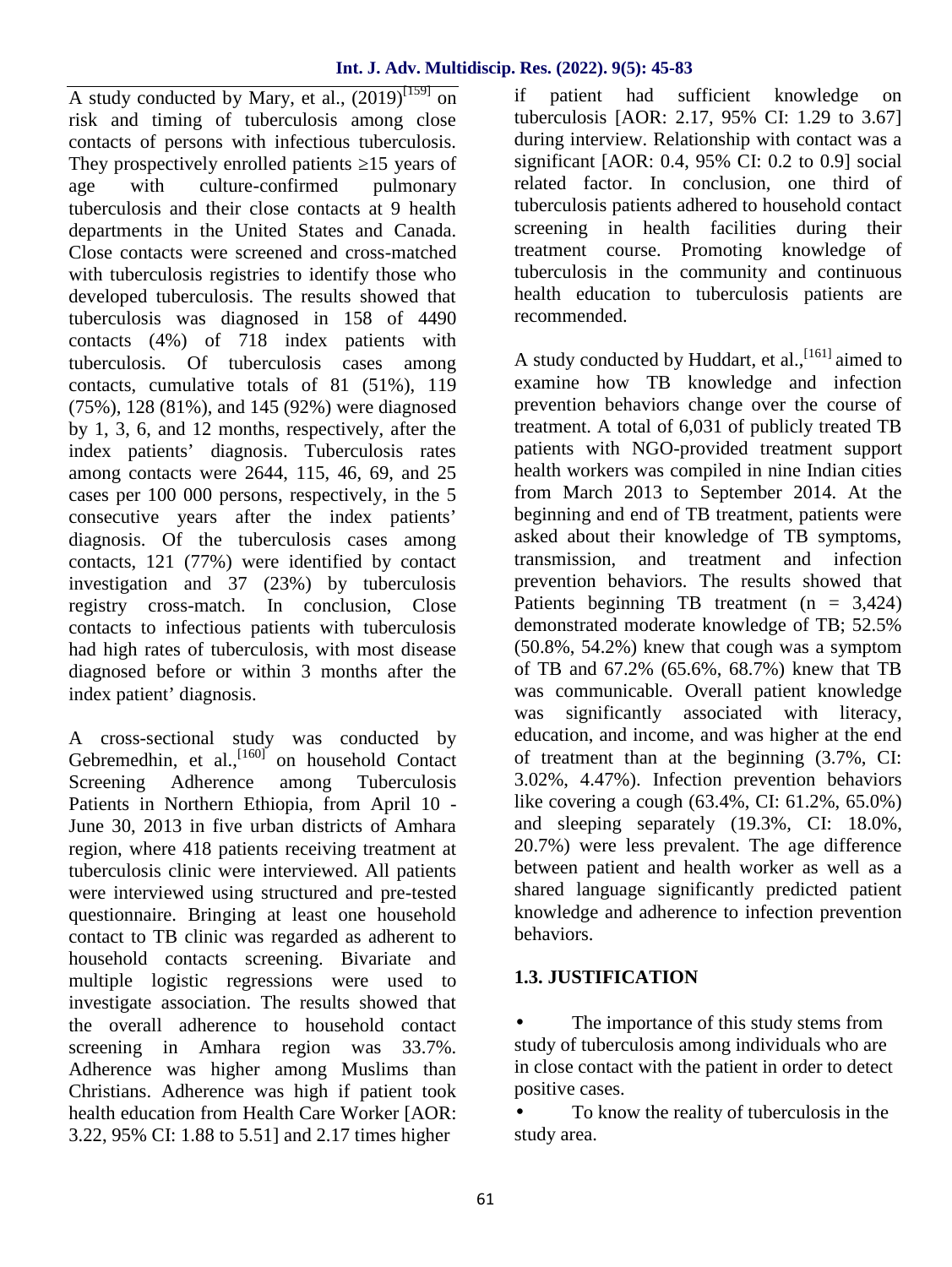Need to know the prevalence of disease among close contact.

 Providing medical advice and guidance to close contacts of confirmed tuberculosis patients. Addition to Sudanese studies and reached in this field.

## **1.4. OBJECTIVES**

## **1.4.1. General objective:**

To study the effect of screening among close contacts of tuberculus patients at Almanagil Teaching Hospital.

## **1.4.2. Specific objectives:**

1. To screen close contact of passively diagnosed tuberculus patients.

2. To identify suspected cases among close contact and confirm them by more investigations (CXR and sputum analysis).

3. To build the capacity of health workers in tuberculosis control program who participated in the study.

4. To raise the awareness and minimize the stigma among close contacts through health educations during home visits.

## **2. PATIENTS AND METHODS**

## **2.1. Study design:**

The study is intervention analyzing data of the effect of screening and health education among close contacts of TB patients , conducted during the period October 2017 – October 2020. All tuberculosis cases who were diagnosed during this period and their close contacts who agreed to participate in the study were recruited , thus home visits were conducted by pre agreed upon 3. dates. The home visits were conducted by public health specialist , medical assistant and lab technician who were working in the unit of TB at Almanagil Teaching Hospital, all were supervised by consultant of internal medicine. The household contacts were screened for TB and referred to the unit of TB at Almanagil Teaching Hospital and investigated for tuberculosis by chest X ray and sputum examinations .

Those who were found to be positive by sputum examination or chest X-ray were treated according to the national treatment protocol. Those who were found to be from the high risk groups (under five children and elderly) and negative by chest X-ray and sputum examination were given prophylactic treatment with INH.

## **2.2. Study duration:**

The study was carried out in the period from 2017 to 2020.

## **2.3. Study area:**

Sudan is one of African developing countries with a total population of 38 million and area of 2.5 million km2 Sudan is shouldering about 8-10% of the disease burden in the Eastern Mediterranean Region (EMRO) with an estimated incidence of 79/100000 new cases annually that is a total of 30, 028 / year. The case detection rate is only 30%.

Gezira state is one of the central state of Sudan with an area of 35,000 square kilometer and a total population of 4 million.

It is the second populous state after Khartoum state the capital of the country; approximately more than 1/10th of country population reside in this state. The state is divided into seven localities. One of them is selected as the study (Almanagil locality, Almanagil Teaching Hospital TB Unit).

Almanagil locality has 3 units of TB:

- 1. Almanagil Teaching Hospital TB Unit.
- 2. Alhuda Hospital TB Unit.
- 3. Algamosy Hospital TB Unit.

Almanagil Teaching Hospital TB Unit considered as referral center of TB in the locality because of full staffs whose supervised by consultant of internal medicine in addition to full equipment's of investigation of TB ,beside the location of the unit inside the central and referral hospital in the locality (Almanagil Teaching Hospital) .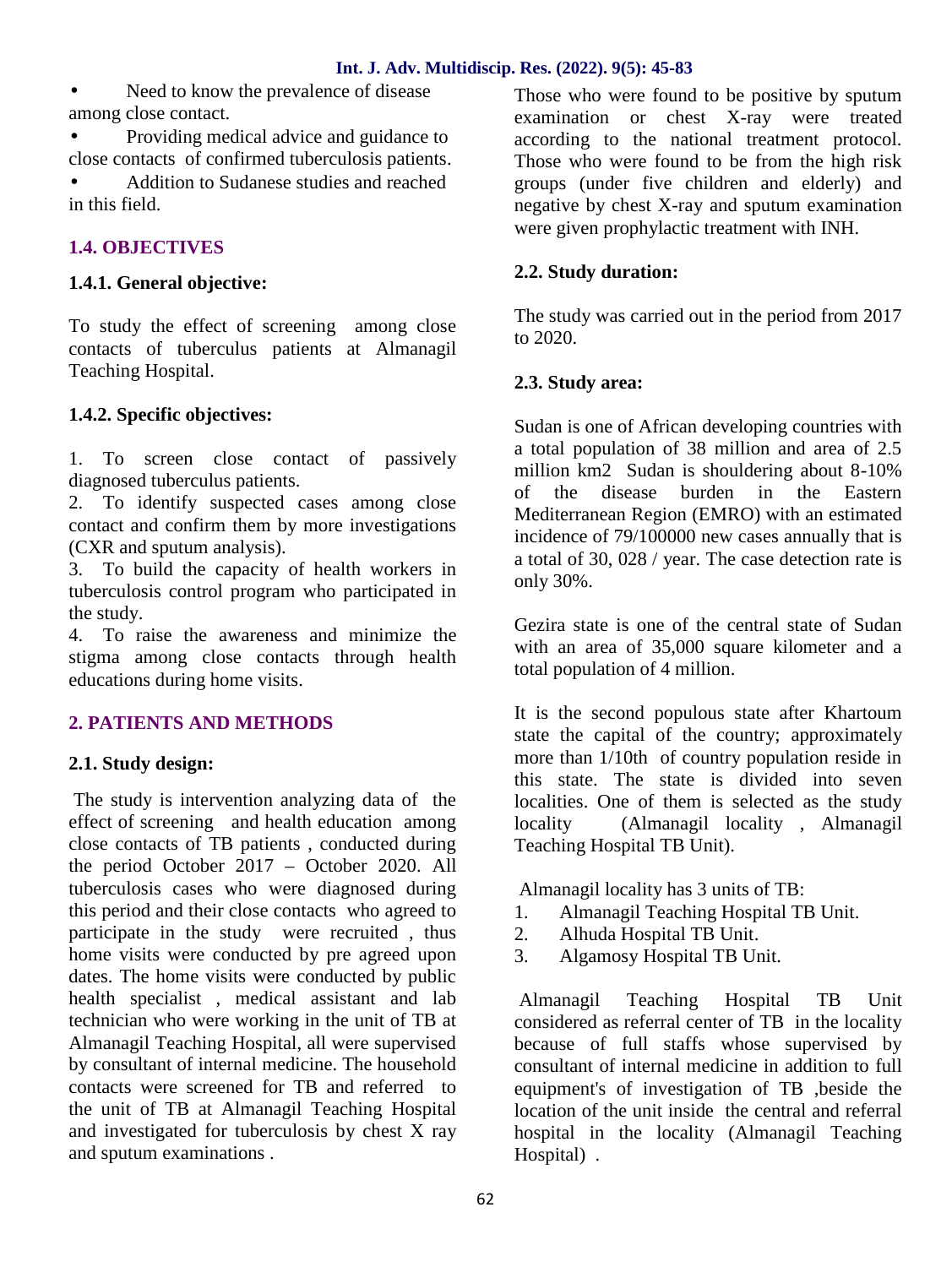Almanagil Teaching Hospital includes many departments (Medicine, Surgery, obstetrics & Gynaecology, Paediatrics, ENT, Ophthalmology, Dermatology, Orthopedics and Renal center.

Almanagil Teaching Hospital TB Unit is responsible for diagnosis, investigations, treatment, follow up and registration of TB pt and the close contacts of TB pt. In addition to that , it is providing prophylaxis treatment for those

contacts with TB patients (HIV and children under 5 years).

The staff members of TB Unit includes medical assistance, 2 lab. technicians, lab assistance, statistician and health workers, this staff under supervision of Ministry of Health in the state, by chest consultant. All related to national TB program .

#### **Fig. 1: The location of Almanagil Locality in Gezira state in Sudan in 2018**



#### **2.4. Study population :**

All household contacts of tuberculosis patients (pulmonary or extra pulmonary ) cases diagnosed in Almanagil Teaching Hospital TB Unit , during the study period who agreed to participate in the study by verbal or written consent, were recruited, for children consent was obtained from their gardens.

#### **Phases of the Study :-**

#### **Phase one.**

Field study was aimed to determine the method which achieved the study objectives, this was achieved through preparing of the questionnaire and screening of the close contacts of tuberculus pt with follow up for data collection.

Total duration of the study was three years, from October 2017 – October 2020, the research was undertaken place in Gezira state ( Almanagil Teaching Hospital TB Unit).

#### **Phase two:** Data collection for TB pt :

Diagnosis for the primary data for Tuberculosis patient were determined from registration of Almanagil Teaching Hospital TB Unit before & during the study . A total of 160 tubercolous patients were included in our study while the remaining (144) were excluded for various reasons and from those registry books of the TB pt were extracted the close contacts of diagnosed tuberculus pt .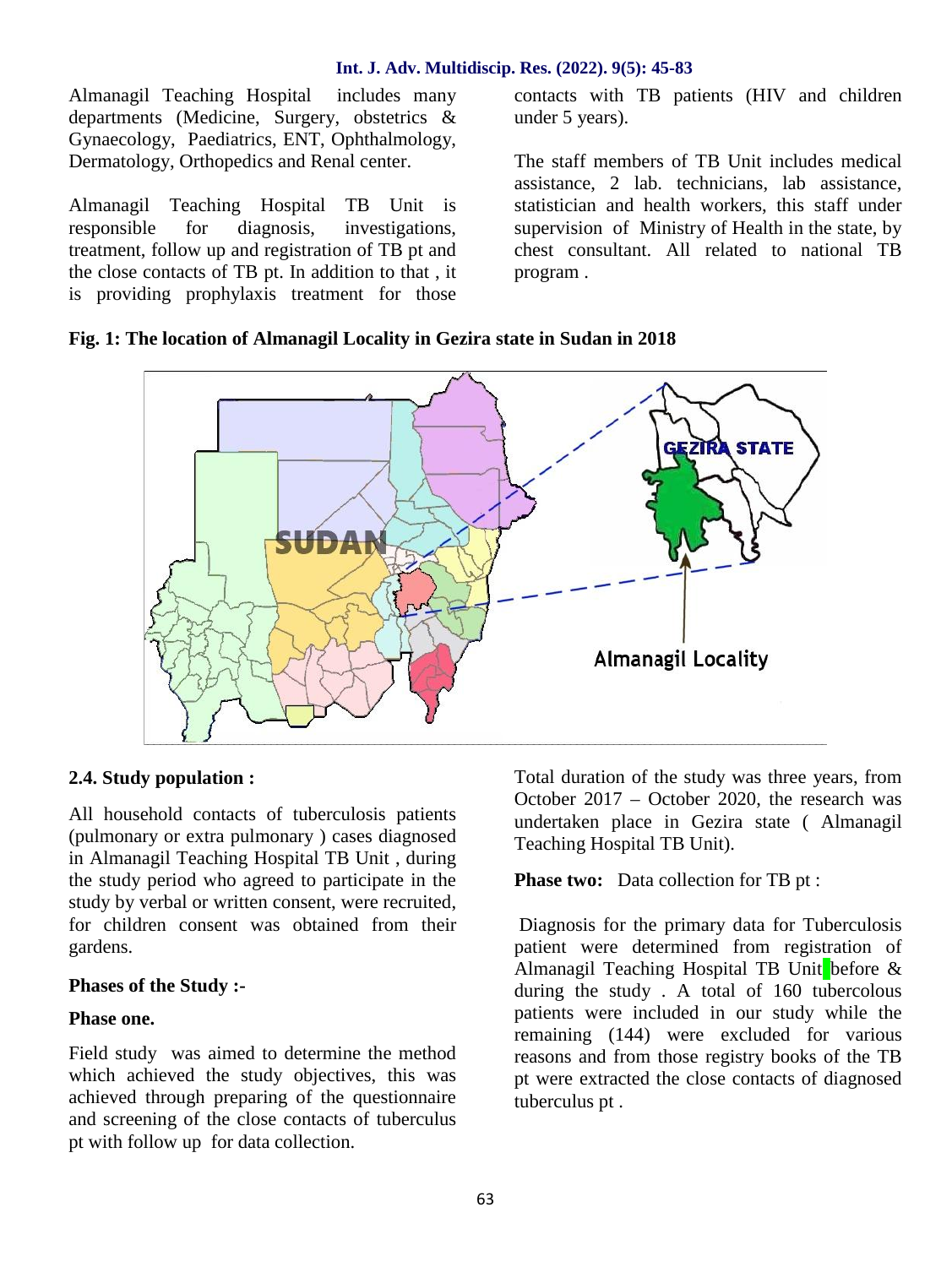**Phase Three:** Screening of close contacts of tuberculus pt

The staff of Almanagil Teaching Hospital TB Unit who mainly participated in the study included medical assistance, lab.Technician , statistician and health worker were well trained to explain the aim of the study ,giving health education for close contacts of tubercolous patients & data collection. Data were collected from close contacts through design questionnaire included the personal data (sex ,age ,residence ,.level of education ,house condition & investigations , in addition to pre & post test for health education of TB .

The total number of close contacts of tuberculosis patient was 1050 person, (38%) of them participated in the study of No. 400, and (62%) of No. 650 did not participate in the study or absent during the household visit .Then the researcher had screened 400 close contacts with necessary information of TB then filled the questionnaires , beside investigations and examinations of TB.

Before visiting, a call was made to close contacts to inform him of the visiting, then arranged the day and suitable time, and discussed the possibility of meeting all close contacts. Call was made using the telephone number extracted from TB unit registers. Then the time was set for whom accepted the visit  $\&$  were willing to participate in the study .

The factors assessed were demographic data, number of the close contacts of tubercolous patients , level of education, age, sex,, occupation, knowledge of TB disease, TB symptoms, number of family members and housing condition.

Then screening with history (symptoms and signs of TB) during the household visits, then to the TB unit for investigations ( CXR & sputum analysis ) and examinations in order to diagnosis and giving treatment according to TB protocol who had confirmed TB, then follow up to all close contacts .

 All age group in contact with tuberculosis patients were included (pulmonary or extra pulmonary ).

 Close contacts of diagnosed tuberculosis patient before & during the study .

## **2.4.2. Exclusion criteria:**

Diagnosed tuberculosis patients.

 Close contacts of tuberculosis patients not available at time of study.

 Close contacts of tuberculosis patients who refused to be part of study.

## **2.5. Sample technique:**

The sample size was selected as total coverage, where as all contact of TB patients were screened for TB during the study period.

## **2.5. Sample size:**

The sample size was determent according to the formula:

$$
N = \frac{Z^2 \times PQ}{d^2}
$$

Where:

 $N=$  desired sample size (when the population 10.000)

Z= Standard normal deviate ; usually set at 1.96(or a~2), which correspond to 95% confidence level.

P= proportion in the target population estimate to have a particular characteristic. If there is no reasonable estimate, use 50% (i.e 0.5)

Q= 1-p (proportion in the target population not having the particular characteristics).

d= degree of accuracy require, usually set at 0.05 level.

Accordingly, the sample size is 384 of close contacts.

The sample of the study is approximately (400) sample.

## **2.4.1. Inclusion criteria:**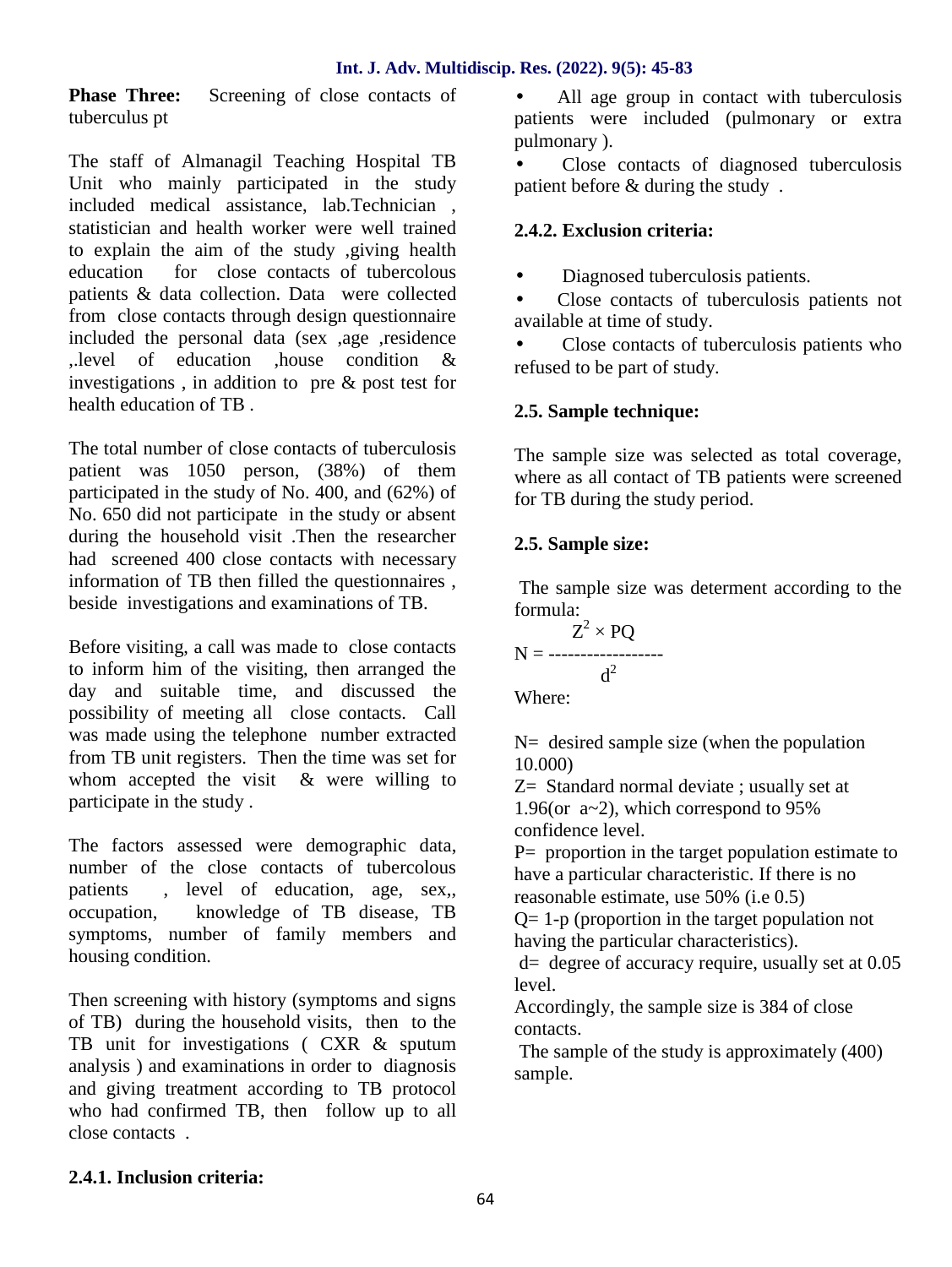The data was collected by pre-designed questionnaire (Appendix) through direct interview contact, of close contacts of all diagnosed tuberculus patients before & during study period (2017 - 2020) , after explained the purpose of the study and took their verbal consent, then health education to the contacts about TB, after that investigations were performed to close contacts, included CXR and sputum analysis, in order to confirm diagnosis of TB.

## **Methods of Data collection:**

The closed contacts will be determined from diagnosed tuberculus patients before & during study period (2017 -2020) at Almanagil Teaching Hospital TB Unit records , to do the following methods.

1. Closed contacts questionnaire

2. Screening & Diagnosis of closed contacts by (history ,symptoms and signs ,investigations( CXR & sputum analysis).

## **The following definitions were used:**

 **Household contact:** an individual that shared the same house with the index case for a period of at least 3 months leading up to the time of diagnosis of the index case.

 **Screened household contacts:** Close contacts of tuberculus patients who had TB screening in the interval (days) between the day treatment was started of the index case and the interview date of the household.

 **Secondary case:** a household contact who was diagnosed to have TB in the interval (days) between the day start of treatment of the index case and the day of interview of the household.

 **Prolonged cough:** unexplained cough of more than two weeks duration occurring between the start of treatment of the index case and the interview of the household.

 **Dependent variables:** Tuberculosis, close screening, investigations, health education, tuberculosis patient.

 **Independent variables:** sociodemographic characteristic (age, gender, residence ..etc).

## **2.8. Data analysis:**

To obtain more accurate and precise evaluation. The collected data was organized into a master sheet, and then entered the computer which analyzed by using Statistical Package for Social Sciences (SPSS) version 25. The results obtained were presented in tables and figures. Chi-squire test was performed to correlate between variables. The level of significant was considered if P. value  $< 0.05$ .

## **2.9. Ethical consideration:**

 Ethical approval was obtained from Gezira University, Ethical committee of Faculty of Medicine and Department of Family and Community Medicine.

 A letter was issued to the Ministry of Health Research Department, then to Preventive Department and to TB program of Gezira State.

 Permission was taken from Almanagil Teaching Hospital Administration in order to collect information.

 Consent was taken from all participants after explain the purpose of the study.

 The questionnaire was coded for confidentiality.

No intervention with hospital protocol.

## **4. RESULTS**

This chapters deals with data analysis. Which presented in tables & figures.

Result of close contacts of tuberculosis patient

The total number of close contacts of tuberculosis patient was 1050 person, only 400 of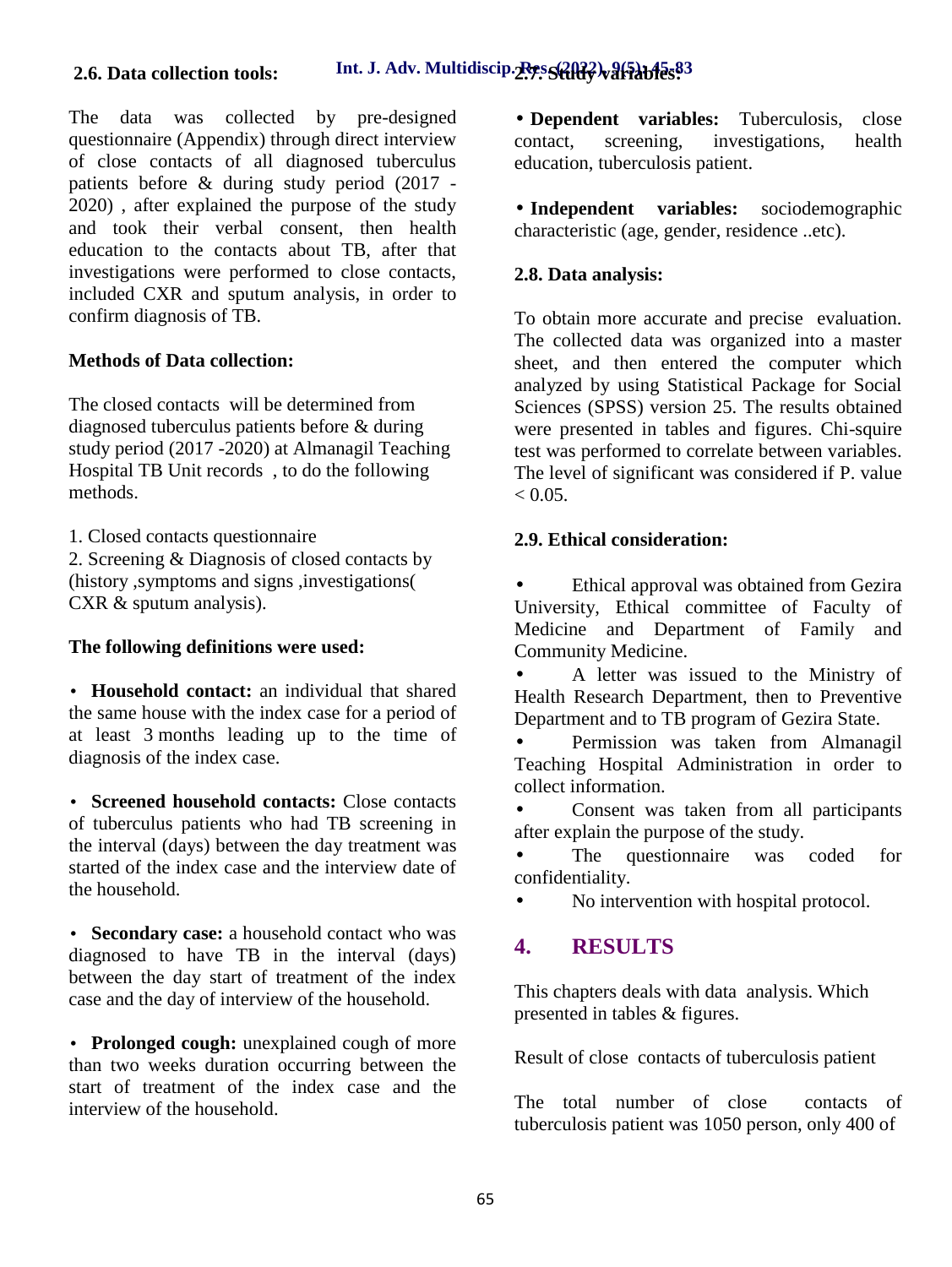them participated in the study which represent (38%) , and 650 which represent (62%) did not participate in the study or absent during the household visit , so the total number of 400 sample of close contacts that were covered & accepted to perform screening of TB, investigations and examination, also were recruited to evaluate effects of health education among them.

**Figure 1 :-** The socio-demographic data of the close contacts of tuberculosis patients in the study showed that females were predominant 211 Figure 7 (52.80%), and male 189 (47.30%) .

Figure 2 The most of close contacts of tuberculosis patients 159 (39.8.0%) in age group 35 -49 years, and 75 (18.8% ) were from 5-18 years, 127 (31.8% ) were from 19-34 years and 39 (9.8 %) were from 50 & above years.

Figure 3 The most of close contacts of tuberculosis patients regarding the residency 388 (97 %) were from rural area and 12 (3%) were from urban area .

**Figure 4** the consanguinity of close contacts with tuberculosis patients, 145 (36.3%) were first degree relatives, 128 (32.0%) were second degree relatives and 123 (30.8%) were third degree relatives, while others 4 (1.0%).

**Figure 5** the level of education of close contacts of tuberculosis patients, about half of participants had primary school level 259 (64.8%) and 136 (  $34.%$ ) were pre school and  $4$   $(1.0%$  ) were secondary school and 1 (  $0.3\%$ ) were postgraduate.

**Figure 6** shows house condition among close contacts of tuberculosis patient included in the study, 81 (20.0%) patients had 1-2 persons per room, 308(77%) patients had 3-4 persons per room, and 11 (2.8%) patients had  $>5$  persons per room.

The socio-demographic data of the close contacts of tuberculosis patients in the study showed that the majority of the family income of the participants with low income  $(\leq 2000)$  303(76%) and with middle income (2000-5000) 83 (21%) while with high income  $>5000$ , 14 (0.3%).

**Figure 8** shows the results of investigations of close contacts , that CXR was significant in 267 studied close contacts and not significant in 133 (33.2%)

**Figure 9** shows the results of investigations of close contacts according to AFB was positive in 224 (56.0%) of studied close contacts and negative in 176 (44%).

**Figure 10** shows the diagnosis of studied close contacts, 324 (81.0%) of studied close contacts confirmed the diagnosis of TB, while 76 (19.0%) not confirmed TB .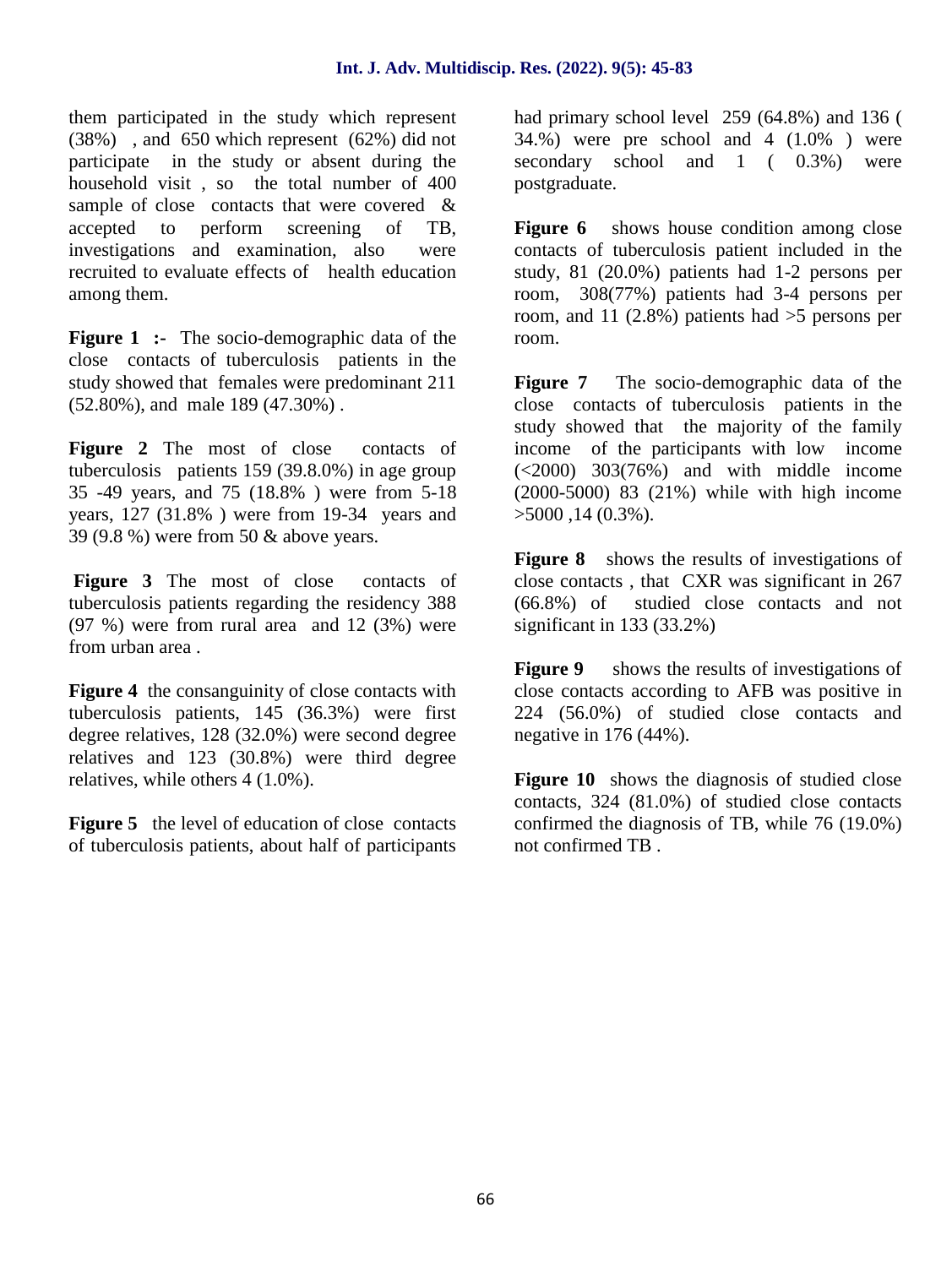

**Figure 1: Distribution of studied the close contacts of TB patients according to gender**

**Figure 2: Distribution of studied the close contacts of TB patients according to age**

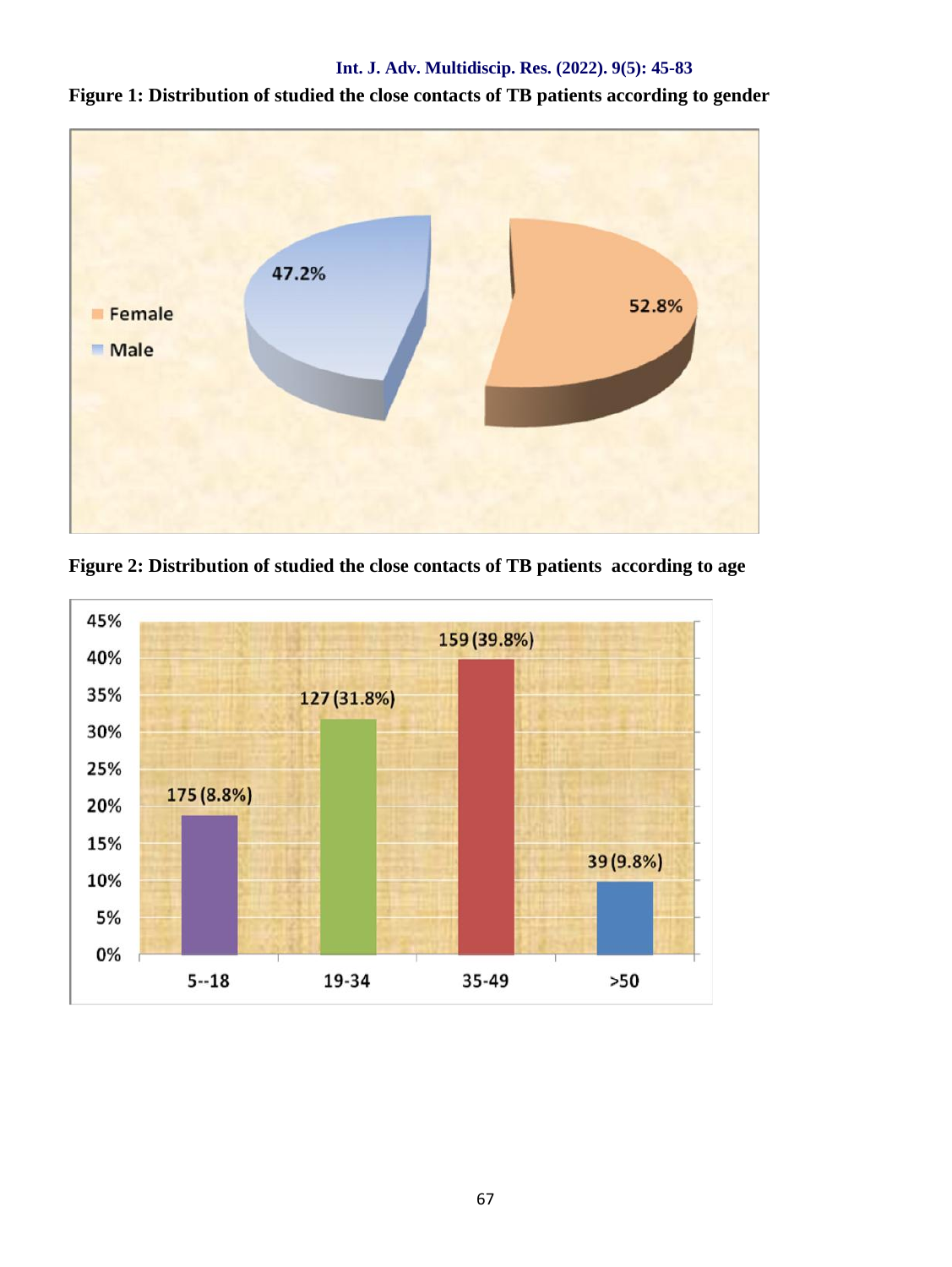**Figure 3: Distribution of studied the close contacts of TB patients according to residence**



**Figure 4: Distribution of studied the close contacts of TB patients according to consanguinity**

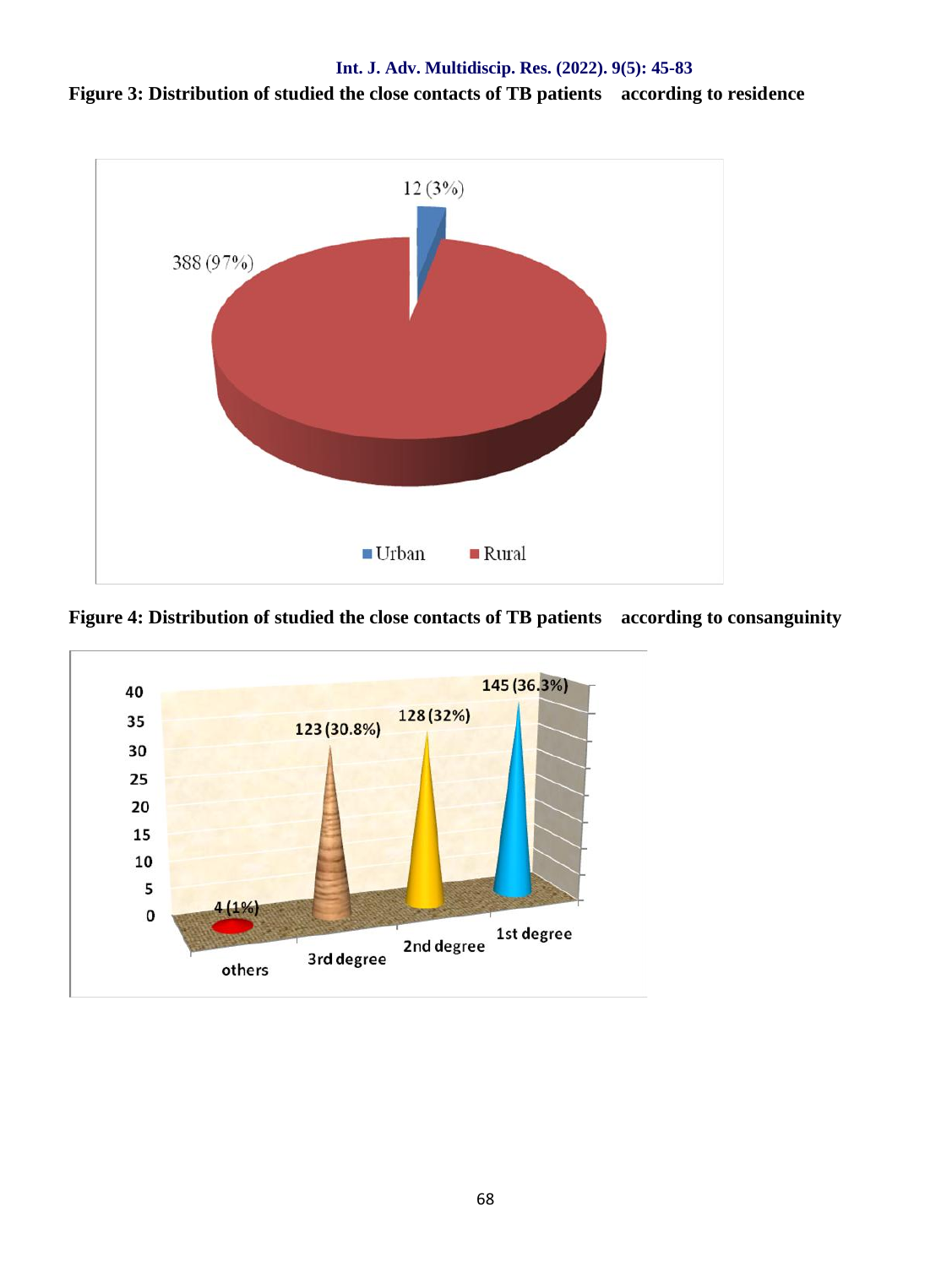

**Figure 5: Distribution of studied the close contacts of TB patients according to educational level**

**Figure 6: Distribution of studied the close contacts of TB patients according to house condition**

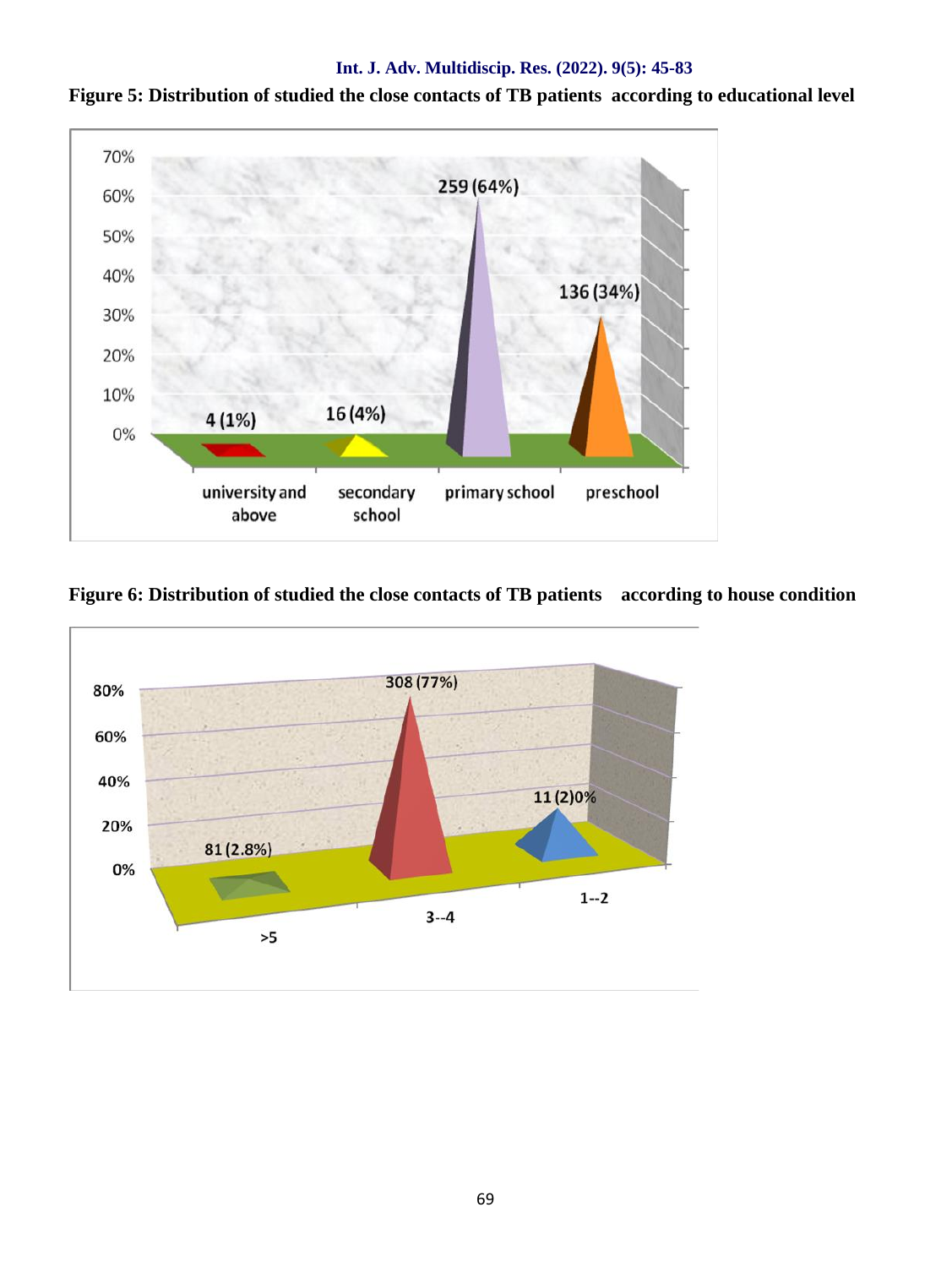



**Figure 8 : Distribution of studied the close contacts of TB patients according to results of CXR**

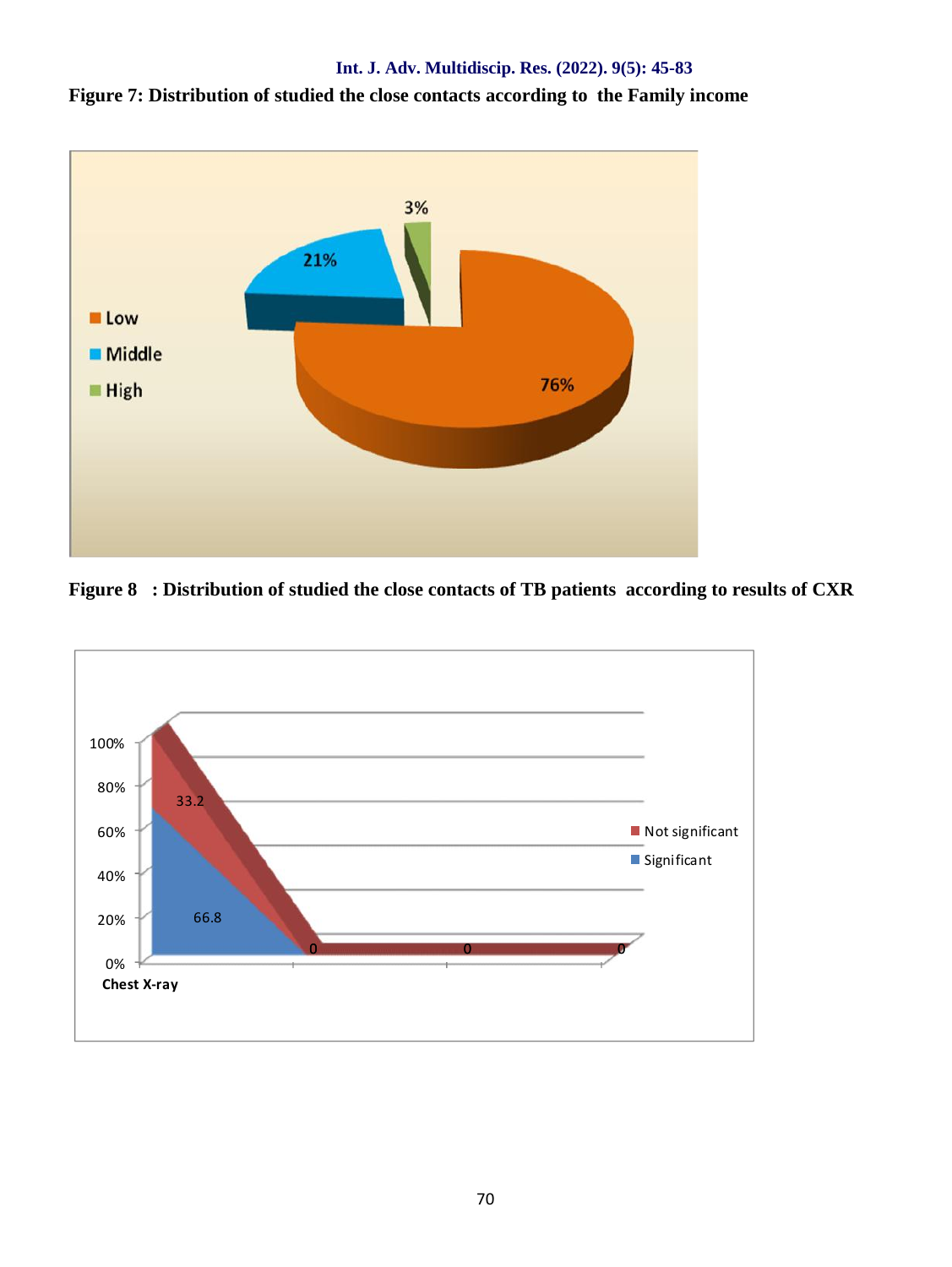

**Figure 9 : Distribution of studied the close contacts of TB patients according to results of Acid Fast Bacilli (AFB)**

**Figure 10: Prevalence of TB among studied the close contacts of TB patients according to confirmed diagnosis of TB**

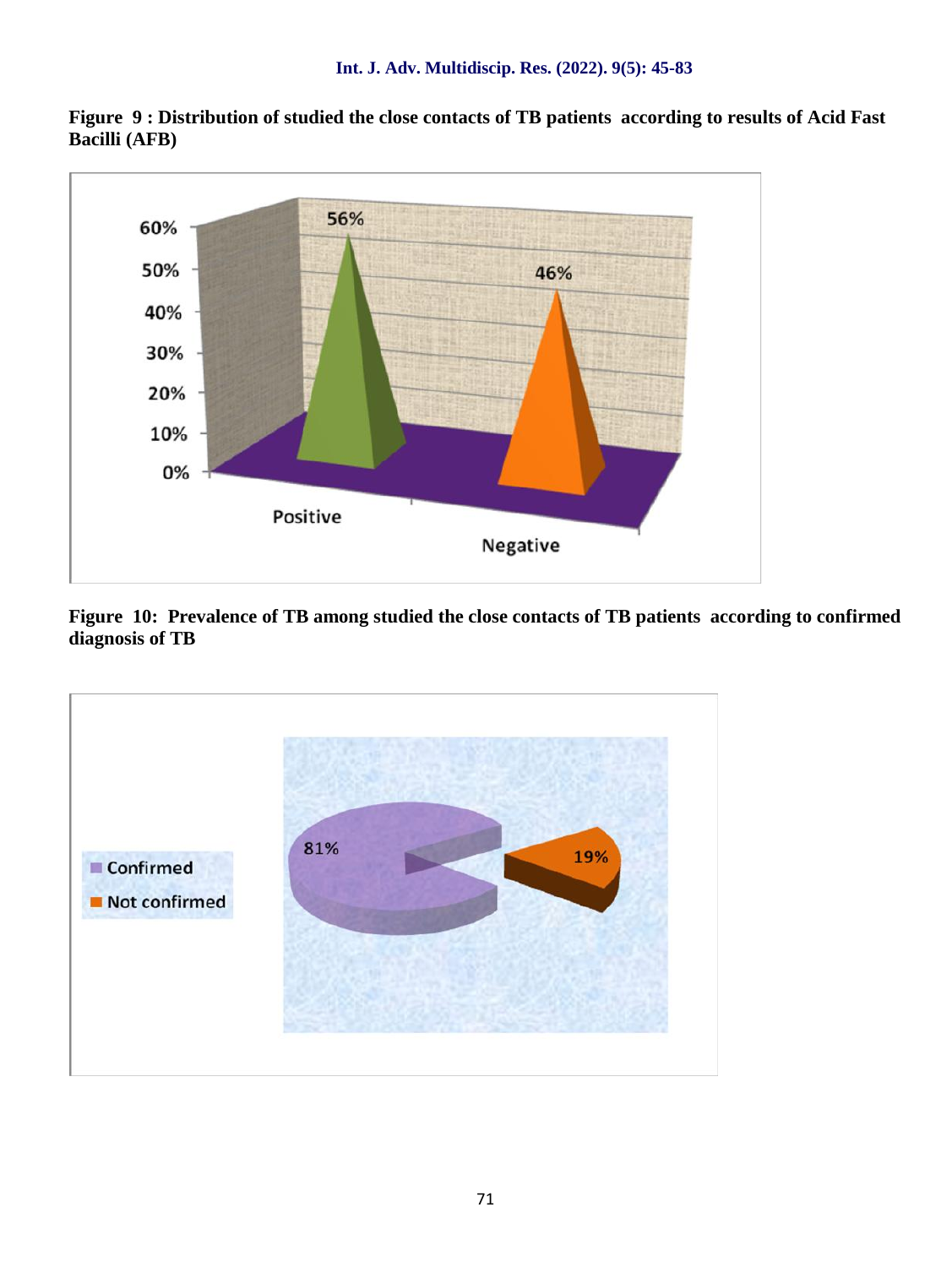#### **4.1. DISCUSSION**

The Contacts of TB patients are at high risk of acquiring TB infection, depending on factors such as sources of infection, type of contact, and environmental characteristics $\frac{[137]}{]}$ . Therefore, the search for infected subjects among relative of patients and household members with infectious tuberculosis is the best method of preventing later development of disease in populations.

Discussion of close contacts of tuberculosis patient

In this study the age of close contacts of the TB patients, the majority 159 (39.8%) in age group 35-49 years, 388 (97.0%) from rural area, 259 (64.8%) had primary school education. Our results somewhat similar to that found by Mulusew, et al.,  $[155]$  they found that the majority of close contact 36 (35%) were in the age group 31-50, most of the study subjects 61(59.2%), 67(55.3%), 53 (51.5%) carne from rural areas, were farmers and illiterates, respectively.

In our study, about half of participants of the close contacts of the TB patients had primary school level ,our finding in agree with that reported in study carried out in Nairobi by Perpetual, et al.  $[156]$  they stated that half of the patients 137 (53.3%) had not completed secondary education with only 16 (6.2%) having completed tertiary education.

In this study, the house condition among close contacts of tuberculosis patients showed that 308 (77.0%) had 3-4 persons per room , 81 (20.0%) patients had 1-2 persons per room and 11 (2.8%) patients had >5 persons per room. These compared with previous study Perpetual, et al.  $[156]$ findings; who mentioned that about 166 (64.3%) patients were living in single rooms with 110 (42.6%) living with more than two people with a maximum of 10 people in a single room. Only 73 (28.3%) were living alone in a single room and only 7 families (2.7%) were living in houses with five or more rooms.

In our study, the results of investigations showed that: CXR was significant in 267 (66.8%) studied close contacts, AFB was positive in 224 (56.0%) studied close contacts. Our results compared with a study by Kyaw, et al.  $(2018)^{[157]}$  on detection of tuberculosis among household contacts of index tuberculosis patients.

The diagnosis among studied close contacts showed that 324 (81.0%) studied close contacts confirmed the diagnosis of TB, while 76 (19.0%) not confirmed TB. These findings compared with that found in the study conducted by Mandal, et al.[158] on which a total number of positive screening episodes for pulmonary TB was 43.1% and non-pulmonary TB was 26.1%. Of these, 78.8% were household contacts and 21.2% were casual contacts.

In conclusion, our study is intervention analyzing data of the effect of screening among close contacts of TB patients that provides important new information on the risk of tuberculosis over time in recent contacts of patients with infectious tuberculosis. Our findings support the important role of contact investigation as a means of identifying and treating new cases of active tuberculosis among contacts, and they underscore the importance of rapid screening and initiation of treatment for TB. These findings have important implications for tuberculosis prevention efforts worldwide, as well as for the design and interpretation of clinical trials of preventive therapeutic regimens.

#### **4.2. CONCLUSION**

 Screening among close contacts of tuberculus patients is an essential intervention to identify and reduce the number of infected patients that will progress to active disease and screening and health education are the keys for effective tuberculosis control.

 The screening of close contact of tuberculus patients showed that 81.0% were confirmed diagnosis of tuberculosis.

 More than half of close contact had significant CXR and positive Acid Fast Bacilli.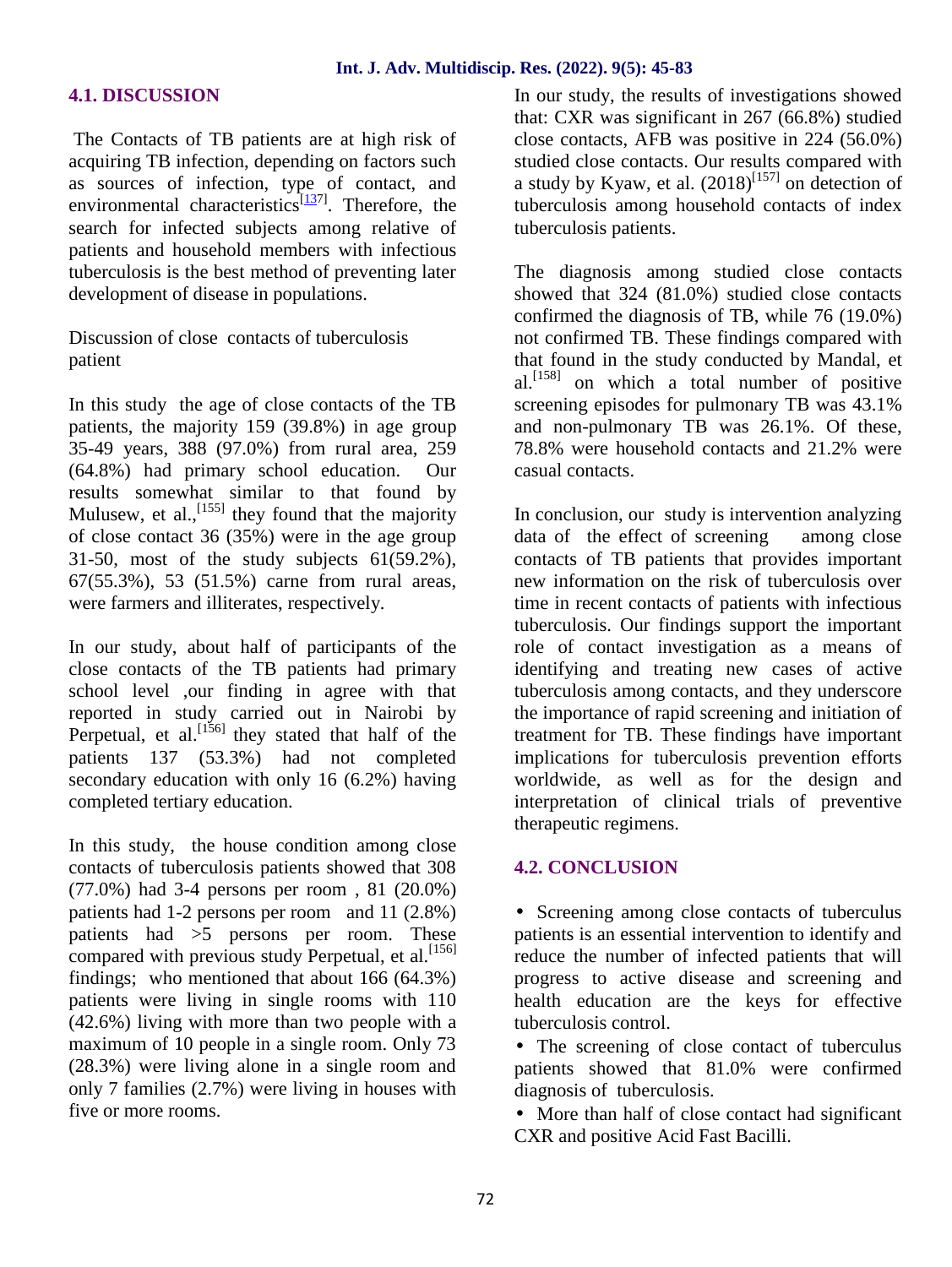Early detection of TB by screening through investigations is a well organized program & essential for effective TB prevention and control.

 Contact tracing in low-prevalence TB countries, for both pulmonary and Extra pulmonary TB, is an essential intervention to identify and reduce the number of infected patients that will progress to active disease. This is the key for effective TB control.

 Empowering all (TB patients , close contact and communities)

by increasing their knowledge through proper education programmes could effectively contribute to the effort of controlling TB.

## **4.3. RECOMMENDATIONS**

 Appropriate screening among close contacts of TB pt , should be undertaken to control infection program and prevent transmission of TB.

 Subjects in contacts with TB patients in high burden resource could benefit from periodical screening for early detection of TB infection and monitoring the progression to active TB.

(b) Close Contact screening need to be<br>prompt to detect tuberculosis and maximize the 6. prompt to detect tuberculosis and maximize the opportunity to identify and treat TB infection, to prevent disease in new cases.

 Future research is needed to identify and test the effectiveness of feasible and affordable environmental control and respiratory protection measures in resource- constrained settings.

 The Stop TB Strategy is a key response for addressing the high global TB prevalence.

Active case finding is to be streamlined  $\overline{8}$ . within the national country tuberculosis control program activities.

Regular home visit are to be conducted to all TB pt & their close contacts to deliver health education messages and to provide psychological and social support.

 Promoting knowledge of tuberculosis in the community and continuous health education to tuberculosis patients and their close contacts.

### **REFERENCES**

- 1. Demissie M, Omer OA, Lindjorn B, Hombergh J. Tuberclosis. In: Berhane Y, Hailemariam D, Kloos, editors. The Epidemiology and Ecology of Health and Disease in Ethiopia. Addis Ababa, Ethiopia: Shama Books; 2006. pp. 409– 434.
- 2. Bone A, Aerts A, Grzemska M, et al. WHO/CDS/TB/2000.281. Geneva, Switzerland: World Health Organization; 2000. Tuberculosis control in prisons: a manual for programme managers.
- 3. Chees brough M. Medical laboratory manual for tropical countries, vol. II. 2002; 73:289–291.
- 4. World Health Organization, "Global Tuberculosis Report 2014," WHO report 2014, http://apps.who.int/iris/bitstream/10 665/137094/1/9789241564809\_eng.pdf.
- 5. M. S. Jassal and W. R. Bishai, "Epidemiology and challenges to the elimination of global tuberculosis," Clinical Infectious Diseases, vol. 50, supplement 3, pp. S156–S164, 2010. View at Publisher · View at Google Scholar · View at Scopus.
- 6. J. E. Golub, C. I. Mohan, G. W. Comstock, and R. E. Chaisson, "Active case finding of tuberculosis: historical perspective and future prospects," The Inter J Tubercul and Lung Disease 2005; 9 (11): 1183–1203.
- 7. World Health Organization. Global Tuberculosis Report. Geneva, Switzerland: World Health Organization; 2014.
- World Health Organization. Tuberculosis Fact sheet N°104"*. WHO. October* 2015. Archived from the original on 23 August 2012. Retrieved 11 Feb. 2016*.*
- 9. World Health Organization. Tuberculosis (TB)"*.* World Health Organization. 16 February 2018. Retrieved 15 September 2018.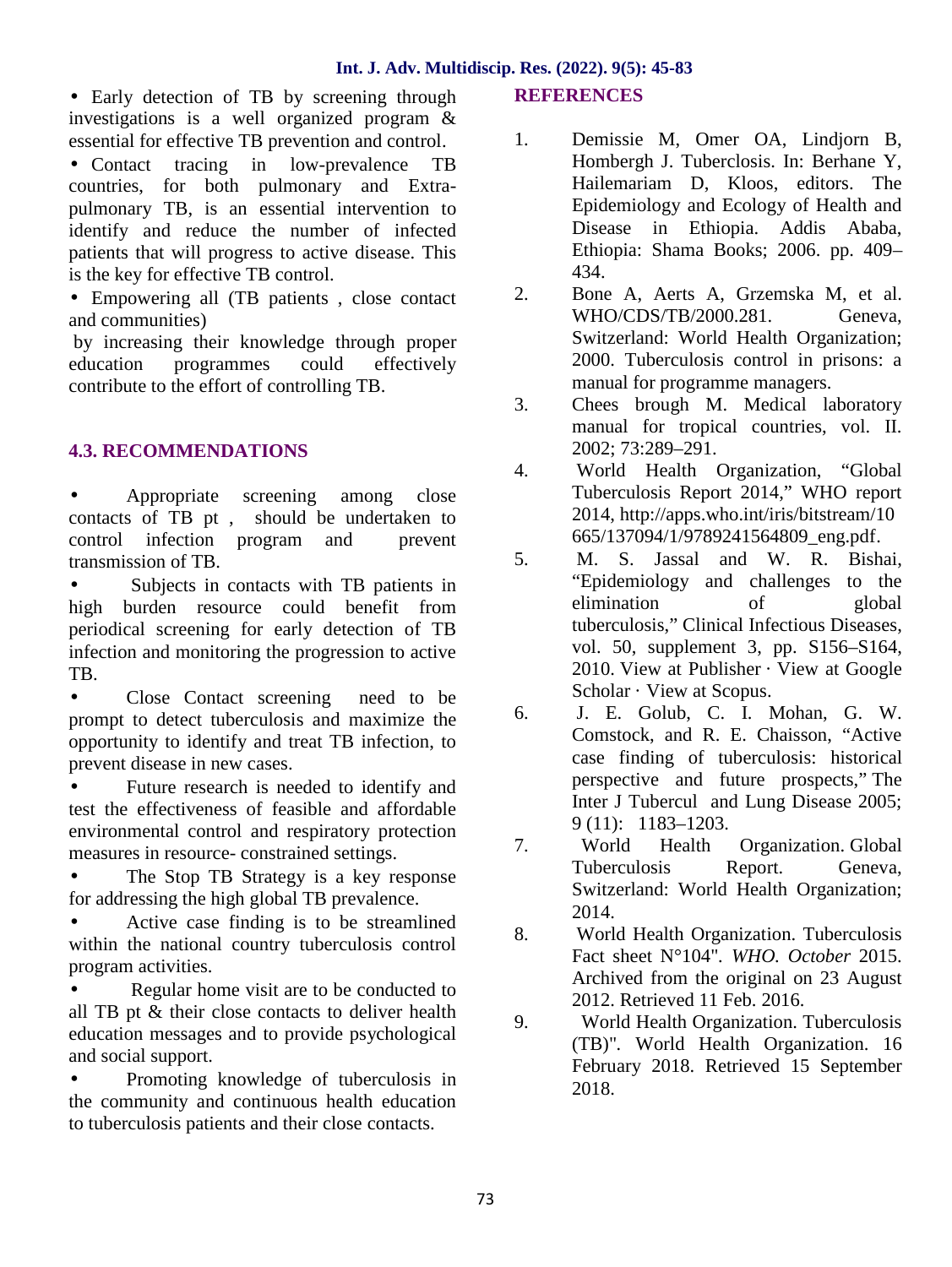- 10. World Health Organization. Tuberculosis. World Health Organization. 2002. Archived from the original on 17 June 2013.
- 11. World Health Organization. Global tuberculosis report. World Health Organization. Retrieved 9 November 2017.
- 12. Kumar V, Abbas AK, Fausto N, Mitchell RN. Robbins Basic Pathology (8th ed.). Saunders Elsevier. 2007. pp. 516–22. ISBN 978-1-4160-2973-1.
- 13. Lawn SD, Zumla AI. Tuberculosis. Lancet. 2011 July; 378 (9785): 57–72.
- 14. Dolin, [edited by] Gerald L. Mandell, John E. Bennett, Raphael (2010). Mandell, Douglas, and Bennett's principles and practice of infectious diseases (7th ed.). Philadelphia, PA: Churchill Livingstone/Elsevier. p. Chapter 250. ISBN 978-0-443-06839-3.
- 15. World Health Organization. The sixteenth global report on tuberculosis (PDF). Archived from the original (PDF) on 6 September 2012.
- 16. World Health Organization. Global Tuberculosis Control 2011. World Health Organization. Archived from the original (PDF) on 17 June 2012. Retrieved 15 April 2012.
- 17. FitzGerald JM, Wang L, Elwood RK. Tuberculosis: 13. Control of the disease among aboriginal people in Canada. Canadian Medical Association Journal. 2000; 162 (3): 351–55. PMC 1231016. PMID 10693593.
- 18. Quah SR, Carrin Guy; Buse K, Kristian H. Health Systems Policy, Finance, and Organization. Boston: Academic Press. p. 424. ISBN 978-0-12-375087-7. Archived from the original on 6 27. September 2015.
- 19. Anne-Emanuelle Birn. Textbook of International Health: Global Health in a Dynamic World. p. 261. ISBN 978-0-19- 988521-3. Archived from the original on 6 September 2015.
- 20. Centers for Disease Control and Prevention (24 October 2018). "CDC Surveillance Slides 2012 – TB". Archived from the original on 9 November 2013.
- 21. World Health Organization. "Global Tuberculosis Control Report, 2006 – Annex 1 Profiles of high-burden countries" (PDF). Archived from the original (PDF) on 26 July 2009. Retrieved 13 October 2006.
- 22. Centers for Disease Control and Prevention. "2005 Surveillance Slide Set". Archived from the original on 23 November 2006. Retrieved 13 October 2006.
- 23. Paul Kielstra. Zoe Tabary (ed.). Ancient enemy, modern imperative – A time for greater action against tuberculosis". Economist Insights. The Economist Group. Archived from the original on 31 July 2014. Retrieved 1 August 2014.
- Gibson, Peter G. (ed.); Abramson, Michael (ed.); Wood-Baker, Richard (ed.); Volmink, Jimmy (ed.); Hensley, Michael (ed.); Costabel, Ulrich (ed.) (2005). Evidence-Based Respiratory Medicine (1st ed.). BMJ Books. p. 321. ISBN 978-0- 7279-1605-1. Archived from the original on 8 December 2015.CS1 maint: Extra text: authors list (link)
- 25. The Chambers Dictionary. New Delhi: Allied Chambers India Ltd. 1998. p. 352. ISBN 978-81-86062-25-8. Archived from the original on 6 Septr 2015.
- 26. Behera, D. (2010). Textbook of Pulmonary Medicine (2nd ed.). New<br>Delhi: Jaypee Brothers Medical Jaypee Brothers Medical Publishers. p. 457. ISBN 978-81-8448- 749-7. Archived from the original on 6 September 2015.
- Halezero lu S, Okur E (March 2014). "Thoracic surgery for haemoptysis in the context of tuberculosis: what is the best management approach?". Journal of Thoracic Disease. 6 (3): 182–85. doi:10.3978/j.issn.2072-1439.2013.12.25. PMC 3949181. PMID 24624281.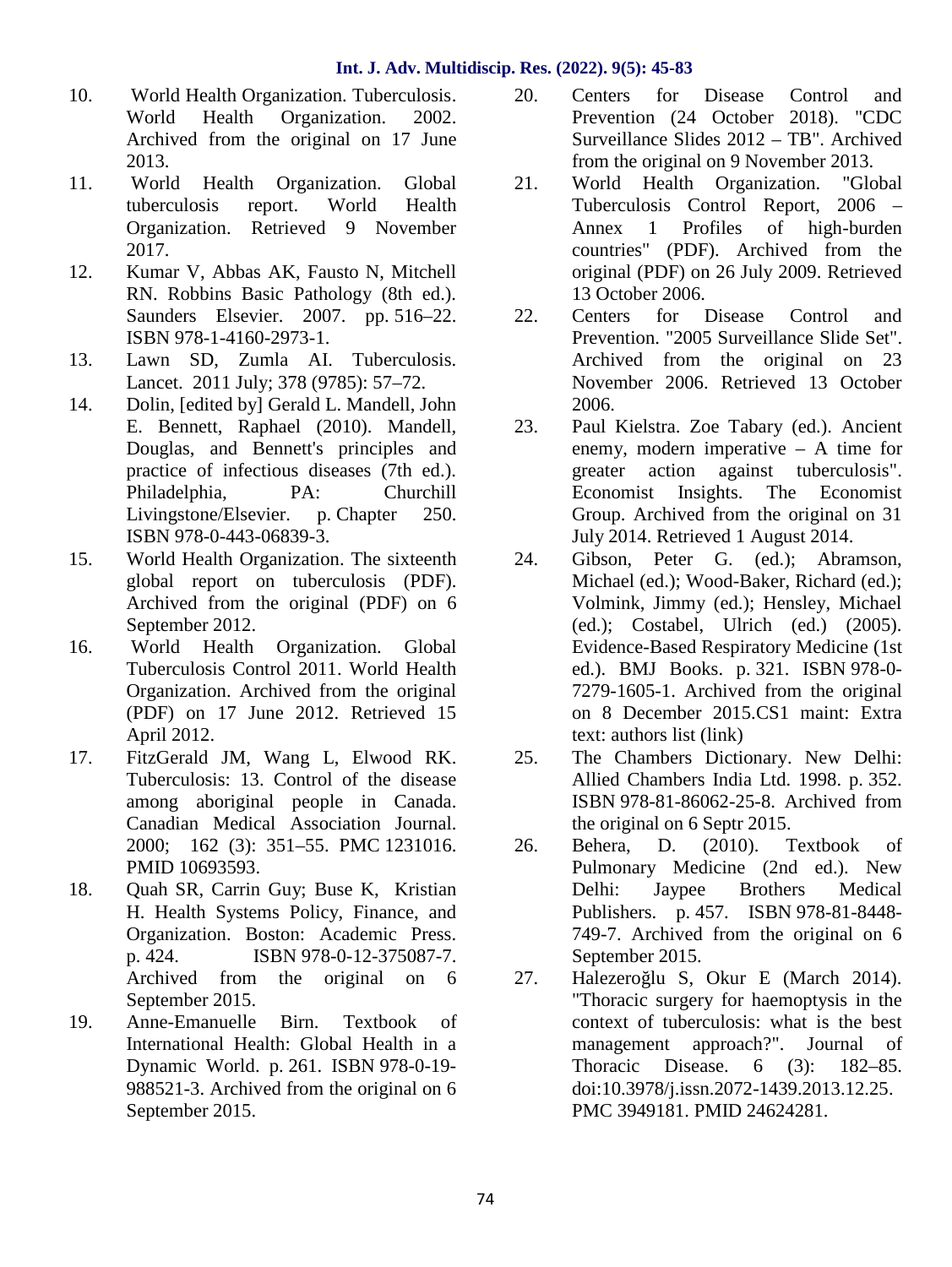- 28. Jindal, editor-in-chief SK (2011). Textbook of Pulmonary and Critical Care Medicine. New Delhi: Jaypee Brothers Medical Publishers. p. 549. ISBN 978-93- 5025-073-0. Archived from the original on 7 September 2015.CS1 maint: Extra text: authors list (link)
- 29. Golden MP, Vikram HR (November 2005). "Extrapulmonary tuberculosis: an overview". American Family Physician. 72 (9): 1761–68. PMID 16300038.
- 30. Ghosh, editors-in-chief, Thomas M. Habermann, Amit K. (2008). Mayo Clinic internal medicine: concise textbook. Rochester, MN: Mayo Clinic Scientific 38. Press. p. 789. ISBN 978-1-4200-6749-1. Archived from the original on 6 September 2015.CS1 maint: Extra text: authors list (link)
- 31. Southwick F (2007). "Chapter 4: Pulmonary Infections". Infectious Diseases: A Clinical Short Course, 2nd ed. McGraw-Hill Medical Publishing Division. pp. 104, 313–14. ISBN 978-0- 07-147722-2.
- 32. ^ Jindal, editor-in-chief SK (2011). Textbook of Pulmonary and Critical Care Medicine. New Delhi: Jaypee Brothers Medical Publishers. p. 525. ISBN 978-93- 5025-073-0. Archived from the original on 6 September 2015.CS1 maint: Extra text: authors list (link)
- 33. Niederweis M, Danilchanka O, Huff J, Hoffmann C, Engelhardt H (March 2010). "Mycobacterial outer membranes: in search of proteins". Trends in Microbiology. 18 (3): 109–16. doi:10.1016/j.tim.2009.12.005. PMC 2931330. PMID 20060722.
- 34. Madison BM (May 2001). "Application of stains in clinical microbiology". Biotechnic & Histochemistry. 76 (3): 119– 25. doi:10.1080/714028138. PMID 11475314.
- 35. Parish T, Stoker NG (December 1999). "Mycobacteria: bugs and bugbears (two steps forward and one step back)". Molecular Biotechnology. 13 (3): 191–

200. doi:10.1385/MB:13:3:191. PMID 10934532.

- 36. Medical Laboratory Science: Theory and Practice. New Delhi: Tata McGraw-Hill. 2000. p. 473. ISBN 978-0-07-463223-9. Archived from the original on 6 September 2015.
- 37. Kommareddi S, Abramowsky CR, Swinehart GL, Hrabak L (November 1984). "Nontuberculous mycobacterial infections: comparison of the fluorescent auramine-O and Ziehl-Neelsen techniques in tissue diagnosis". Human Pathology. 15 (11): 1085–89.
- 38. van Soolingen D, Hoogenboezem T, de Haas PE, Hermans PW, Koedam MA, Teppema KS, Brennan PJ, Besra GS, Portaels F, Top J, Schouls LM, van Embden JD (October 1997). "A novel pathogenic taxon of the Mycobacterium tuberculosis complex, Canetti: characterization of an exceptional isolate from Africa". International Journal of Systematic Bacteriology. 47 (4): 1236–45.
- 39. Niemann S, Rüsch-Gerdes S, Joloba ML, Whalen CC, Guwatudde D, Ellner JJ, Eisenach K, Fumokong N, Johnson JL, Aisu T, Mugerwa RD, Okwera A, Schwander SK (September 2002). "Mycobacterium africanum subtype II is associated with two distinct genotypes and is a major cause of human tuberculosis in Kampala, Uganda". Journal of Clinical Microbiology. 40 (9): 3398–405.
- 40. Niobe-Eyangoh SN, Kuaban C, Sorlin P, Cunin P, Thonnon J, Sola C, Rastogi N, Vincent V, Gutierrez MC. Genetic biodiversity of Mycobacterium tuberculosis complex strains from patients with pulmonary tuberculosis in Cameroon. Journal of Clinical Microbiology. 2003; 41 (6): 2547–53.
- 41. Thoen C, Lobue P, de Kantor I. The importance of Mycobacterium bovis as a zoonosis. Veterinary Microbiol. 2006; 112 (2–4): 339–45.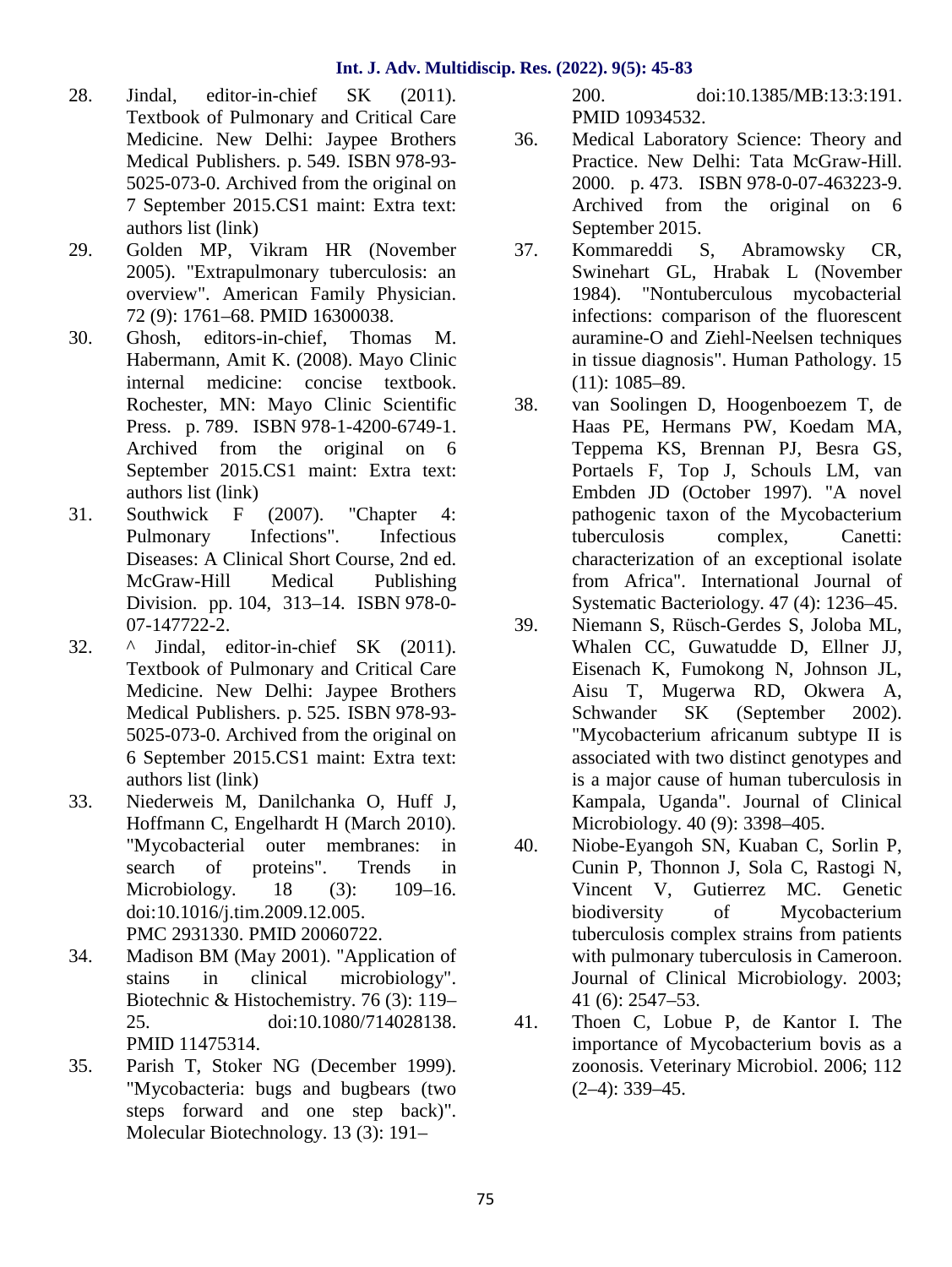- 42. Acton, QA. Mycobacterium Infections: New Insights for the Healthcare Professional. ScholarlyEditions. p. 1968. ISBN 978-1-4649-0122-5. Archived from the original on 6 September 2015.
- 43. Pfyffer GE, Auckenthaler R, van Embden JD, van Soolingen D (October – December 1998). "Mycobacterium canettii, the smooth variant of M. tuberculosis, isolated from a Swiss patient exposed in Africa". Emerging Infectious Diseases. 1998; 4 (4): 631–34.
- 44. Panteix G, Gutierrez MC, Boschiroli ML, Rouviere M, Plaidy A, et al. Pulmonary tuberculosis due to Mycobacterium microti: a study of six recent cases in 53. France. Journal of Medical Microbiology. 2010; 59 (Pt 8): 984–89.
- 45. American TS. Diagnosis and treatment of disease caused by nontuberculous mycobacteria. This official statement of the American Thoracic Society was approved by the Board of Directors, March 1997. Medical Section of the 55. American Lung Association". American Journal of Respiratory and Critical Care Medicine. 156 (2 Pt 2): S1–25.
- 46. World Health Organization. Global tuberculosis control–surveillance, planning, financing WHO Report 2006. Archived from the original on 12 December 2006. Retrieved 13 October 2006.
- 47. Chaisson RE, Martinson NA. Tuberculosis in Africa – combating an HIV-driven crisis". The New England Journal of Medicine. 2008; 358 (11): 1089–92.
- 48. Griffith DE, Kerr CM. Tuberculosis: disease of the past, disease of the present". Journal of Perianesthesia Nursing. 1996; 11 (4): 240–45.
- 49. Targeted tuberculin testing and treatment of latent tuberculosis infection. American Thoracic Society.. Recommendations and Reports. 49 (RR-6): 1–51. June 2000. PMID 10881762. Archived from the 59. original on 17 December 2004.
- 50. van Zyl-Smit RN, Pai M, Yew WW, Leung CC, Zumla A, Bateman ED, Dheda K. Global lung health: the colliding epidemics of tuberculosis, tobacco smoking, HIV and COPD". The European Resp J. 2010; 35 (1): 27–33.
- Restrepo BI. Convergence of the tuberculosis and diabetes epidemics: renewal of old acquaintances. Clinical Infectious Diseases. 2007; 45 (4): 436– 38.
- 52. Center of Disease Control. Basic TB Facts. CDC. 13 March 2012. Archived from the original on 6 February 2016. Retrieved 11 February 2016.
- Konstantinos A. Testing for tuberculosis. Australian Prescriber. 2010; 33 (1): 12–18.
- 54. Cole EC, Cook CE. Characterization of infectious aerosols in health care facilities: an aid to effective engineering controls and preventive strategies". American Journal of Infection Control. 1998; 2998; 26 (4): 453–64.
- Nicas M, Nazaroff WW, Hubbard A. Toward understanding the risk of secondary airborne infection: emission of respirable pathogens. J Occupational and Environmental Hygiene. 2005; 2 (3): 143– 54.
- 56. Ahmed N, Hasnain SE. Molecular epidemiology of tuberculosis in India: moving forward with a systems biology approach". Tuberculosis 2011; 91 (5): 407–13.
- "Tuberculosis Fact sheet  $N^{\circ}104$ ". World Health Organization. November 2010. Archived from the original on 4 October 2006. Retrieved 26 July 2011.
- 58. Core Curriculum on Tuberculosis: What the Clinician Should Know" (PDF) (5th ed.). Centers for Disease Control and Prevention (CDC), Division of Tuberculosis Elimination. 2011. p. 24. Archived (PDF) from the original on 19 May 2012.
- 59. Causes of Tuberculosis". Mayo Clinic. 21 December 2006. Archived from the original on 18 October 2007. Retrieved 19 October 2007.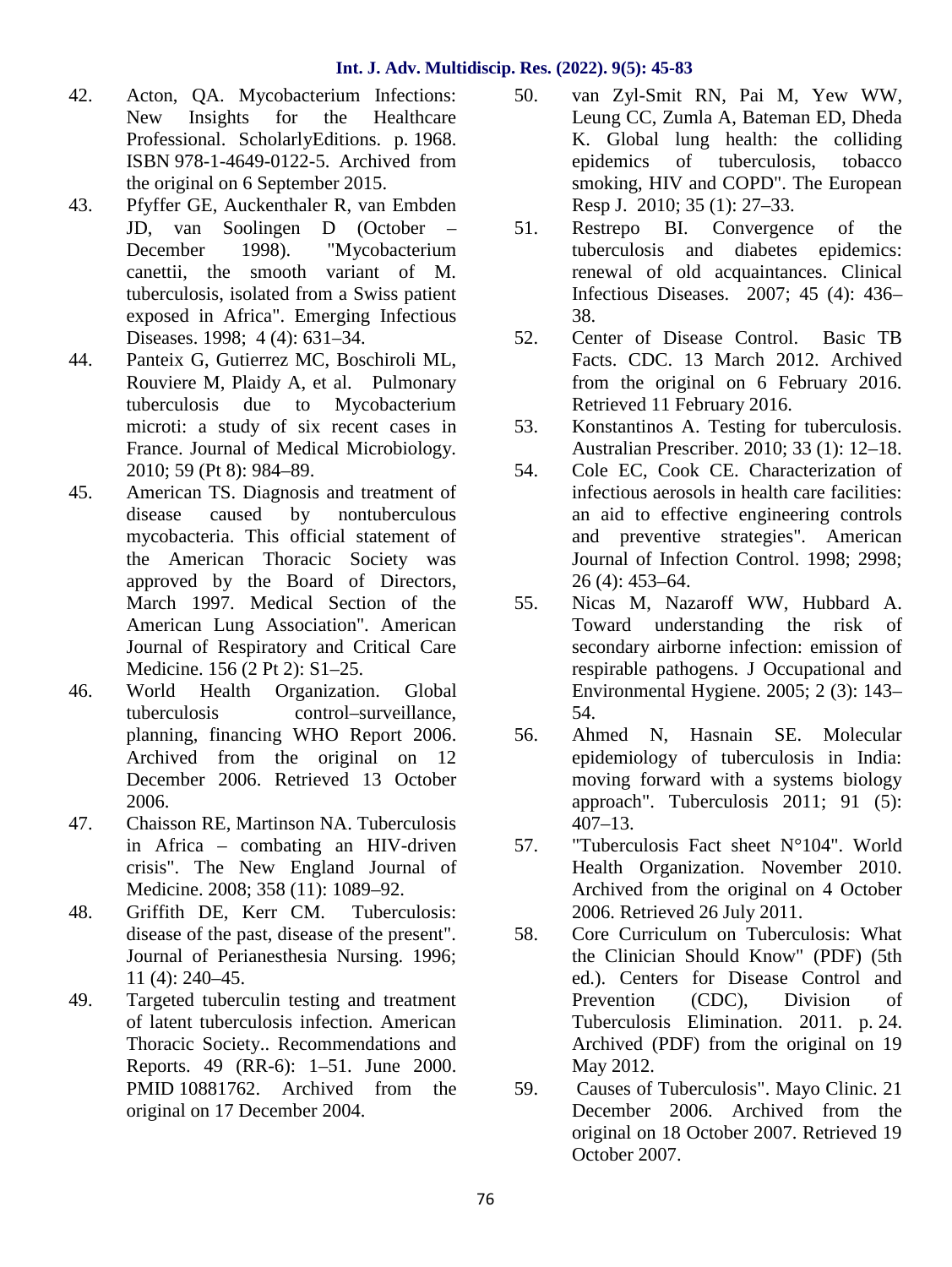- 60. Skolnik R. (2011). Global health 101 (2nd ed.). Burlington, MA: Jones & Bartlett Learning. 2011; p. 253. ISBN 978-0-7637- 9751-5. Archived from the original on 6 September 2015.
- 61. Arch G. Mainous III, Claire Pomeroy (2009). Management of antimicrobials in infectious diseases: impact of antibiotic resistance (2nd rev. ed.). Totowa, NJ: Humana Press. p. 74. ISBN 978-1-60327- 238-4. Archived from the original on 6 September 2015.
- 62. Houben EN, Nguyen L, Pieters J. "Interaction of pathogenic mycobacteria with the host immune system". Current Opinion in Microbiology. 2006; 9 (1): 76– 85.
- 63. Queval CJ, Brosch R, Simeone R (2017). "Mycobacterium tuberculosis". Frontiers in Microbiology. 8: 2284.
- 64. Khan. Essence of Paediatrics. Elsevier India. p. 401. ISBN 978-81-312-2804-3. Archived from the original on 6 September 2015.
- 65. Herrmann JL, Lagrange PH (February 2005). "Dendritic cells and Mycobacterium tuberculosis: which is the Trojan horse?". Pathologie-Biologie. 53  $(1)$ : 35–40.
- 66. Agarwal R, Malhotra P, Awasthi A, Kakkar N, Gupta D (April 2005). "Tuberculous dilated cardiomyopathy: an under-recognized entity?". BMC Infectious Diseases. 5 (1): 29.
- 67. Grosset J. Mycobacterium tuberculosis in the extracellular compartment: an underestimated adversary. Antimicrobial Agents and Chemotherapy. 2003; 47 (3): 833–36.
- 68. ^ Crowley, Leonard V. (2010). An introduction to human disease: pathology and pathophysiology correlations (8th ed.). Sudbury, MA: Jones and Bartlett. p. 374. ISBN 978-0-7637-6591-0. Archived from the original on 6 September 2015.
- 69. Anthony H. TB/HIV a Clinical Manual (2nd ed.). Geneva: World Health Organization. p. 75. ISBN 978-92-4- 154634-8. Archived from the original on 6 September 2015.
- Jacob JT, Mehta AK, Leonard MK. Acute forms of tuberculosis in adults". The American Journal of Medicine. 2009; 122 (1): 12–17.
- 71. Bento J, Silva AS, Rodrigues F, Duarte R (January – February 2011). Diagnostic tools in tuberculosis. Acta Medica Portuguesa. 24 (1): 145–54. PMID 21672452.
- 72. Escalante P. In the clinic. Tuberculosis. Annals of Internal Medicine. 2009; 150 (11): ITC61–614, quiz ITV616.
- 73. Metcalfe JZ, Everett CK, Steingart KR, Cattamanchi A, Huang L, Hopewell PC, Pai M (November 2011). "Interferonrelease assays for active pulmonary tuberculosis diagnosis in adults in low and middle-income countries: systematic review and meta-analysis". The Journal of Infectious Diseases. 204 Suppl 4 (suppl\_4): S1120–29.
- Sester M, Sotgiu G, Lange C, Giehl C, Girardi E, et al. (January 2011). "Interferon- release assays for the diagnosis of active tuberculosis: a systematic review and meta-analysis". The European Respiratory Journal. 2011; 37 (1): 100–11.
- 75. Chen J, Zhang R, Wang J, Liu L, Zheng Y, et al. Vermund SH (ed.). "Interferon gamma release assays for the diagnosis of active tuberculosis in HIV-infected patients: a systematic review and meta analysis". PLOS ONE. 2011; 6 (11): e26827.
- WHO. Diseases, Special Programme for Research & Training in Tropical (2006). Diagnostics for tuberculosis: global demand and market potential. Geneva: World Health Organization on behalf of the Special Programme for Research and Training in Tropical Diseases. p. 36. ISBN 978-92-4-156330-7. Archived from the original on 6 September 2015.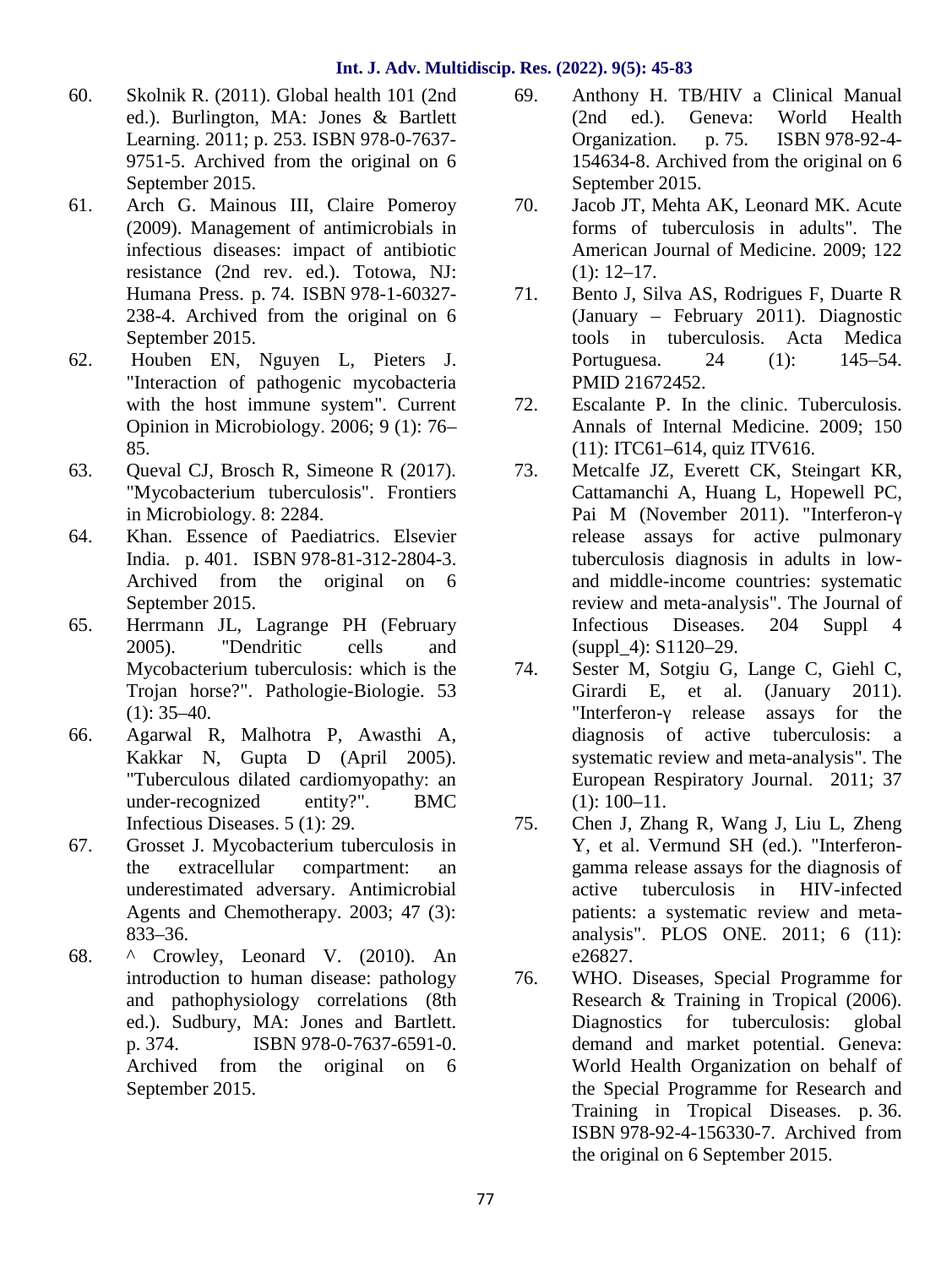- 77. National Institute for Health and Clinical Excellence. Clinical guideline 117: Tuberculosis. London, 2011.
- 78. Steingart KR, Flores LL, Dendukuri N, Schiller I, Laal S, Ramsay A, et al. Evans C (ed.). "Commercial serological tests for the diagnosis of active pulmonary and extrapulmonary tuberculosis: an updated systematic review and meta-analysis". PLoS Medicine. 2011; 8 (8): e1001062.
- 79. Rothel JS, Andersen P. Diagnosis of latent Mycobacterium tuberculosis infection: is the demise of the Mantoux test imminent?. Expert Review of Anti-Infective Therapy. 2005; 3 (6): 981–93.
- 80. Pai M, Zwerling A, Menzies D. Systematic review: T-cell-based assays for the diagnosis of latent tuberculosis infection: an update". Annals of Internal Medicine. 2008; 149 (3): 177–84.
- 81. Jindal SK. Textbook of Pulmonary and Critical Care Medicine. New Delhi: Jaypee Brothers Medical Publishers. 2011. p. 544. ISBN 978-93-5025-073-0. Archived from the original on 6 September 2015.CS1 maint: Extra text: authors list (link)
- 82. Amicosante M, Ciccozzi M, Markova R. Rational use of immunodiagnostic tools for tuberculosis infection: guidelines and cost effectiveness studies". The New Microbiologica 2010; 33 (2): 93–107.
- 83. Bibbins-Domingo K, Grossman DC, Curry SJ, Bauman L, Davidson KW, et al. Screening for Latent Tuberculosis Infection in Adults: US Preventive Services Task Force Recommendation Statement". JAMA. 2016; 316 (9): 962-<br>91. 69.
- 84. Gill J, Prasad V.y (April 2019). "Testing Healthcare Workers for Latent Tuberculosis: Is It Evidence Based, Bio- Plausible, Both, Or Neither?". The Am J Med. 2019; 20: 48-50.
- 85. Sosa LE, Njie GJ, Lobato MN; Bamrah M, Buchta W, et al. Latent tuberculosis infection*.* World Health Organization*. 2018.* (17 May 2019). "Tuberculosis Screening, Testing, and Treatment of U.S. Health Care Personnel: Recommendations from the National Tuberculosis Controllers Association and CDC, 2019". Morbidity and Mortality Weekly Report (MMWR). 2019; 68 (19): 439–443.
- 86. Brennan PJ, Nikaido H. The envelope of mycobacteria. Annual Review of Biochemistry 1995; 64: 29–63.
- 87. Stagg HR, Zenner D, Harris RJ, Munoz L, Lipman MC, Abubakar I. Treatment of latent tuberculosis infection: a network meta-analysis. Ann Intern Med. 2014;161:419–28.
- 88. Borisov AS, Bamrah MS, Njie GJ; Winston CA, Burton D, et al. Update of Recommendations for Use of Once- Weekly Isoniazid-Rifapentine Regimen to Treat Latent Mycobacterium tuberculosis Infection". MMWR. Morbidity and Mortality Weekly Report 2018; 67 (25): 723–26.
- 89. Njie GJ, Morris SB; Woodruff RY, Moro RN, Vernon, AA, et al. Isoniazid- Rifapentine for Latent Tuberculosis Infection: A Systematic Review and Meta analysis". American Journal of Preventive Medicine. 2018; 55 (2): 244–52.
- 90. Menzies D, Al Jahdali H, Al Otaibi B. Recent developments in treatment of latent tuberculosis infection. The Indian Journal of Medical Research. 2011; 133 (3): 257– 66.
- Arch GM. Impact of Antibiotic Resistance: Management of Antimicrobials in Infectious Diseases: . Totowa, NJ: Humana Press. 2011. p. 69. Archived from the original on 6 September 2015.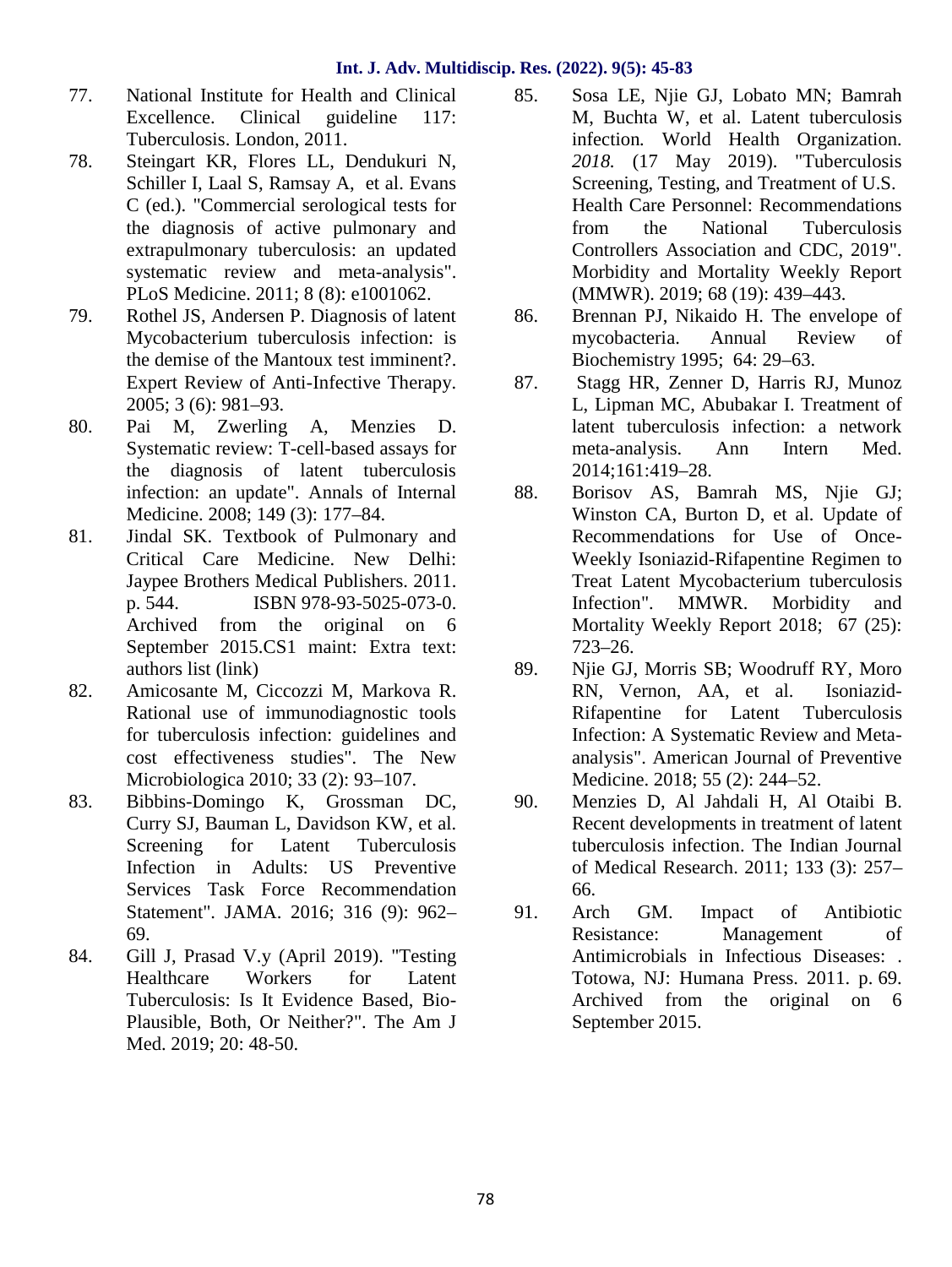- 92. Karumbi J, Garner P. Directly observed therapy for treating tuberculosis". The Cochrane Database of Systematic Reviews 2015; (5): CD003343.
- 93. Liu Q, Abba K, Alejandria MM, Sinclair D, Balanag VM, Lansang MA. Reminder systems to improve patient adherence to tuberculosis clinic appointments for diagnosis and treatment". The Cochrane Database of Systematic Reviews 2014; (11): CD006594.
- 94. Centers for Disease Control and Prevention (CDC) (March 2006). "Emergence of Mycobacterium tuberculosis with extensive resistance to second-line drugs – worldwide, 2000– 2004". MMWR. Morbidity and Mortality Weekly Report. 2017; 55 (11): 301–05.
- 95. Maryn M. Totally Resistant TB: Earliest Cases in Italy. Wired. Archived from the original on 14 January 2012. Retrieved 12 January 2012.
- 96. Migliori GB, De Iaco G, Besozzi G, Centis R, Cirillo DM (May 2007). "First tuberculosis cases in Italy resistant to all tested drugs". Euro Surveillance. 2007; 12: 5.
- 97. WHO. Totally Drug-Resistant TB: a WHO consultation on the diagnostic definition and treatment options" (PDF). who.int. World Health Organization. Archived (PDF) from the original on 21 106. October 2016. Retrieved 25 March 2016.
- 98. Velayati AA, Masjedi MR, Farnia P, Tabarsi P, Ghanavi J, et al. Emergence of new forms of totally drug-resistant tuberculosis bacilli: super extensively drug-resistant tuberculosis or totally drugresistant strains in Iran. Chest. 2009; 136 (2): 420–25.
- 99. CDC. Provisional CDC Guidelines for the Use and Safety Monitoring of Bedaquiline Fumarate (Sirturo) for the Treatment of Multidrug-Resistant Tuberculosis". Archived from the original on 4 January 2014.
- Lambert ML, Hasker E, Van Deun A, Roberfroid D, Boelaert M, Van der Stuyft P. "Recurrence in tuberculosis: relapse or reinfection?. The Lancet. Infectious Diseases. 2003; 3 (5): 282–87.
- 101. Wang JY, Lee LN, Lai HC, Hsu HL, Liaw YS, Hsueh PR, Yang PC. Prediction of the tuberculosis reinfection proportion from the local incidence". The Journal of Infectious Diseases. 2007; 196 *(2): 281– 88.*
- Hawn TR, Day TA, Scriba TJ, Hatherill M, Hanekom WA, Evans TG, et al. Tuberculosis vaccines and prevention of infection. Microbiology and Molecular Biology Reviews. 2014; 78 (4): 650–71.
- Harris RE. Epidemiology of chronic disease: global perspectives. Burlington, MA: Jones & Bartlett Learning. 2013; p. 682. ISBN 978-0-7637-8047-0.
- Organization, World Health. Implementing the WHO Stop TB Strategy: a handbook for national TB control programmes. Geneva: World Health Organization. 2008; p. 179. ISBN 978-92- 4-154667-6.
- 105. McShane H. Tuberculosis vaccines: beyond bacille Calmette-Guerin. Philosophical Transactions of the Royal Society of London. Series B, Biological Sciences. 2011; 366 (1579): 2782–89.
- 106. Roy A, Eisenhut M, Harris RJ, Rodrigues LC, Sridhar S. Effect of BCG vaccination against Mycobacterium tuberculosis infection in children: systematic review and meta-analysis". BMJ. 2014; 349: 4643.
- 107. "Vaccine and Immunizations: TB Vaccine (BCG)". Centers for Disease Control and Prevention. 2011. Archived from the original on 17 November 2011. Retrieved 26 July 2011.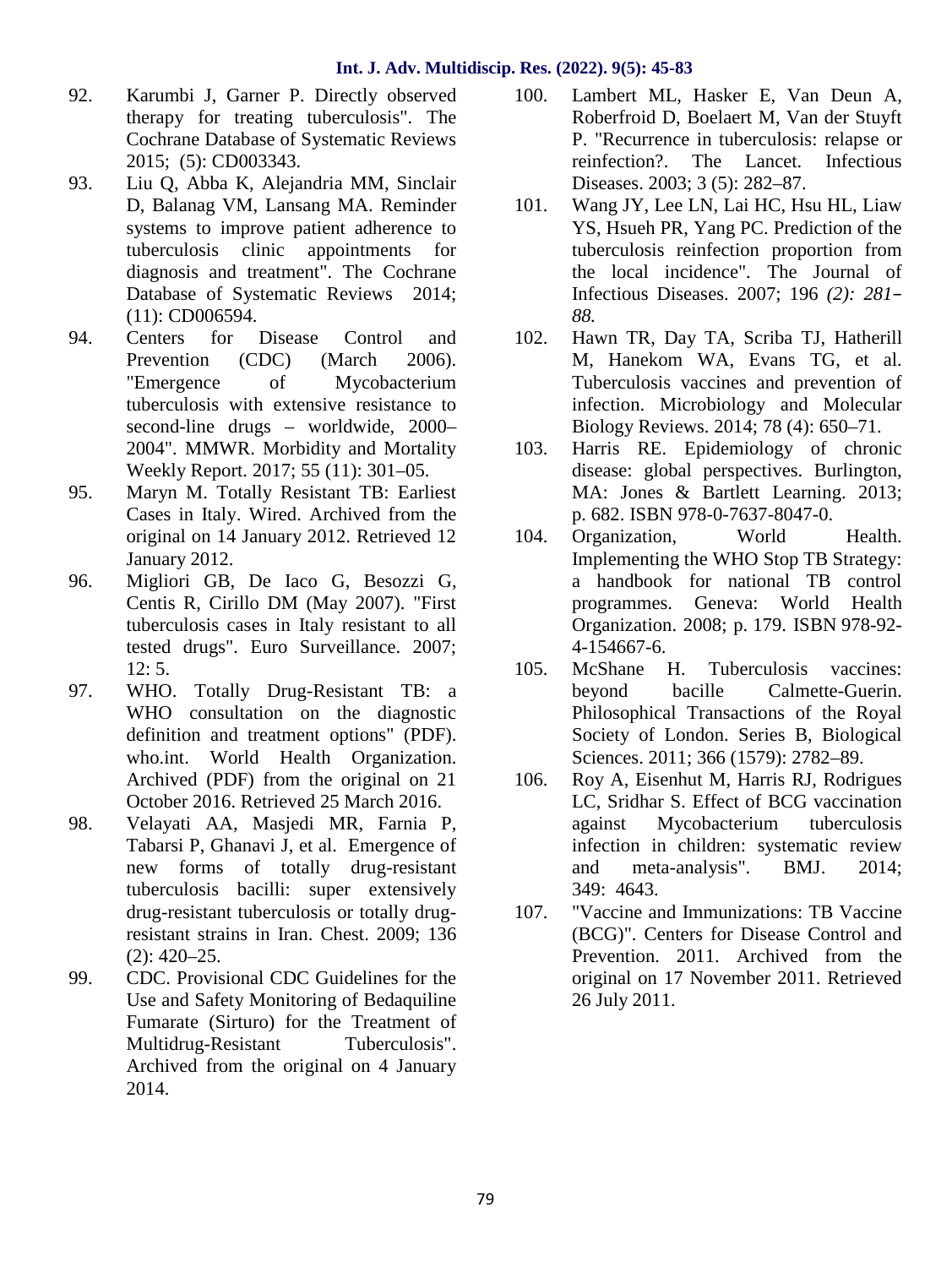- 108. "BCG Vaccine Usage in Canada Current and Historical". Public Health Agency of Canada. September 2010. Archived from the original on 30 March 2012. Retrieved 30 December 2011.
- 109. Teo SS, Shingadia DV. Does BCG have a role in tuberculosis control and prevention in the United Kingdom?". Archives of Disease in Childhood. 2006; 91 (6): 529– 31.
- 110. WHO. The Global Plan to Stop TB". World Health Organization. 2011. Archived from the original on 12 June 2011. Retrieved 13 June 2011.
- 111. Warrell, ed. by D.J. Weatherall  $\ldots$  [4. + 5. ed.] ed. by David A. (2005). Sections 1–10 (4. ed., paperback ed.). Oxford [u.a.]: Oxford Univ. Press. p. 560. ISBN 978-0- 19-857014-1. Archived from the original on 6 September 2015.CS1 maint: Extra text: authors list (link)
- 112. Courtwright A, Turner AN. Tuberculosis and stigmatization: pathways and interventions. Public Health Reports. 2010; 125 Suppl 4 (4\_suppl): 34–42.
- 113. Mason PH, Roy A, Spillane J, Singh P. Social, Historical and Cultural Dimensions of Tuberculosis. Journal of Biosocial Science. 2016; 48 (2): 206-32.
- 114. Abdallah TM, Ali AA, Mohammed AA. Epidemiology of tuberculosis in Eastern Sudan. Asian Pac. J. Trop. Biomed. 2012; 2:999–1001.
- 115. Hassanain SA, Edwards JK, Venables E, Ali E, Adam K, Hussien H. Conflict and tuberculosis in Sudan: A 10-year review of the National Tuberculosis Programme, 2004–2014. Confl. Health. 2018; 12:18.
- 116. World Health Organization. Global Tuberculosis Report;World Health Organization: Geneva, Switezerland, 2018.
- Available online: http://apps.who.int/iris/bitstream/handle/1 0665/ 274453/ 9789241565646 eng.pdf?ua=1 (accessed on 12 June 2019).
- 117. Maalaoui N. Strengthening TB Drug Management in the Sudanese National TB Control Program: In-Depth Review of TB Drug Management, Khartoum, November 10-23, 2008. Arlington, Va; 2009.
- El-Sony AI, Mustafa SA, Khamis AH, Enarson DA, Baraka OZ, Bjune G. The effect of decentralisation on tuberculosis services in three states of Sudan. Int J Tuberc Lung Dis. 2003;7(5):445–450.
- 119. El-Sony AI. The cost to health services of human immunodeficiency virus (HIV) coinfection among tuberculosis patients in Sudan. Health Policy. 2006;75(3):272– 279.
- Dorman SE, Chaisson RE. From magic bullets back to the Magic Mountain: the rise of extensively drug-resistant tuberculosis. Nat Med. 2007;13(3):295– 298.
- 121. Resch SC, Salomon JA, Murray M, Weinstein MC. Cost-effectiveness of treating multidrug-resistant tuberculosis. PLoS Med. 2006;3(7):e241.
- 122. Baghaei P, Tabarsi P, Dorriz D, Marjani M, Shamaei M, Pooramiri MV, Mansouri D, Farnia P, Masjedi M, Velayati A. Adverse effects of multidrug-resistant tuberculosis treatment with a standardized regimen: a report from Iran. Am J Ther. 2011; 18(2):e29–34.
- 123. Shin SS, Pasechnikov AD, Gelmanova IY, Peremitin GG, Strelis AK, Mishustin S, Barnashov A, Karpeichik Y, Andreev YG, Golubchikova VT. et al. Adverse reactions among patients being treated for MDR-TB in Tomsk, Russia. Int J Tuberc Lung Dis. 2007;11(12):1314–1320.
- 124. Otto PA, Agid A, Suzan, Mushtaha. MDR-TB is in town; and might be tugging along XDR-TB. Southern Sudan Medical Journal. 2009;2(3):11.
- 125. Cavanagh P. The sensitivity to streptomycin, PAS and isoniazid of strains of Myco. Tuberculosis isolated from patients in Khartoum and Wad Medani. Tubercle. 1965;46(3):250–255.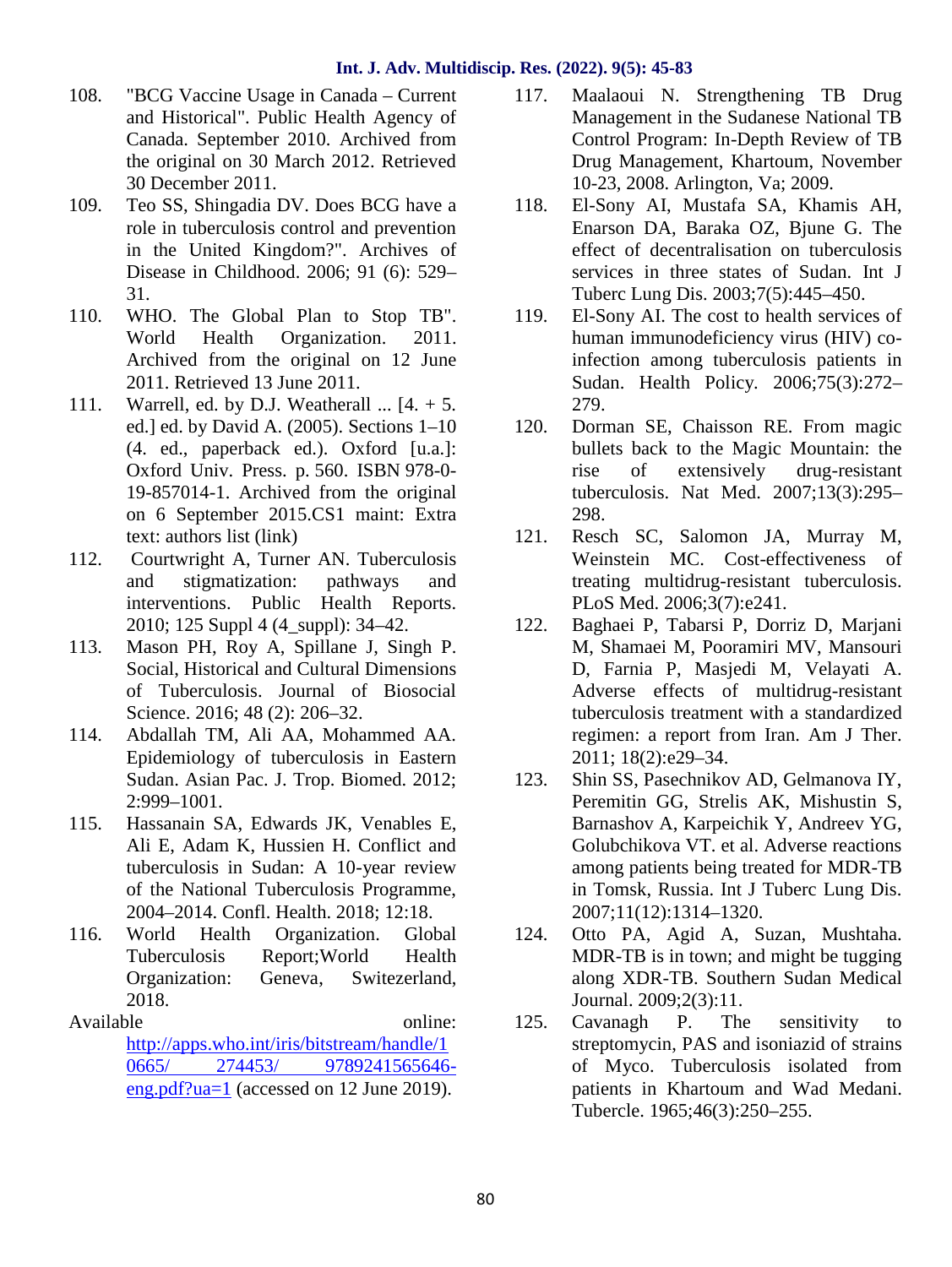- 126. El Sony AI, Baraka O, Enarson DA, Bjune G. Tuberculosis control in Sudan against seemingly insurmountable odds. Int J Tuberc Lung Dis. 2000;4(7):657–664.
- 127. Dacso CC. Skin Testing for Tuberculosis. In: Walker, H. K.; Hall, W. D.; Hurst, J.W. (eds.). Clinical Methods: The History, Physical, and Laboratory 138. Examinations (3rd ed.). Boston: Butterworths. Chapter 47: 1990.
- 128. Menzies D. Tuberculin skin testing. In: Reichman LB, Hershfield ES, editors. Tuberculosis: A comprehensive international approach. New York: Marcel Dekker; 2000. pp. 279–322.
- 129. "Heaf Test". Black's Medical Dictionary, 42nd Edition. London: A & C Black. 2010. Retrieved 17 October 2010. (subscription required)
- 130. "Booster Phenomenon"*. Mass.gov*. Retrieved 2015-10-05*.*
- 131. "CDC | TB | Fact Sheets Tuberculin Skin Testing for TB"*. Cdc.gov. 2012-09-01*. Retrieved 2015-10-05*.*
- 132. CDC | TB | LTBI Diagnosis of Latent TB Infection"*. Cdc.gov*. Retrieved 2015- 10-05*.*
- 133. Mazurek GH, Jereb J, Vernon A, et al. Centers for Disease Control and Prevention (CDC) Updated guidelines for using Interferon Gamma Release Assays to detect Mycobacterium tuberculosis infection – United States, 2010. MMWR Recomm Rep. 2010;59 (5):1–25.
- 134. "CDC | TB | Fact Sheets | Multidrug- Resistant Tuberculosis (MDR TB)". Cdc.gov. Retrieved 2015-10-05.
- 135. "CDC | TB | Fact sheets Extensively Drug- Resistant Tuberculosis (XDR TB)". Cdc.gov. 2013-01-18. Retrieved 2015-10- 05.
- 136. "Doctors Report Tuberculosis Now 'Virtually Untreatable' | Incurable TB Antibiotics". Livescience.com. 2013-02- 12. Retrieved 2015-10-05.
- 137. CDC. Guidelines for the investigation of contacts of persons with infectious tuberculosis: recommendations from the National Tuberculosis Controllers Association and CDC. MMWR 2005; 54 (No. RR-15, 1–37). [PubMed] [Google Scholar]
- Reichler MR, Reves R, Bur S, et al.; Contact Investigation Study Group. Evaluation of investigations conducted to detect and prevent transmission of tuberculosis. JAMA 2002; 287:991–5. [PubMed] [Google Scholar]
- 139. Centers for Disease Control and Prevention. Targeted tuber-culin testing and treatment of latent tuberculosis infection. MMWR 2000; 49 (No. RR-6, 1– 51). [PubMed] [Google Scholar]
- 140. Horsburgh CR Jr, Rubin EJ. Clinical practice. Latent tuberculosis infection in the United States. N Engl J Med 2011; 364:1441–8. [PubMed] [Google Scholar]
- 141. World Health Organization . Global tuberculosis report 2016. Geneva: World Health Organization; 2016. [Google Scholar]
- 142. Rieder HL. Contacts of tuberculosis patients in high-incidence countries. Int J Tuberc Lung Dis. 2003;7(12 Suppl 3):S333–S336. [PubMed] [Google Scholar]
- 143. Khaparde K, Jethani P, Dewan PK, Nair SA, Deshpande MR, Satyanarayana S, et al. Evaluation of TB case finding through systematic contact investigation, Chhattisgarh, India. Tuberculosis Research and Treatment. 2015;2015:1–5.
- 144. Fox GJ, Barry SE, Britton WJ, Marks GB. Contact investigation for tuberculosis: a systematic review and meta-analysis. Eur Respir J. 2013; 41(1):140–156.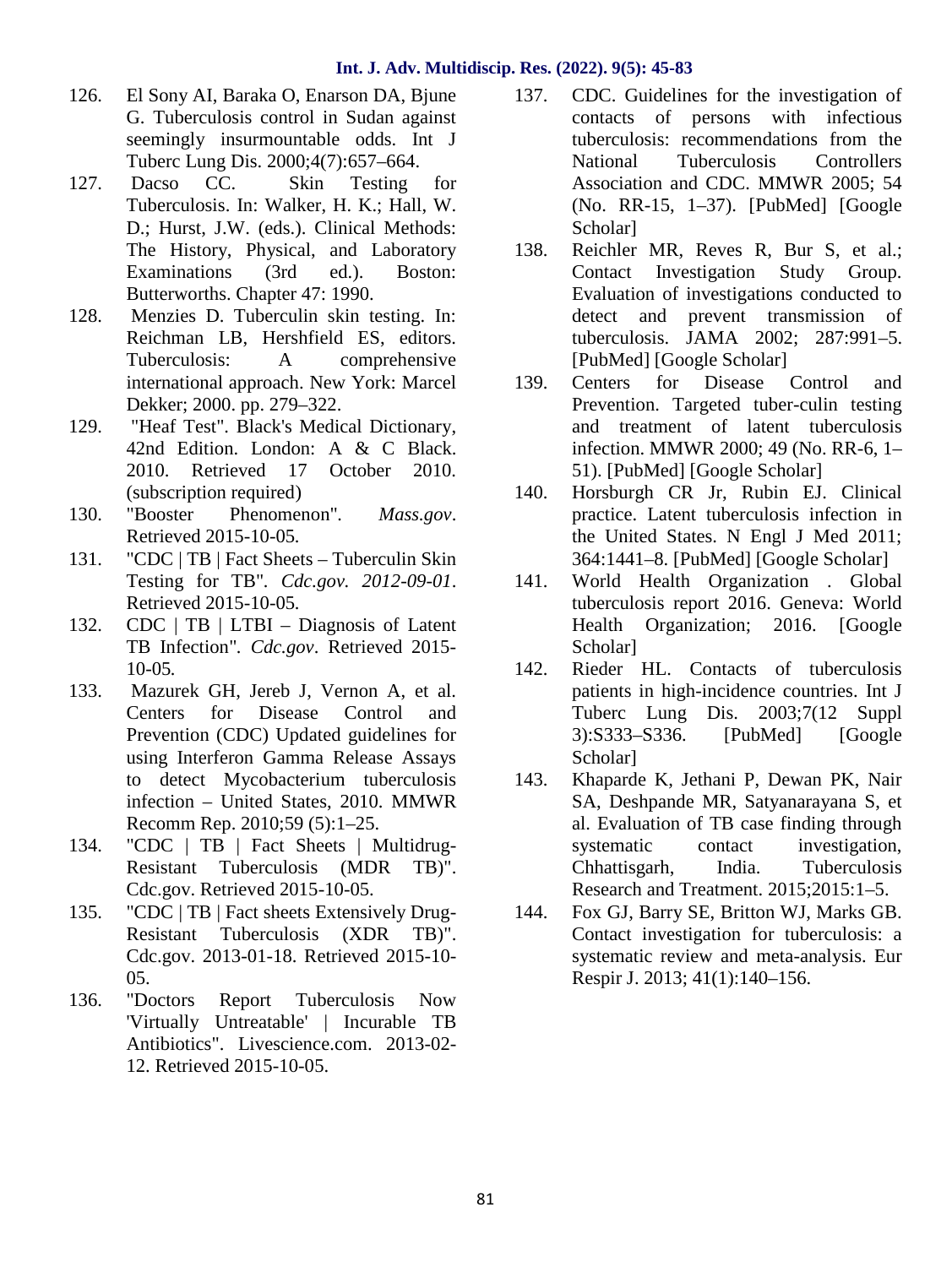- 145. Kranzer K, Lawn SD, Meyer-Rath G, Vassall A, Raditlhalo E, Govindasamy D, et al. Feasibility, yield, and cost of active tuberculosis case finding linked to a Mobile HIV Service in Cape Town, South Africa: a cross-sectional study. PLoS Med. 2012;9(8):e1001281.
- 146. WHO (World Health Organization). Global tuberculosis report 2015. 20th ed. Geneva: WHO; 2015.
- 147. McCarthy KM, Scott LE, Gous N, Tellie M, Venter WD, Stevens WS, et al. High incidence of latent tuberculous infection among South African health workers: an urgent call for action. Int J Tuberc Lung Dis. 2015;19(6):647–53.
- 148. StatsSA (Statistics South Africa). Millennium development goal 6: combat HIV/AIDS, malaria and other diseases 2015. Pretoria: Statistics South Africa; 2015.
- 149. Churchyard GJ, Mametja LD, Mvusi L, Ndjeka N, Hesseling AC, Reid A, et al. Tuberculosis control in South Africa: successes, challenges and recommendations. S Afr Med J. 2014;104(Suppl 1):244–8.
- 150. Meintjes G. Management challenges in tuberculosis and HIV. S Afr Med J. 2014;104(12):885.
- 151. Gonzalez-Angulo Y, Geldenhuys H, Van As D, Buckerfield N, Shea S, Mahomed H, et al. Knowledge and acceptability of patient-specific infection control measures for pulmonary tuberculosis. Am J Infect Control. 2013;14(8):717–22.
- 152. Ukwaja KN, AlobuI NCO, Onyenwe EC. Healthcare-seeking behavior, treatment delays and its determinants among pulmonary tuberculosis patients in rural Nigeria: a cross-sectional study. BMC Health Serv Res. 2013;13:25.
- 153. Mkopi A, Range N, Amuri M, Geubbbels E, Lwila F, Egwaga S, et al. Health workers' performance in the implementation of patient centred tuberculosis treatment (PCT) strategy under programmatic conditions in Tanzania: a cross sectional study. BMC Health Serv. 2013;13:101.
- 154. Daftary A, Padayatchi N, O'Donnell M. Preferential adherence to antiretroviral therapy over tuberculosis treatment: a qualitative study of drug-resistant TB/HIV co-infected patients in South Africa. Glob Public Health. 2014;9(9):1107–16.
- **155.** Mulusew AA. Are Shopkeepers Suffering from Pulmonary Tuberculosis in Bahir Dar City, Northwest Ethiopia: A Cross- Sectional Survey. TB Res and Treatment 2017; 4 (1): 7-8. Mandal P, Craxton R, Chalmers JD, Gilhooley S, Laurenson LF, et al. Contact tracing in pulmonary and non-pulmonary tuberculosis, QJM: An International Journal of Medicine, Volume 105, Issue 8, August 2012, Pages 741– 747.
- **156.** Perpetual WN, Gunturu R, Samuel K, Zipporah N. Risk Factors in the Transmission of Tuberculosis in Nairobi: A Descriptive Epidemiological Study. Advances in Microbiology, 2013, 3, 160- 165.
- **157.** Kyaw Ko Ko Htet, Tippawan Liabsuetrakul, Saw Thein, Edward B. McNeil, Virasakdi Chongsuvivatwong. Improving detection of tuberculosis among household contacts of index tuberculosis patients by an integrated approach in Myanmar: a cross-sectional study . BMC Infect Dis. 2018; 18: 660. Published online 2018 Dec 14.
- **158** . Mandal P, Craxton R, Chalmers JD, Gilhooley S, Laurenson LF, et al. Contact tracing in pulmonary and non pulmonary tuberculosis, QJM: An International Journal of Medicine, Volume 105, Issue 8, August 2012, Pages 741– 747.